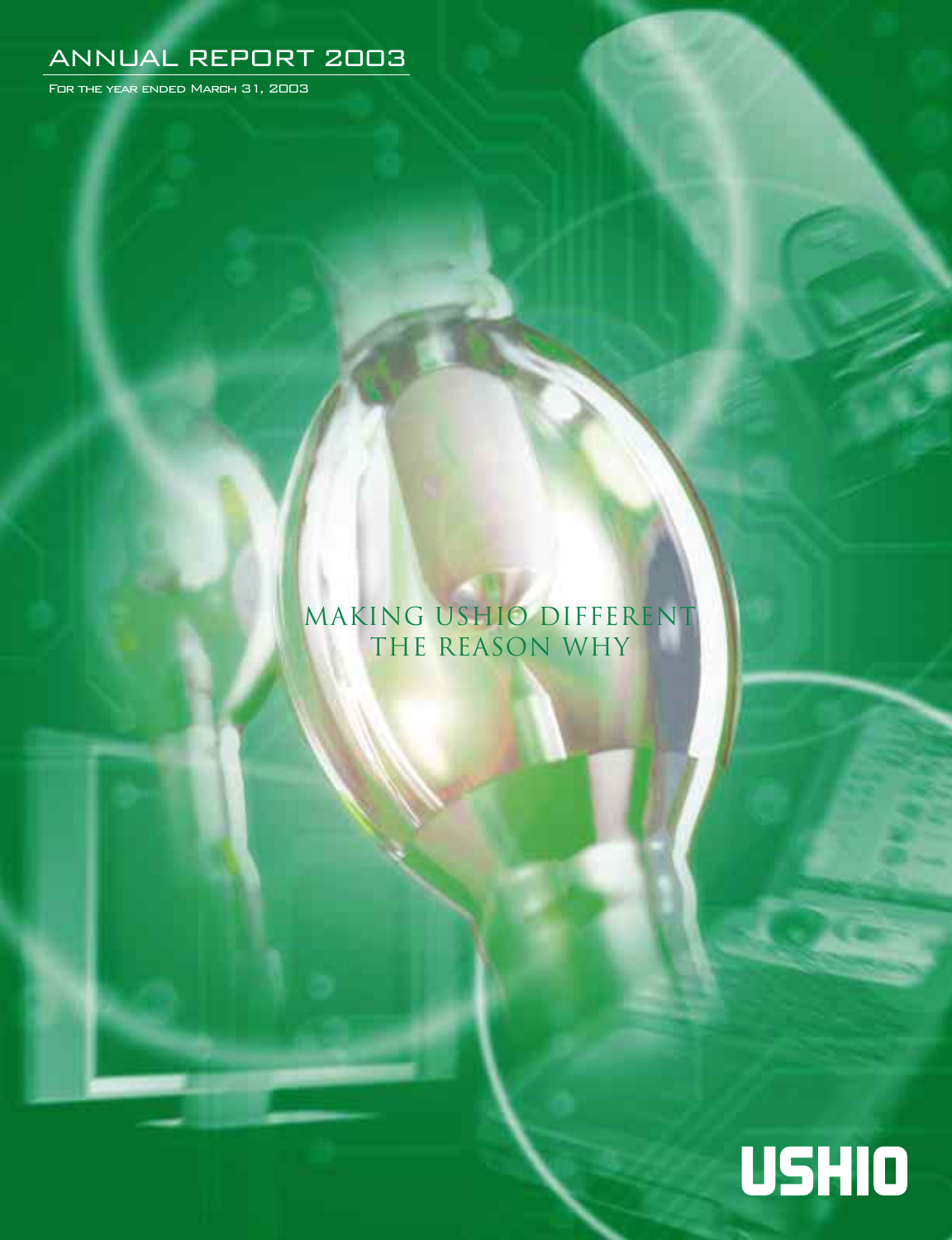Tracing its origins back to Himeji Light Bulb Co., a manufacturer of home-use light bulbs established in 1916, Ushio Inc. began operations as a maker of industrial-use light sources in 1964.

Since that time, Ushio has developed light sources essential to a wide variety of industries, including lighting, office automation (OA), electronics, and imaging, as well as acquired the peripheral technologies necessary to create light products with a high degree of added value, such as computer control and precision machine control technologies. Drawing on this expertise, Ushio has expanded its business to include light units, light devices, and light systems.

The Ushio Group today is firmly positioned as an organization able to provide a complete lineup of light-related products, holds high global market shares and is well respected internationally.



## **CONTENTS**

#### Future-oriented statements

The plans, strategies, and other statements related to the outlook for future results in this annual report reflect the assumptions and beliefs of management based on currently available information. However, it should be noted that there is a possibility for actual results to differ significantly owing to such factors as changing social and economic conditions.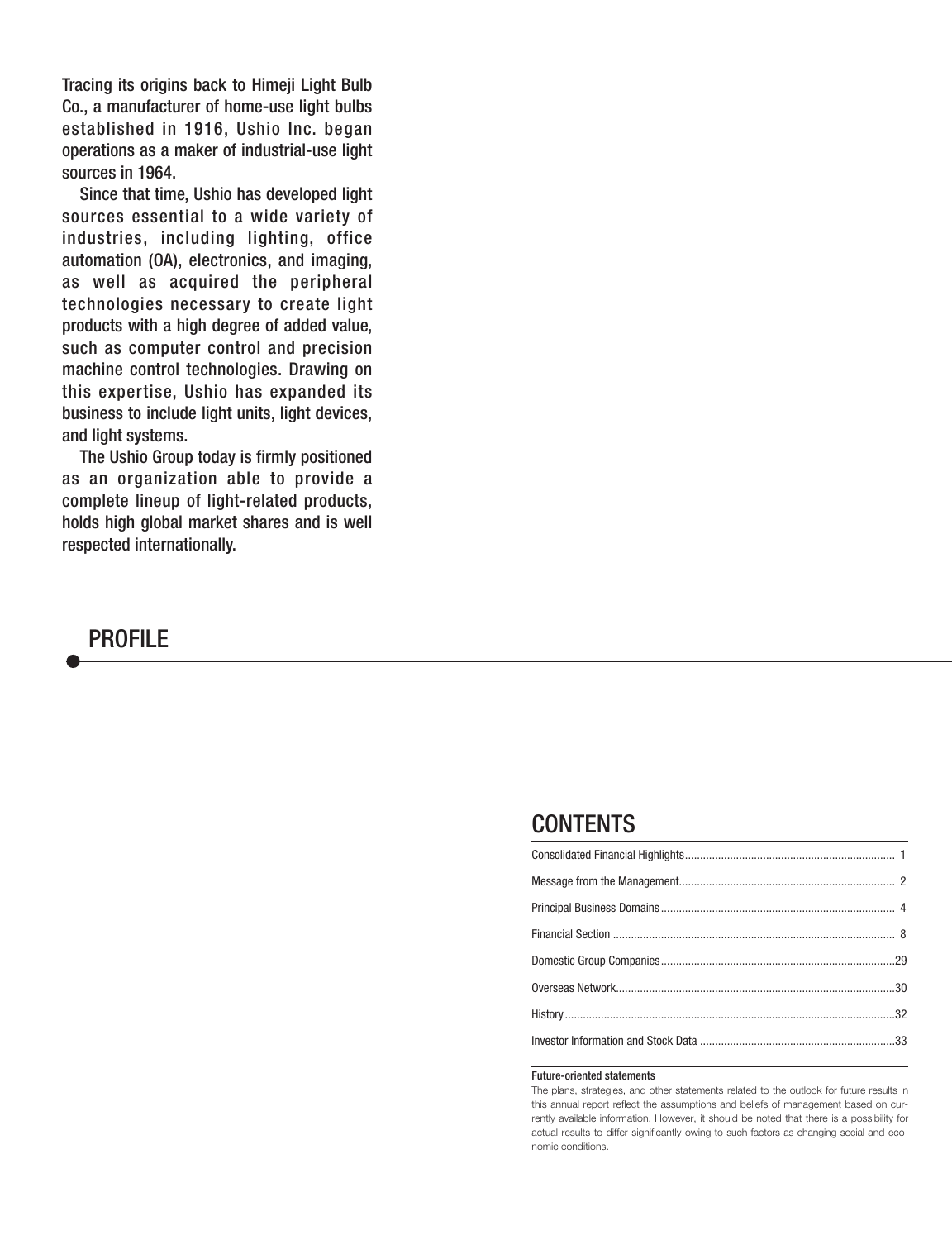# CONSOLIDATED FINANCIAL HIGHLIGHTS

USHIO INC. AND SUBSIDIARIES Years ended March 31, 2003, 2002 and 2001

|                                                   |           | Millions of yen |            | Thousands of<br>U.S. dollars |  |
|---------------------------------------------------|-----------|-----------------|------------|------------------------------|--|
|                                                   | 2003      | 2002            | 2001       | 2003                         |  |
| For the year:                                     |           |                 |            |                              |  |
|                                                   | ¥ 91,937  | ¥ 81,301        | ¥ 89,138   | 764,867                      |  |
|                                                   | 12,190    | 9.775           | 15,338     | 101,414                      |  |
|                                                   | 4,651     | 1,643           | 8,464      | 38,694                       |  |
| At the year-end:                                  |           |                 |            |                              |  |
|                                                   | ¥149,390  | ¥149.669        | ¥137,758   | \$1,242,845                  |  |
|                                                   | 105.582   | 106.837         | 93.262     | 878,387                      |  |
| Per share of common stock (yen and U.S. dollars): |           |                 |            |                              |  |
|                                                   | ¥ $33.14$ | 11.77<br>¥      | ¥<br>60.62 | S<br>0.28                    |  |
|                                                   | 13.00     | 13.00           | 15.00      | 0.11                         |  |
|                                                   | 764.94    | 765.32          | 667.93     | 6.36                         |  |

Note: Fiscal 2003 yen amounts have been translated into U.S. dollar amounts at ¥120.20=US\$1.00, the exchange rate prevailing on March 31, 2003.





**Net Income** (Billions of yen)



**Total Assets**  (Billions of yen)

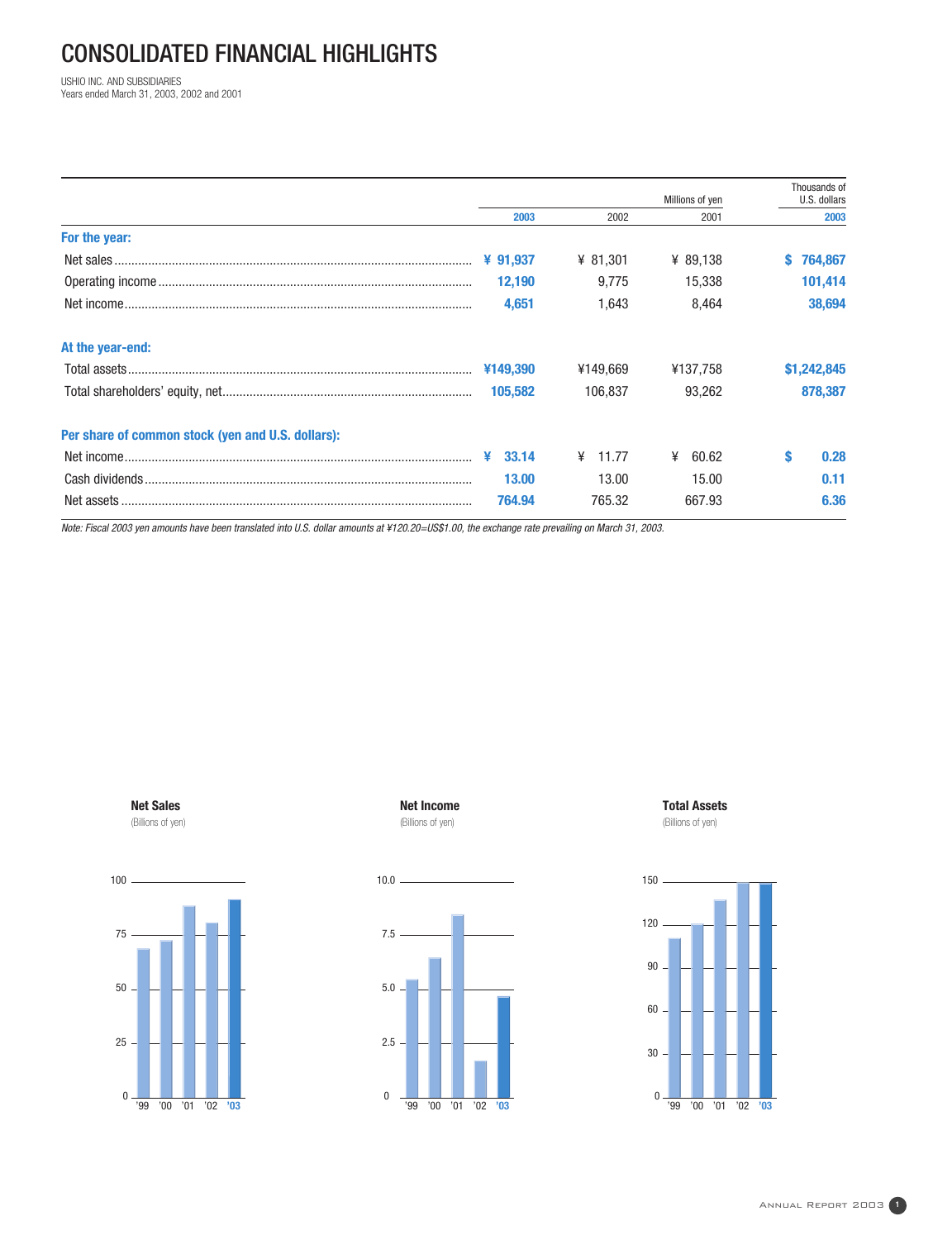



# New Visions — New Structures Ushio takes on new challenges in the field of light systems integration.

As a "light creation" assemblage of companies, the Ushio Group increases the inherent value of the world light market through the application of the special qualities of light in a variety of fields. The Group commands the largest share of world markets for light sources in high-tech fields such as electronics and IT, and, through a refinement of the market-centric concept is working to conform its business activities even more closely to the needs of individual customer firms.

In addition to hardware sales, the Group aims to provide technical support services, equipment operation, and financial services such as leasing and loans, assisting manufacturers to conceptualize and realize entirely new modalities. Through these activities, the Group is working to become a light systems integrator, opening the way for the next generation of technical advances.

The Ushio Group is also building on the base it has established in the light solutions business to build new businesses involving new technologies and challenging social issues, in such fields as nanotechnology, biotechnology, medicine, and environmental science.

In a related development, this fiscal year the

Company introduced an internal company system. A great deal of authority has been assigned to each company, and each enjoys a substantial degree of autonomy. At the same time, the internal companies have responsibility for their own performance, including profit and loss, balance sheets, and cash flows. To promote its ongoing companywide structural reforms, Ushio is energetically strengthening its personnel structure by recruiting junior staff with a flexible mind-set and a strong motivation to attain goals.

As the trend toward globalization continues, The Company will heighten its competitiveness on the basis of these new structures.

Rely on the Ushio Group, as we take on new challenges in the effort to contribute to a better quality of life through the creation of light.

September 2003

**JIRO USHIO** *Chairman and Ushio Group Representative*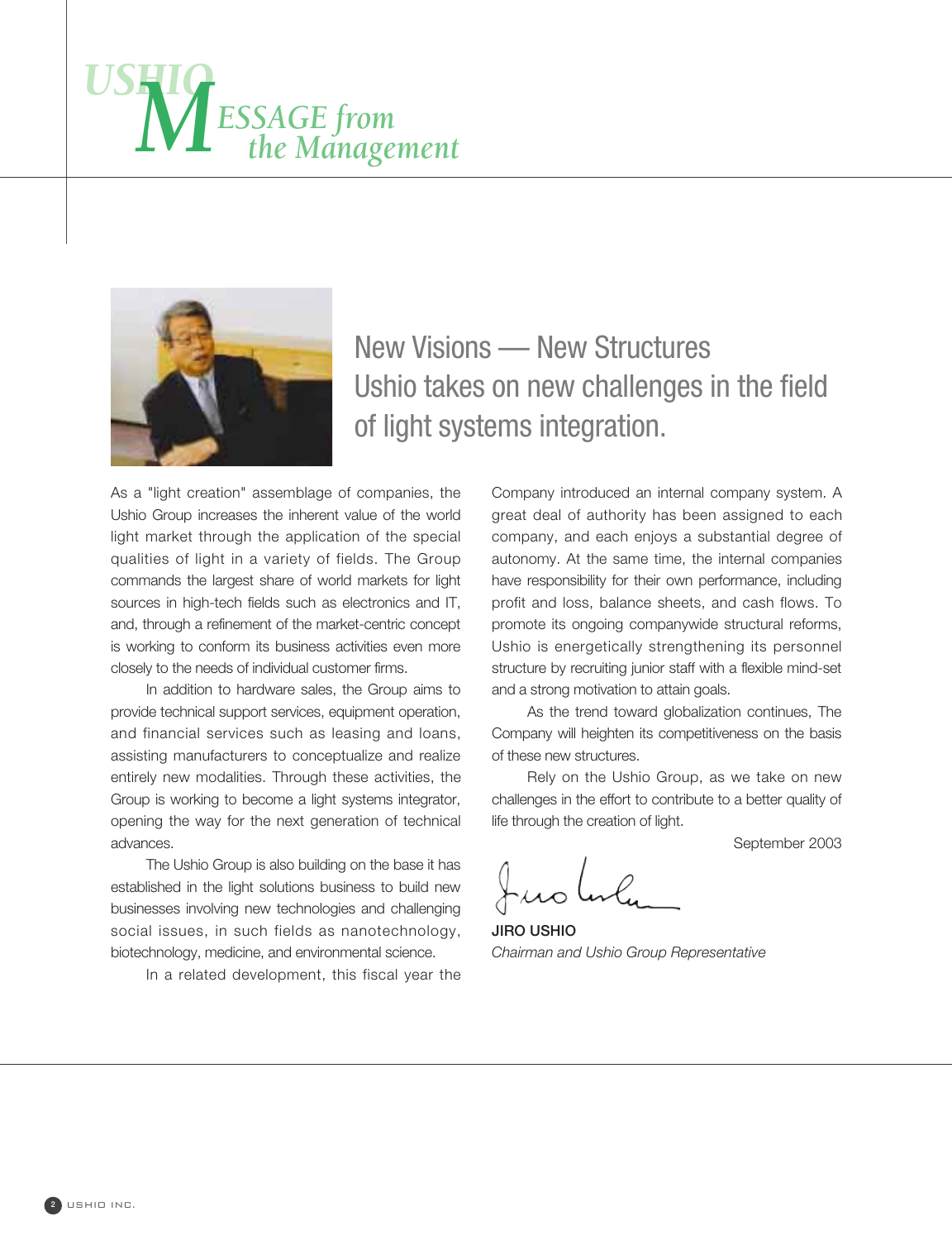

Achieving the highest quality and the lowest prices through R&D and improved production technology will bring growth in revenues and profits.



The management environment remained severe during this year. In accordance with its medium- to long-term management strategies, the Group sought to expand its activities in the fields of digital projection and imaging, high-density mounting, and semiconductor photolithography.

Our U.S.-based subsidiary, Christie Digital Systems, Inc., has captured the top share of the world market for digital cinema projection systems. In addition to hardware such as projectors and light sources, Christie is strengthening its total support structure, including networking, maintenance, and other services.

Ushio has restructured its office-automation (OA) equipment lamp business, establishing a new manufacturing facility in Guangdong, China, in response to requests from customers. The relocation of manufacturing bases to other regions of Asia has strengthened the Company's cost competitiveness.

The Company succeeded in improving its



performance by expanding sales of ultraviolet irradiation equipment for mounting precision components in the Chinese market, and by expanding orders for excimer systems for LCD cleansing and precision exposure systems for printed circuit boards.

We do not see any indications of a recovery in the Japanese economy in the coming fiscal year. The outlook is even less clear than in the previous term. The Ushio Group will continue to pursue a multifaceted strengthening of its business base, emphasizing quality, primarily in growth fields, continuing to relocate manufacturing overseas and to strive for cost reductions, reinforcing and enhancing the efficiency of sales organizations, including those overseas, and boosting research and development in high-tech fields.

The Ushio Group requests your continued support and understanding.

September 2003

anaka

**AKIHIRO TANAKA** *President and Chief Executive Officer*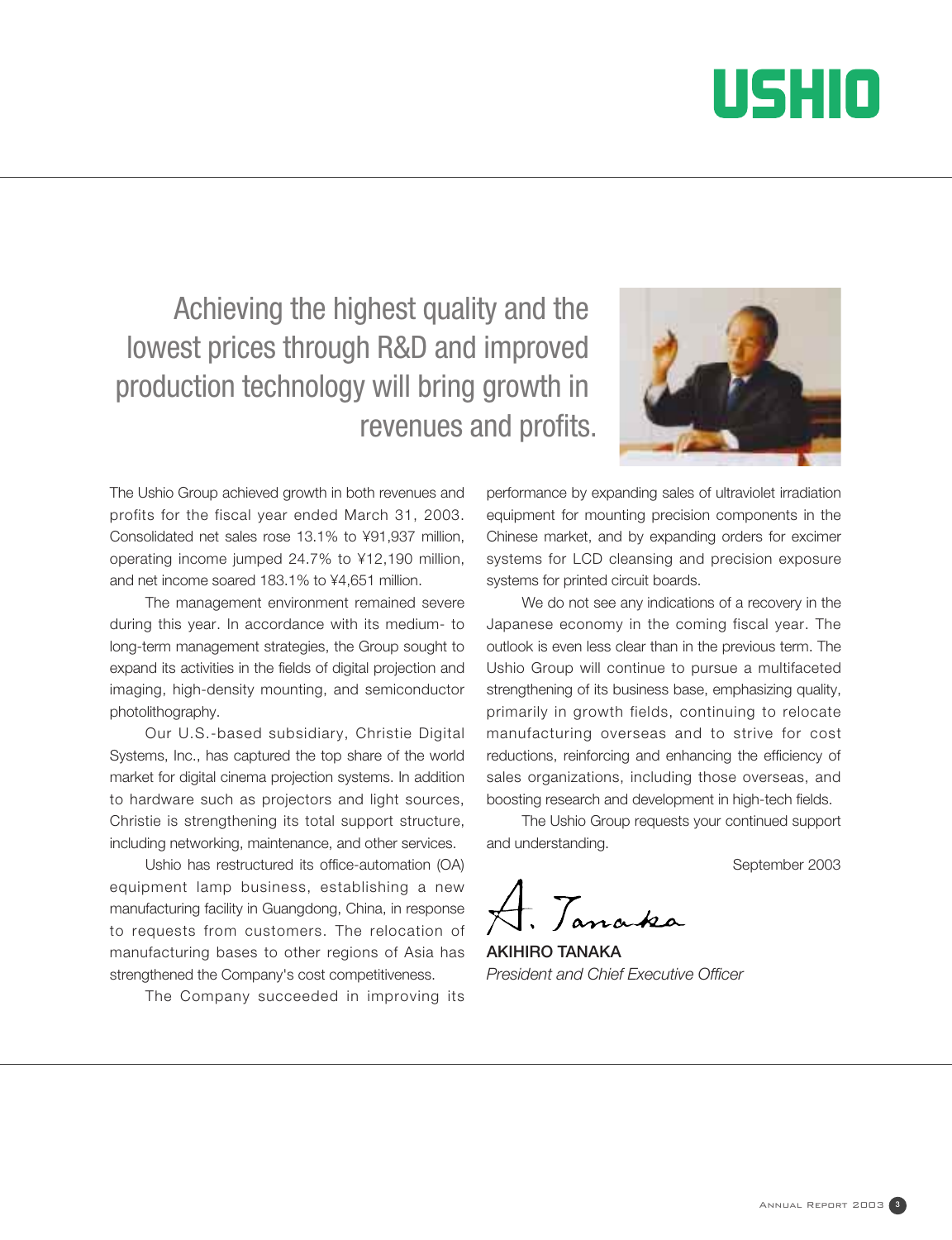# Light sources for semiconductor photolithography World share 80% Tape automated bonding (TAB) photolithography machines World share 100%



**Ushio's light-source and light-application technologies play an important role in the fields of semiconductors, LCDs, and high-density mounting, which are central to key IT devices.**

## **Semiconductor Manufacturing Equipment**

Photolithography lamps facilitate the achievement of increasingly smaller line widths in semiconductor circuit patterns. Providing UV photolithography lamps for all the major stepper manufacturers, Ushio commands an 80% share of this market worldwide.

Gigaphoton, Inc., Ushio's joint venture established in August 2000 with Komatsu Ltd., is engaged in the development of light sources for next-generation semiconductor laser steppers, including krypton fluoride (KrF) and argon fluoride (ArF) excimer lasers.

In June 2002, Ushio and nine other leading Japanese manufacturers of light sources, exposure equipment, or semiconductors established the Extreme Ultraviolet Lithography System Development Association (EUVA), a national technological research consortium. Because the development of new light sources is a central element of the consortium's research agenda, Ushio has a key role to play in current and future EUVA projects.



Lamp-stepper exposure systems

## **Displays**

The Company is increasing its presence in the markets for liquid crystal displays (LCDs) and flat panel displays (FPDs), demand for which continues to expand. Ushio holds an 80% share of the world market for UV photolithography lamps used in manufacturing LCDs. In addition, our Excimer VUV/O<sub>2</sub> surface cleaning systems employing ultraviolet light to clean LCD substrates command almost 100% of the global market for such systems. Looking forward, with the advent of the UV metalization bonding method in the substrate mounting process, the importance of light in this field is set to expand even further.



## **High-Density Mounting**

The Company has a virtual monopoly in tape automated bonding (TAB) photolithography machines and printed wiring board (PWB) photolithography machines, which are used to pattern circuits on advanced semiconductor substrates. Trends toward increasing miniaturization and greater functionality of mobile telephones and other portable communications devices necessitate the development of faster and smaller LSIs, which in turn implies the need for further technological innovation in the near future. Ushio's state-of-the-art printed circuit board photolithography technology is poised to

meet this need. Accordingly, we anticipate further expansion in this market.



A mobile telephone incorporating a printed circuit board manufactured using an Ushio exposure system.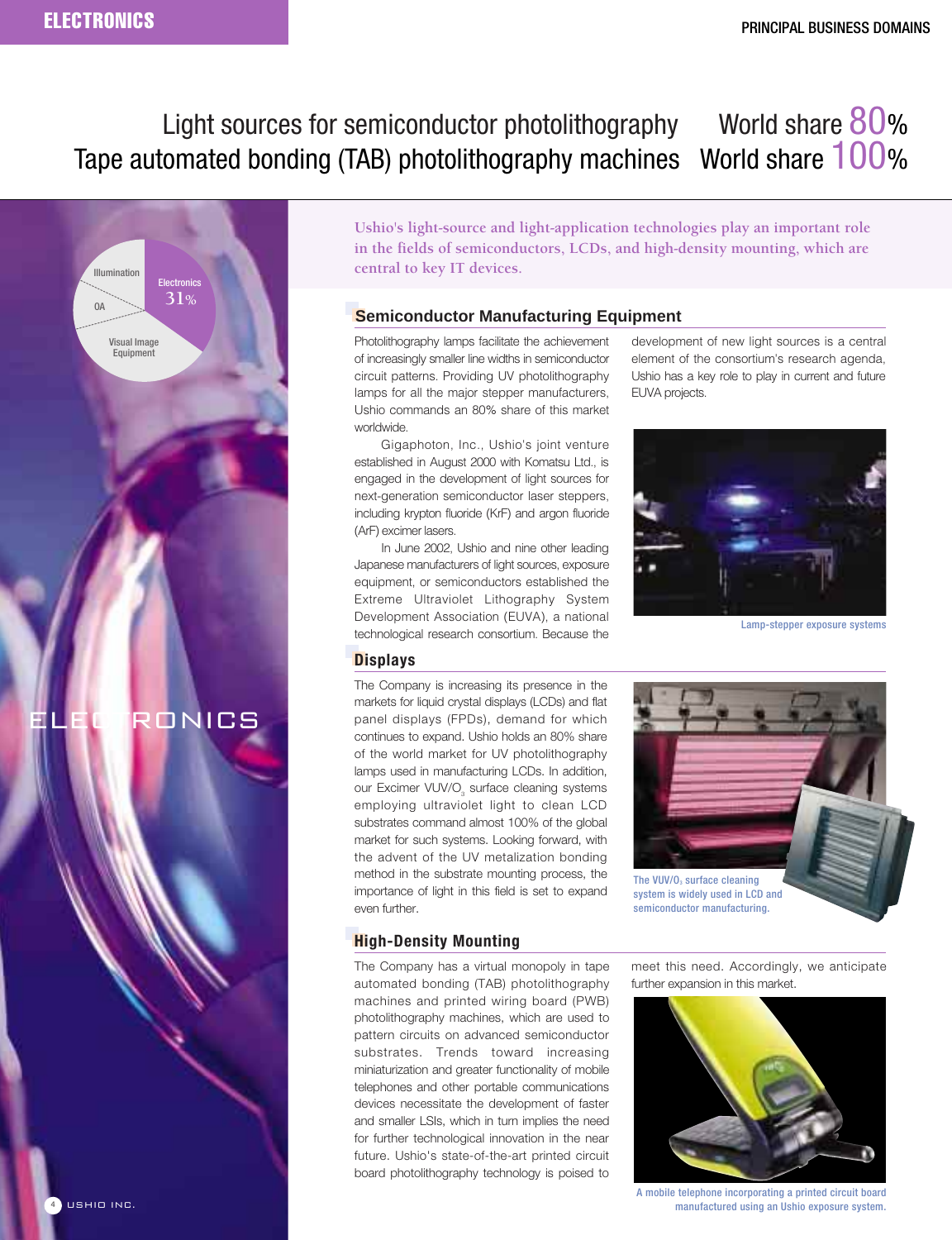VISUAL IMAGE

**32%**

Visual Image **Equipment** 

OΔ

Illumination

Electronics

EQUIPMENT

# Data-projector lamps World share 30% Cinema projector lamps World share 55% Cinema projectors World share 35%

**With the IT era's digital imaging as its focus, Ushio is working to expand its cinema business and data-projector light source business.**

## **Cinema Business**

Ushio offers a complete lineup of cinema equipment, including lamps, projectors, and all related gear, primarily through U.S.-based subsidiary Christie Digital Systems, Inc. (CDS), acquired in 1992.

The first to market cinema-use digital projection systems, Ushio maintains the top share of the world market for this equipment. As new movie theater formats, particularly cinema complexes and "multiplex" cinemas, become more common in Japan and other parts of Asia, the entire Ushio Group is concertedly focusing on winning an increasing share of this expanding market.

Ushio's sales subsidiary Xebex, Inc., is far ahead of the competition, having sold some 70% of the digital projection equipment currently installed in Japanese movie theaters. During the fiscal year under review, Xebex supplied the cinema projector systems as well as advanced audio and screen facilities for the muchballyhooed 12-screen Sapporo Cinema Frontier

## **Data Projectors**

Ushio is the only light-source manufacturer to offer a full lineup of lamps used in data projectors, including high-luminance mercury lamps, new short-arc high-pressure (NSH) lamps, high-intensity projector lamps, metalhalide lamps, and xenon short-arc lamps. Leveraging its development capabilities to offer a comprehensive range of lamps for the smallest portable models up to large 1,000-watt units, Ushio continues to command the top share of



High-luminous-efficiency NSH lamps for data projectors **A** data projector with high-luminous-efficiency

complex in the JR Sapporo Station Building. Xebex continues to expand its digitally distributed on-screen advertising and a diverse array of other digital cinema businesses.

The Ushio Group's cinema business activities include not only the digital projection and sound systems required to screen movies but also the provision of a total service system that comprises interior and exterior movie house decor, networking, maintenance, and related services.



Digital Cinema Projection Systems from Christie Digital Systems, Inc.

the market for data-projector light sources.

The market for data projectors used during seminars, business meetings, or whenever visual presentations are required is expanding rapidly and looks set to maintain steady growth into the future. Similarly, demand for home-use projection televisions is expected to increase in the near future. With this in mind, Ushio continues to develop leading-edge light sources applicable to the new field of projection TV.



NSH lamp installed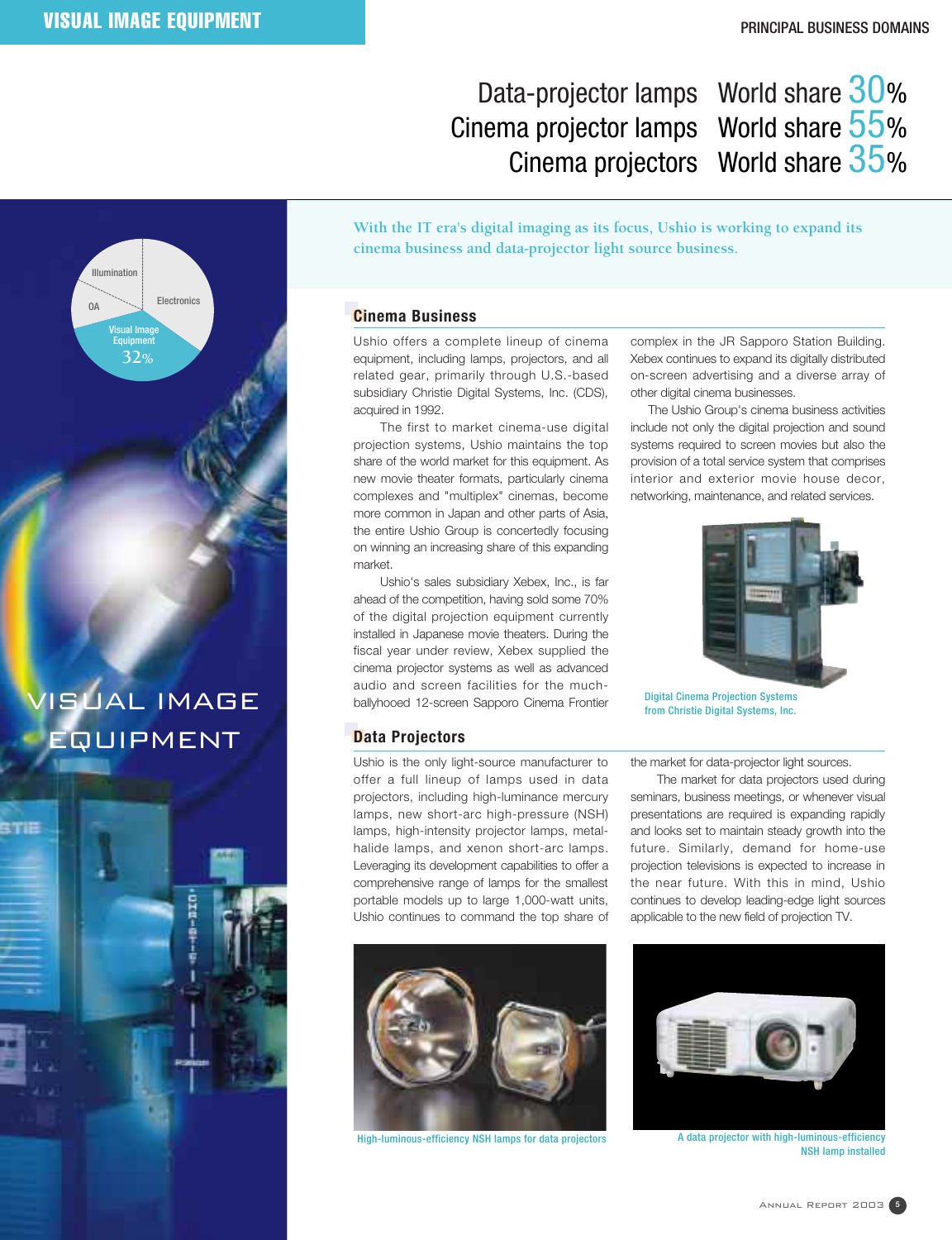# Halogen lamps World share 65% Rare-gas fluorescent lamps World share 65%

Ushio possesses a wealth of experience and a strong track record in the field of light sources used in office automation equipment, including photocopiers and printers, combination copierprinters, and facsimile machines. Light facilitates two key processes in the operation of these devices: scanning image data to receptors, and fixing images to paper with toner or ink.

Principal light sources in this field include halogen lamps for scanning, rare-gas fluorescent lamps, and halogen lamps for fixing toner. In recent years, environmental concerns have prompted a shift to energy-efficient rare-gas fluorescent lamps. Ushio supplies 61% of the halogen lamps and 71% of the rare-gas fluorescent lamps used by Ricoh, Xerox, Canon, Sharp, and the world's other major manufacturers of OA equipment. The Company has held the top global share of this market continuously since the advent of plain-paper copiers.

During the fiscal year under review, our new Panyu Plant in China's Guangdong Province commenced operations. This relocation of manufacturing capacity is in line with our policy of manufacturing in regions where we sell our

products. As well, the shift to China is part of the Group's restructuring of development and manufacturing operations in an effort to enhance operational efficiency and thereby ensure earnings stability.



Multifunction printer with Ushio halogen heater lamp installed



Exposure unit with rare-gas fluorescent lamp **Halogen heater lamp fusing unit** Halogen heater lamp fusing unit



Flash lamp fusing unit for high-speed printer **Halogen lamp for scanner** Halogen lamp for scanner





 $\Box A$ 

Electronics

Visual Image Equipment

OA

**10%**

Illumination

EQUIPMENT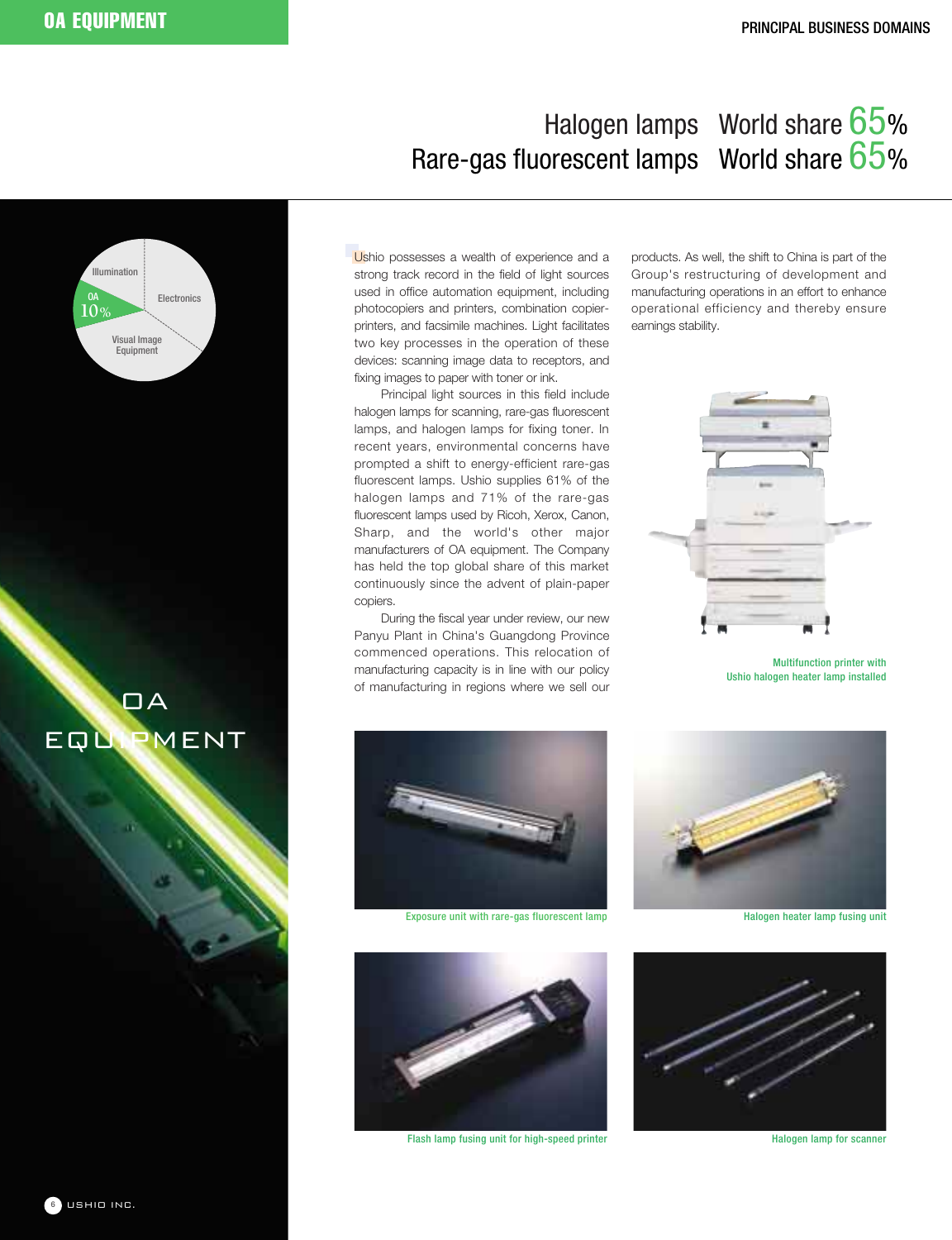# Halogen lamps (HPL) World share 35% Halogen lamps (JDR) Domestic share 55%



# ILLUMINATION



Ushio offers illumination for a wide range of locations, from large-scale commercial spaces such as department stores and shopping centers to theaters, studios, theme parks, and event spaces. The Company also provides illumination for architectural, automotive, and marine applications, in addition to a full lineup of highly specialized light sources and related equipment for professional use.

The Ushio Group is also capable of providing total solutions that include not only various types of light sources and supporting equipment and materials but also design concepts, acoustics, fixtures, and fittings. Business opportunities in this field have grown in recent years, reflecting the trend toward fusing illumination, projection, and acoustics on an increasingly grand scale during productions at theme parks and event spaces.

Light sources used in the illumination field include halogen lamps, which offer great variety and dramatic effects, and xenon lamps, which like sun lamps closely approximate natural lighting. Recently, long-duration metal-halide lamps with their high luminous efficiency have become extremely popular, as have light-emitting diodes (LEDs). Accordingly, the Ushio Group is vigorously developing new equipment employing this new generation of light sources.



Halogen lamps (JDR)



Ceramic metal-halide lamps



Architectural lighting





Fiber optic lighting systems

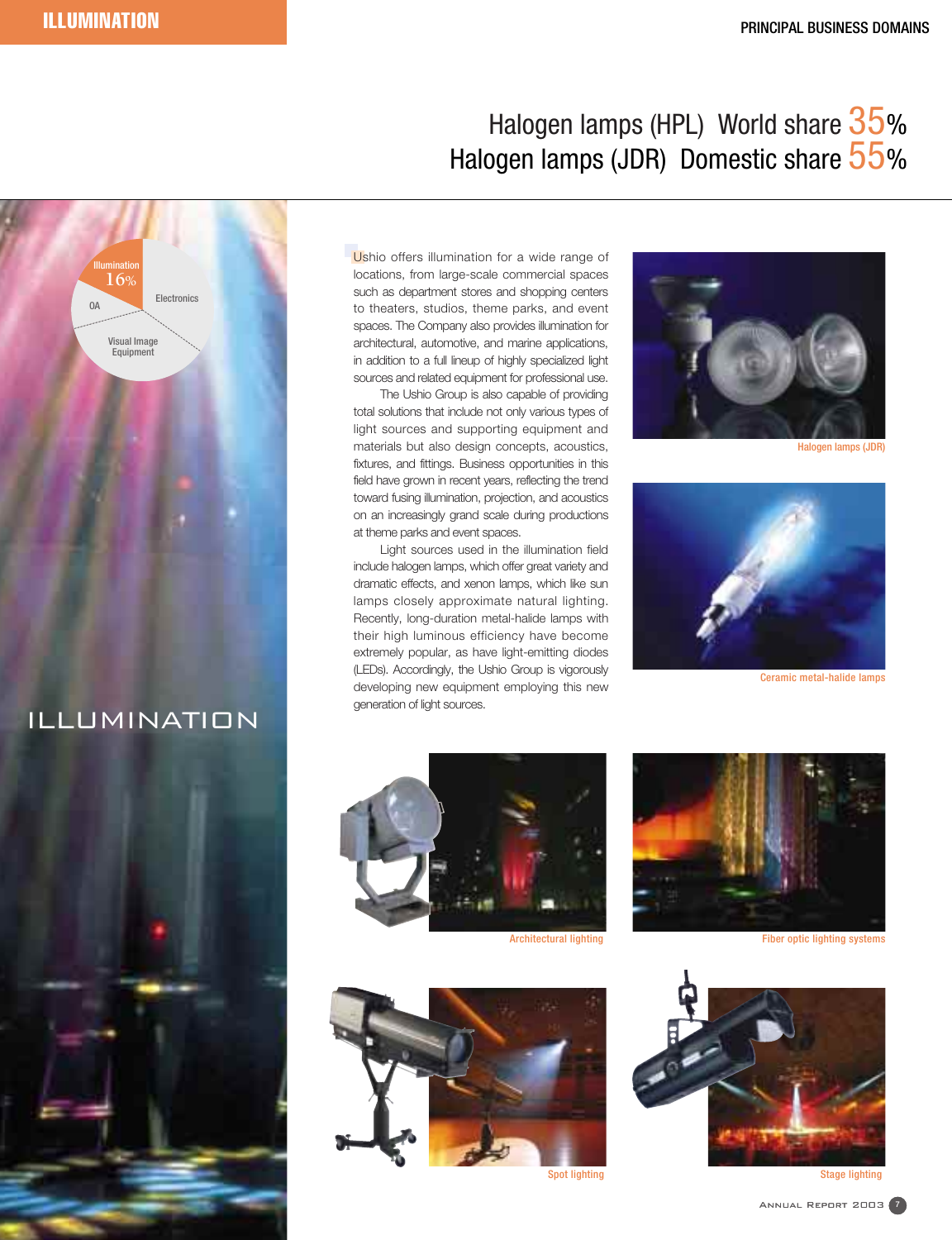# FINANCIAL SECTION

## CONTENTS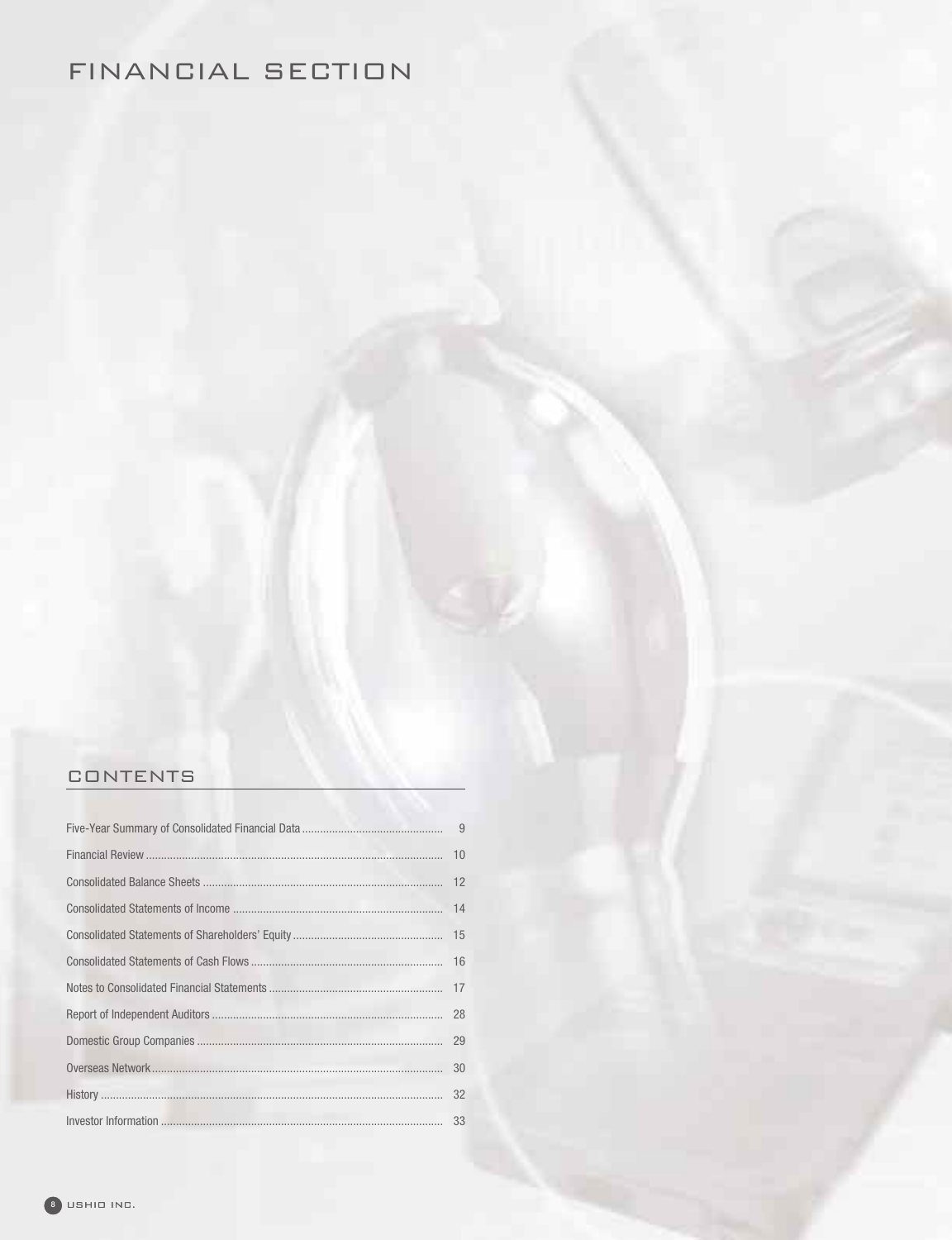## FIVE-YEAR SUMMARY OF CONSOLIDATED FINANCIAL DATA

USHIO INC. AND SUBSIDIARIES Years ended March 31, 2003, 2002, 2001, 2000 and 1999

|                                  |          |            |            |          | Millions of yen |
|----------------------------------|----------|------------|------------|----------|-----------------|
|                                  | 2003     | 2002       | 2001       | 2000     | 1999            |
| For the year:                    |          |            |            |          |                 |
|                                  |          | ¥ $81,301$ | ¥ 89,138   | ¥ 73,109 | ¥ $69,216$      |
|                                  | 4,651    | 1,643      | 8,464      | 6,525    | 5,454           |
|                                  | 2,692    | 4,837      | 4,960      | 2,027    | 4,612           |
|                                  | 2,889    | 2,813      | 2,604      | 2,675    | 2,778           |
|                                  | 3,355    | 3,557      | 3,683      | 3,826    | 2,329           |
| At the year-end:                 |          |            |            |          |                 |
|                                  | 149,390  | 149,669    | 137,758    | 121,230  | 111,080         |
|                                  | 105,582  | 106,837    | 93,262     | 87,566   | 81,301          |
| <b>Cash flows*:</b>              |          |            |            |          |                 |
|                                  | 13,394   | 7,305      | 12,332     | 4,696    | 6,624           |
|                                  | (6, 524) | (7, 496)   | (5,660)    | 343      | (10, 439)       |
|                                  | (4, 117) | (2, 112)   | (1, 492)   | (1,029)  | (1, 927)        |
| Per share of common stock (yen): |          |            |            |          |                 |
|                                  | 33.14    | 11.77<br>¥ | 60.62<br>¥ | ¥ 46.73  | 39.06<br>¥      |
|                                  | 13.00    | 13.00      | 15.00      | 12.00    | 11.00           |
|                                  | 764.94   | 765.32     | 667.93     | 627.17   | 582.28          |
| <b>Key financial ratios:</b>     |          |            |            |          |                 |
|                                  | 4.4      | 1.6        | 9.4        | 7.7      | 6.9             |
|                                  | 3.1      | 1.1        | 6.5        | 5.6      | 4.9             |
|                                  | 0.6      | 0.6        | 0.7        | 0.6      | 0.6             |
|                                  | 5.1      | 2.0        | 9.5        | 8.9      | 7.9             |

Note: Return on equity = ( Net income / Average shareholders' equity ) X 100

Return on assets  $=$  (Net income / Average total assets )  $X$  100

Asset turnover = Net sales / Average total assets Return on sales  $=$  (Net income / Net sales )  $X$  100

\* Beginning with the fiscal year ended March 31, 2000, principles for the preparation of consolidated cash flow statements were introduced in Japan, and these have been applied by the Company for the year under review. Cash flow statements for fiscal 1999 and previous years were prepared by the Company for the convenience of readers outside Japan. When making year-on-year compar-

isons, please take note of this change in accounting principles.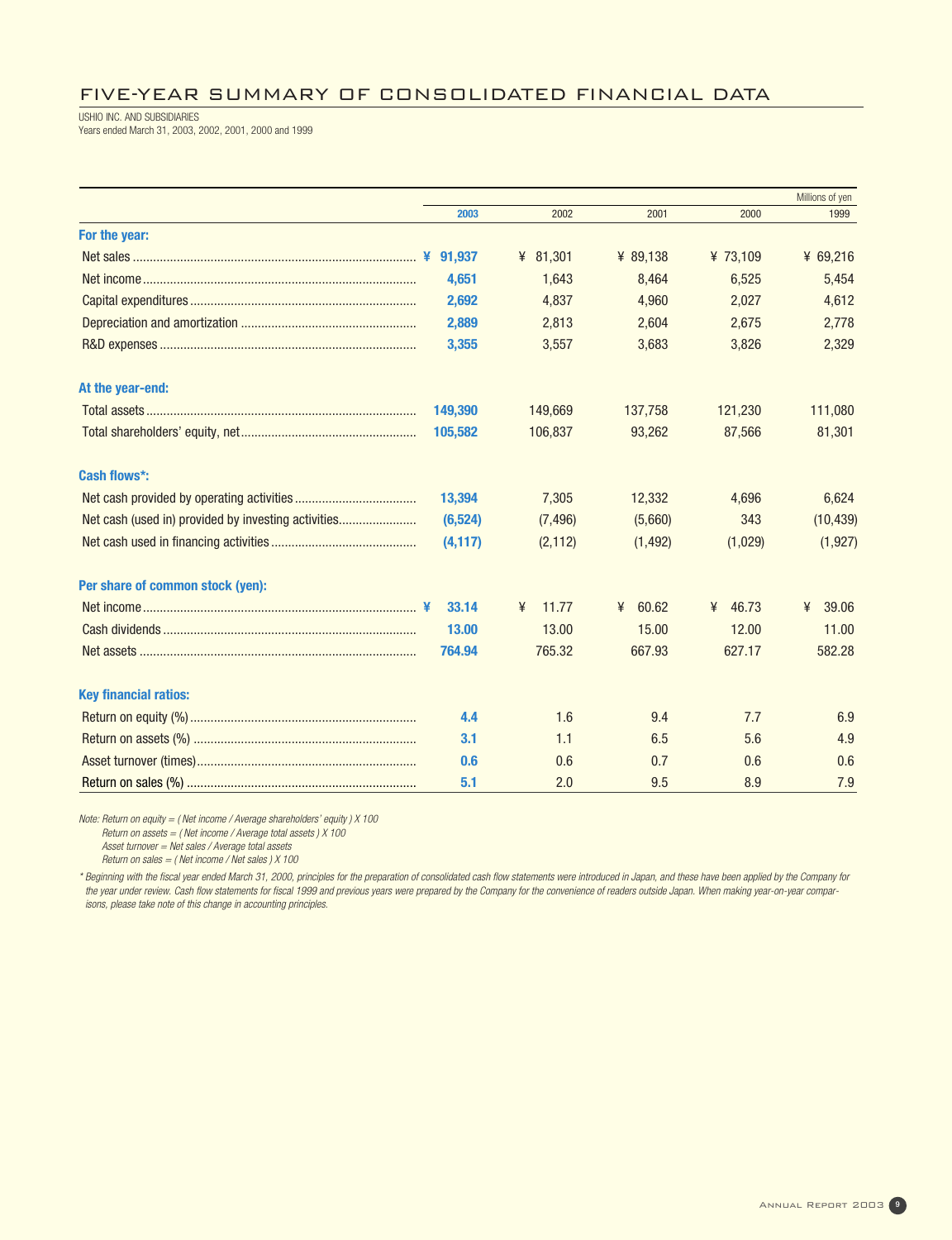## FINANCIAL REVIEW

USHIO INC. AND SUBSIDIARIES

## **OPERATING ENVIRONMENT**

Amid a prolonged deflationary cycle in the Japanese economy, corporate capital investment and the stock market remained at low levels during the fiscal year under review. Compounded by lingering concerns, prospects for a recovery in the economy are bleak.

Moreover, the operating environment overseas was challenging as the recovery in the U.S. economy flattened, growth in the European economy remained weak, and an economic rebound in Asian countries, except the robust Chinese economy, failed to materialize.

Under these circumstances, Ushio aggressively invested in the development of new technologies and products for the core digital imaging business and the next generation of light sources for semiconductor exposure equipment and high-density mounting. The Company also strengthened the competitiveness of its products and fortified its management foundation by improving quality management, lowering costs, and increasing efficiency in business processes.

While promoting these measures, Ushio made aggressive efforts to expand sales of its ultraviolet irradiation equipment for the precision bonding of electronic and optical components in the Chinese market. In addition, the Company pushed forward with business and marketing activities to boost orders from the printed circuit board industry for step and repeat projection exposure systems for high-precision printed circuits. As a result of these efforts, consolidated net sales increased 13.1% to ¥91,937 million (US\$764.9 million).

### **GROUP COMPANIES**

The Ushio Group is composed of Ushio Inc., 34 subsidiaries and 2 affiliated companies. In the fiscal year under review, subsidiary Ushio International Technologies, LLC was added to the scope of consolidation, while Christie International, Inc. was liquidated.

Due to a change in the fiscal year-end of 9 consolidated subsidiaries during the term under review, the accounting period is 15 months for these 8 subsidiaries and 14 months for one subsidiary. There was no material impact from this change in accounting periods on the consolidated financial statements.

## **RESULTS BY BUSINESS SEGMENT**

## **Light Source Application Products**

Total sales in the light source application products segment rose 13.5% to ¥88.2 billion (US\$733.9 million) from the previous term. By product, sales of the tube-style lamp product group advanced 11.3% to ¥54.8 billion (US\$455.9 million). As a core high-value-added product, tube-style lamps account for 60% of total sales in this segment. Sales of the optical systems product group climbed 17% to ¥33.4 billion (US\$277.9 million), accounting for 37.9% of total sales in the segment.

In the tube-style lamp product group, demand for halogen lamps is on the decline as demand shifts from halogen lamps for OA equipment to highly functional, highvalue-added rare-gas fluorescent lamps. However, demand is increasing for ultra-high pressure mercury lamps for semiconductor exposure, and demand remains

strong for xenon lamps for cinema movie projectors, as well as lamps for stage lighting and general illumination.

In the optical systems product group, demand increased for excimer  $VUV/O<sub>3</sub>$ cleaning systems for LCD panels, ultraviolet irradiation systems for precision component bonding, and large-scale imaging systems. Demand continued to be robust for precision exposure systems for printed circuit boards.

As a result, operating income for the segment surged 23.7% to ¥12,151 million (US\$101.1 million). Sales of the light source application products segment comprised 96% of consolidated net sales during the term under review.

#### **Machinery for Industrial Uses and Other Business**

Total sales in the machinery for industrial uses and other business segment rose 3.5% to ¥3,740 million (US\$31.1 million). While demand for automatic control systems declined due to restrained capital investment, demand increased for injection molding machines. Operating income for the segment totaled ¥39 million (US\$0.3 million).

## **RESULTS BY GEOGRAPHIC SEGMENT**

## **Japan**

In Japan, demand fell for halogen lamps for OA equipment, but increased for ultraviolet irradiation equipment for precision component bonding, excimer lamps and cleaning systems for LCD panels, rare-gas fluorescent lamps for OA equipment, and ultra-high pressure mercury lamps for LCD exposure systems. Demand remained strong for precision exposure systems for printed circuits. As a result, total sales in Japan increased 6.4% to ¥59,675 million (US\$496.5 million).

#### **North America**

In North America, Ushio strengthened its total support structure from hardware to software in the cinema business, and sales increased for large-scale imaging systems at subsidiary Christie Digital Systems, Inc. As a result, total sales in this region grew 18.7% to ¥25,444 million (US\$211.7 million).

#### **Europe**

In Europe, sales of halogen lamps for OA equipment fell. Sales increased, however, for lamps for stage lighting and general illumination, as well as xenon lamps for cinema movie projectors. As a consequence, total sales in Europe expanded 7.8% to ¥6,570 million (US\$54.7 million).

#### **Asia**

The LCD market was robust in Asia, resulting in higher demand for excimer lamps for LCD panel cleaning systems and ultra-high pressure mercury lamps for LCD exposure systems. Demand also increased for high-luminance mercury lamps for data projectors and ultraviolet irradiation equipment for precision component bonding, while demand remained strong for precision exposure equipment for printed circuits. As a result, total sales in Asia jumped 51.9% to ¥15,204 million (US\$126.5 million).









**Return on Equity** 

 $(%)$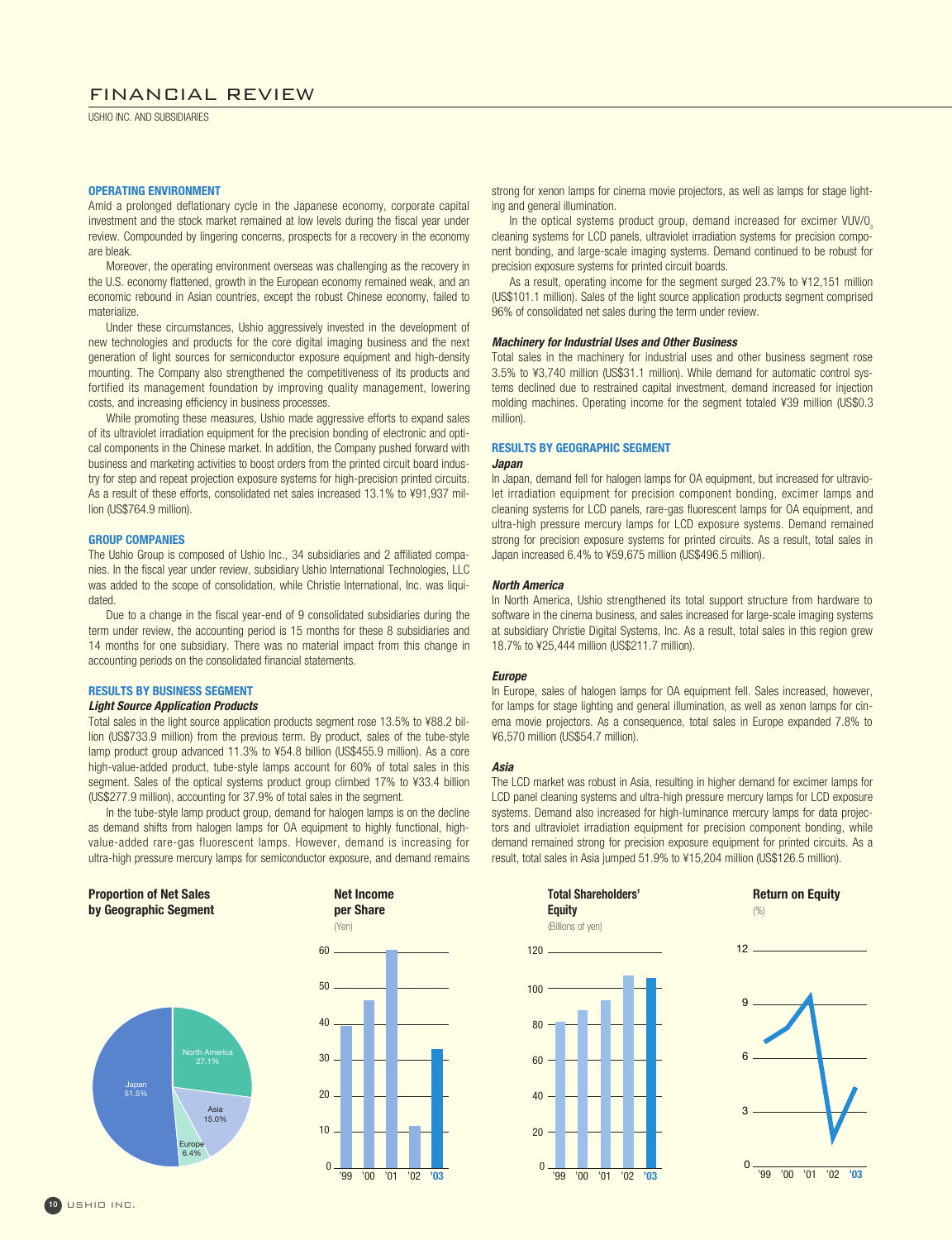#### **OVERSEAS SALES**

During the fiscal year under review, overseas sales rose 23.3% to ¥45,347 million (US\$377.3 million). Of this amount, North America accounted for ¥19,980 million (US\$166.2 million), Europe ¥7,583 million (US\$63.1 million), Asia ¥16,495 million (US\$137.2 million) and other regions ¥1,289 million (US\$10.7 million). Overseas sales made up 49.3% of consolidated net sales, an increase of 4.1 percentage points from the previous term.

#### **EARNINGS**

Along with higher net sales, cost of sales increased 13.6%. Gross profit rose 12.3% to ¥33,271 million (US\$276.8 million). The cost of sales ratio was 63.8% and the gross profit to net sales ratio was 36.2%, on par with the previous term.

Selling, general and administrative (SG&A) expenses were held to an increase of 6.1%, owing to efficiency gains and cost reductions in production and marketing. Consequently, consolidated operating income advanced 24.7% to ¥12,190 million (US\$101.4 million). The operating income margin rose 1.3 percentage points to 13.3%.

Interest and dividend income fell 16.3% to ¥1,214 million (US\$10.1 million). Overall, other expenses totaled ¥5,029 million (US\$41.8 million), a decrease of 11.1% from the previous term. Other expenses included ¥2,336 million (US\$19.4 million) in losses on the revaluation of investment securities, ¥1,280 million (US\$10.6 million) in losses on revaluation of fixed assets from the sale of land to UIS Co., Ltd., and ¥950 million (US\$7.9 million) from the disposal of residual balances in the consolidated adjustment account related to Ushio International Technologies, Inc. Income before income taxes and minority interests in earnings of affiliates soared 73.8% to ¥7,161 million (US\$59.6 million). As a result, net income climbed 183.1% to ¥4,651 million (US\$38.7 million).

#### **CASH FLOWS**

Net cash provided by operating activities was ¥13,394 million (US\$111.4 million), an increase of ¥6,089 million (US\$50.7 million) from the previous fiscal year, owing mainly to higher net income. Working capital amounted to ¥49,532 million (US\$412.1 million), reflecting an increase in notes and accounts receivable of ¥2,650 million (US\$22.0 million). Income taxes paid totaled ¥2,403 million (US\$20.0 million), due to the low level of net income in the previous fiscal year.

Net cash used in investing activities was ¥6,524 million (US\$54.3 million), a decrease of ¥972 million (US\$8.1 million) from the previous fiscal year. The decrease was mainly due to ¥1,500 million (US\$12.5 million) in additional financing provided to equity-method subsidiary Gigaphoton, Inc.

Net cash used in financing activities totaled ¥4,117 million (US\$34.3 million), an increase of ¥2,005 million (US\$16.7 million) from a year earlier. The main use of cash was ¥1,955 million (US\$16.3 million) for the purchase of treasury stocks.

As a result of these activities, cash and cash equivalents at end of the year

**Capital** 





'99 '01 '02 '00 **'03**

increased ¥2,282 million (US\$19.0 million) to ¥24,771 million (US\$206.1 million). The interest coverage ratio was 43.7 times. The Company ensures that it has sufficient leeway for making interest payments.

### **FINANCIAL POSITION**

As of March 31, 2003, total assets were ¥149,390 million (US\$1,242.8 million), a decrease of ¥279 million (US\$2.3 million) from a year earlier.

Cash and bank deposits increased ¥5,646 million (US\$47.0 million) due to the maturity of investment trusts. Inventory turnover improved to 6 times, up from 5.1 times in the previous fiscal year due to higher efficiency. As a result, total current assets rose 9.4% year-on-year to ¥79,247 million (US\$659.3 million).

Property, plant and equipment, net decreased 8.4% to ¥23,142 million (US\$192.5 million), owing mainly to the revaluation of land. Total investment and other assets decreased 9.7% to ¥47,001 million (US\$391.0 million), owing to valuation losses recorded in accordance with the introduction of mark-to-market accounting.

Ushio maintained a sound financial position. The current ratio was 266.7%, an increase from 248.5% in the previous fiscal year. The fixed assets ratio was 73.6%, up from 72.3% in the previous term.

Shareholders' equity totaled ¥105,582 million (US\$878.4 million), a decrease of ¥1,255 million (US\$10.4 million) owing to the acquisition of treasury stock of ¥2,000 million (US\$16.6 million) and translation adjustments of ¥1,191 million (US\$9.9 million). The shareholders' equity ratio remained at a high level of 70.7%, compared with 71.4% in the previous fiscal year.

#### **CAPITAL EXPENDITURES**

Ushio did not undertake large-scale investment to increase production during the term under review. Given the uncertainty of the economy in the future, the Company restrained capital expenditures to ¥2,692 million (US\$22.4 million), a reduction of 44.3% from the previous fiscal year.

## **RESEARCH AND DEVELOPMENT EXPENSES**

Research and development expenses were reduced 5.7% to ¥3,355 million (US\$27.9 million). To promote medium- and long-term growth in its core businesses, Ushio conducts research and development in fields where it can maximize its strengths in light source and illumination technology, including digital imaging, light sources for semiconductor exposure systems, and high-precision mounting equipment.

## **PERSONNEL**

The total number of Group personnel was 3,889 as of March 31, 2003, an increase of 183 employees from a year earlier. Overseas personnel increased by 142 employees overall, owing mainly to an increase of 160 personnel at Ushio Hong Kong Ltd. (UHK) in line with the transfer of production of OA equipment lamps. In Japan, the number of employees rose by 41, including an increase of 32 personnel at Ushio Inc.



**Net Cash Provided by Operating Activities** (Billions of yen)



Annual Report 2003 **<sup>11</sup>**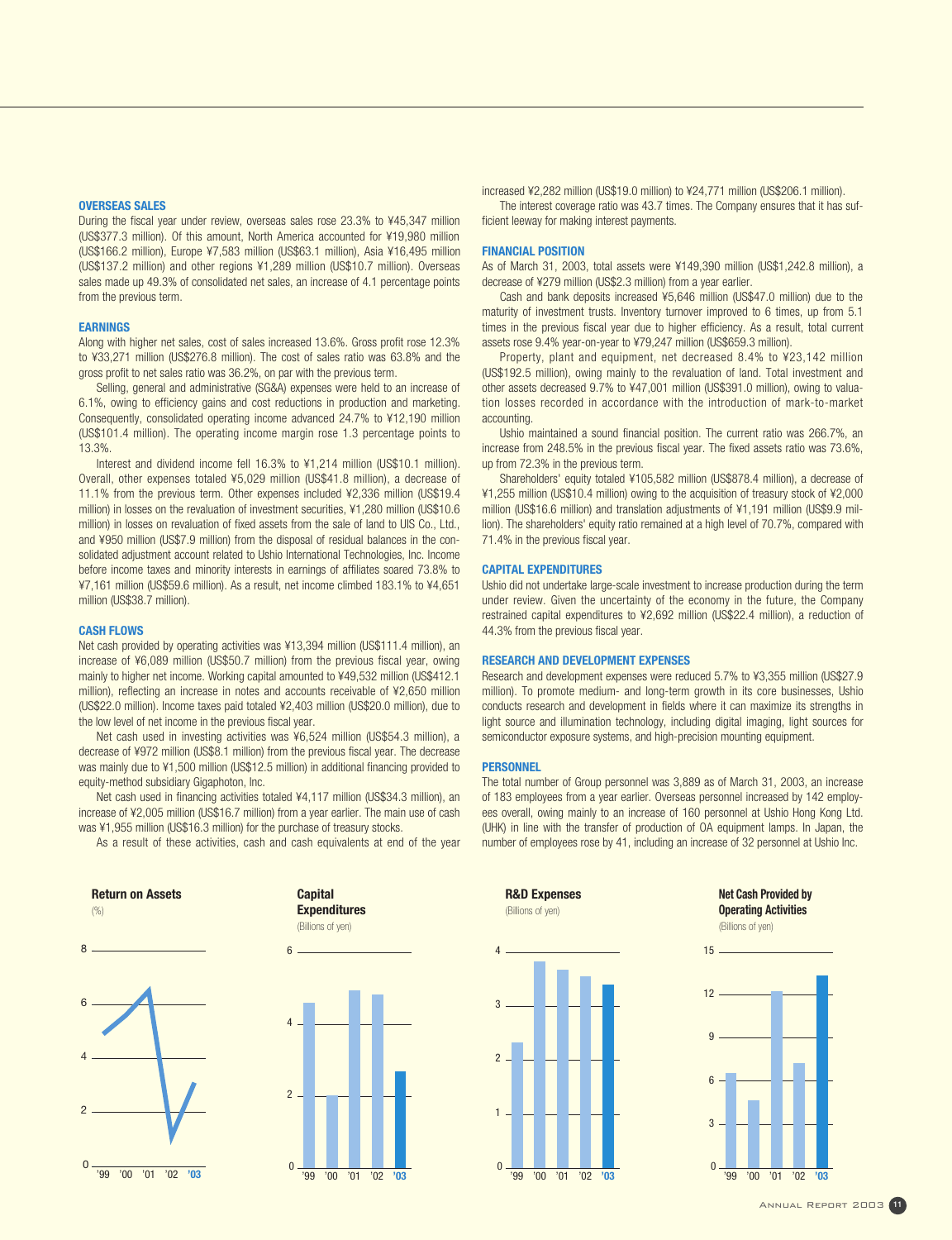## Consolidated Balance Sheets

USHIO INC. AND SUBSIDIARIES At March 31, 2003 and 2002

|                        |          | (Millions of yen) | (Thousands of U.S. dollars)<br>(Note 2) |
|------------------------|----------|-------------------|-----------------------------------------|
| <b>Assets</b>          | 2003     | 2002              | 2003                                    |
| <b>Current assets:</b> |          |                   |                                         |
|                        | ¥ 17.899 | ¥ 12.253          | 148.910                                 |
|                        | 11.107   | 12.513            | 92.404                                  |
|                        | 27.463   | 25.252            | 228,478                                 |
|                        | (414)    | (339)             | (3, 444)                                |
|                        | 15,319   | 15.727            | 127,446                                 |
|                        | 2.545    | 2.058             | 21.173                                  |
|                        | 5.328    | 4.893             | 44,326                                  |
|                        | 79.247   | 72.357            | 659.293                                 |

## **Property, plant and equipment, at cost:**

| 8.117    | 9.533        | 67.529     |
|----------|--------------|------------|
| 17.298   | 16.841       | 143.910    |
| 23.814   | 24.072       | 198.120    |
| 707      | $51^{\circ}$ | 5,882      |
| 49.936   | 50.957       | 415,441    |
| (26,794) | (25.695)     | (222, 912) |
| 23.142   | 25.262       | 192.529    |

## **Investments and other assets:**

| 38.633 | 42.523 | 321.406 |
|--------|--------|---------|
|        |        | 3.602   |
| 664    | 773    | 5.524   |
| 7.271  | 8.754  | 60.491  |
| 47.001 | 52.050 | 891.023 |

| <b>Tota</b>                                      | н. |  |
|--------------------------------------------------|----|--|
| See note<br>tingpois<br>consolidated<br>atements |    |  |

**<sup>12</sup>** USHIO INC.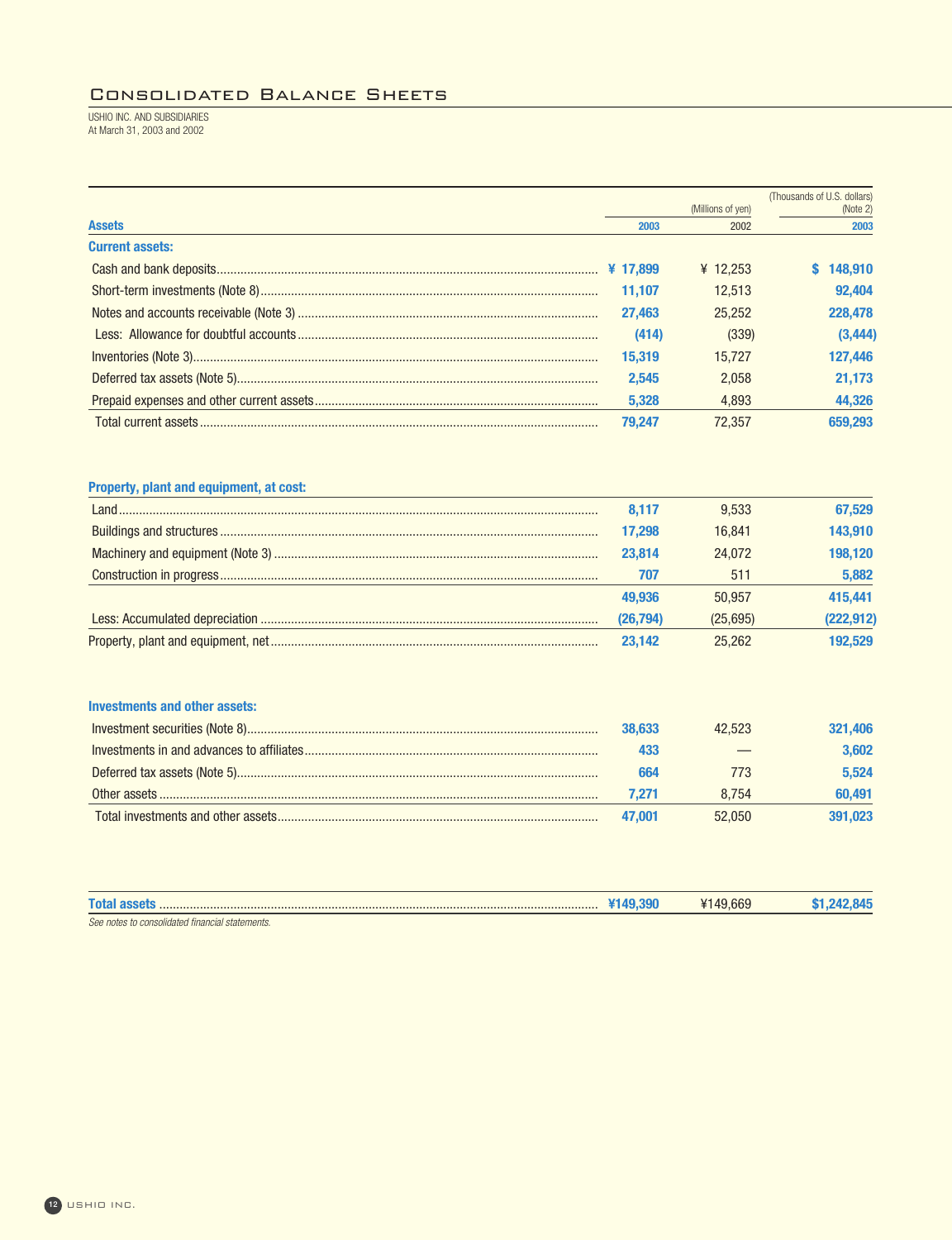|                                                          |          |                   | (Thousands of U.S. dollars) |
|----------------------------------------------------------|----------|-------------------|-----------------------------|
|                                                          |          | (Millions of yen) | (Note 2)                    |
| Liabilities, minority interests and shareholders' equity | 2003     | 2002              | 2003                        |
| <b>Current liabilities:</b>                              |          |                   |                             |
|                                                          | 8,236    | ¥ 8,549           | S<br>68,519                 |
|                                                          | 139      | 1,835             | 1,156                       |
|                                                          | 13,569   | 12,019            | 112,887                     |
|                                                          | 2,326    | 1,669             | 19,351                      |
|                                                          | 8        | 44                | 67                          |
|                                                          | 5,437    | 4,999             | 45,232                      |
|                                                          | 29,715   | 29,115            | 247,212                     |
| <b>Long-term liabilities:</b>                            |          |                   |                             |
|                                                          | 3,924    | 2,838             | 32,646                      |
|                                                          | 6,945    | 8,166             | 57,779                      |
|                                                          | 1,804    | 1,346             | 15,008                      |
|                                                          | 671      | 582               | 5,582                       |
|                                                          | 13,344   | 12,932            | 111,015                     |
|                                                          | 749      | 785               | 6,231                       |
| <b>Shareholders' equity (Notes 4 and 11):</b>            |          |                   |                             |
| Common stock:                                            |          |                   |                             |
| Authorized-300,000,000 shares;                           |          |                   |                             |
|                                                          | 19,556   | 19,556            | 162,696                     |
|                                                          | 28,119   | 28,119            | 233,935                     |
|                                                          | 48,897   | 46,116            | 406,797                     |
|                                                          | 12,201   | 13,007            | 101,506                     |
|                                                          | (1, 191) | 84                | (9,908)                     |
|                                                          | 107,582  | 106,882           | 895,026                     |
| <b>Treasury stock, at cost:</b>                          |          |                   |                             |
|                                                          | (2,000)  | (45)              | (16, 639)                   |
|                                                          | 105,582  | 106,837           | 878,387                     |
|                                                          |          | ¥149,669          | \$1,242,845                 |

See notes to consolidated financial statements.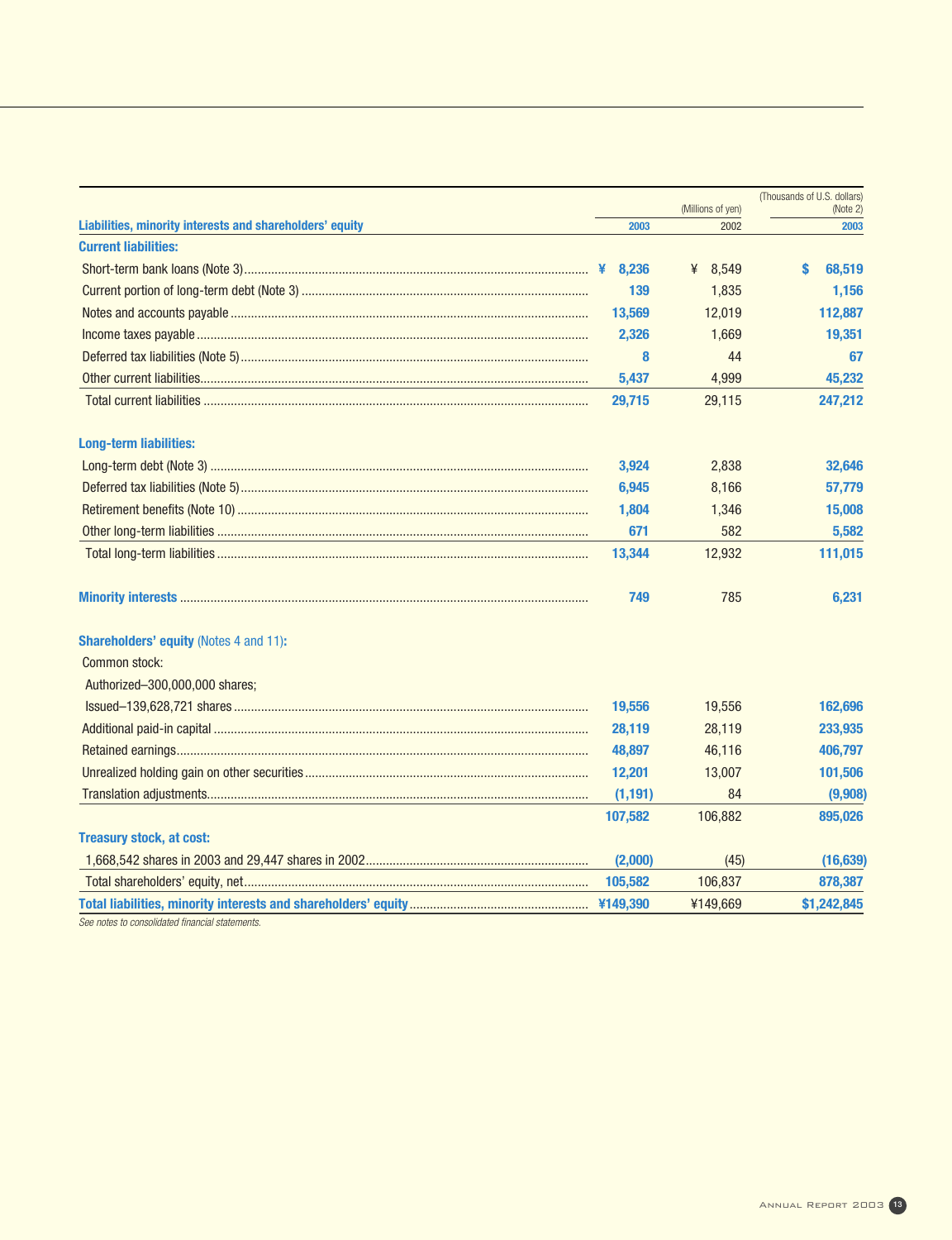## Consolidated Statements of Income

USHIO INC. AND SUBSIDIARIES Years ended March 31, 2003 and 2002

|                                                                             |         |                   | (Thousands of U.S. dollars) |
|-----------------------------------------------------------------------------|---------|-------------------|-----------------------------|
|                                                                             |         | (Millions of yen) | (Note 2)                    |
|                                                                             | 2003    | 2002              | 2003                        |
|                                                                             | ¥91,937 | ¥81,301           | \$764,867                   |
|                                                                             | 58,666  | 51,661            | 488,070                     |
|                                                                             | 33,271  | 29.640            | 276,797                     |
|                                                                             | 21,081  | 19,865            | 175,383                     |
|                                                                             | 12,190  | 9,775             | 101,414                     |
| <b>Other income (expenses):</b>                                             |         |                   |                             |
|                                                                             | 1.214   | 1.450             | 10,100                      |
|                                                                             | (295)   | (412)             | (2, 454)                    |
|                                                                             | (5,948) | (6,693)           | (49, 484)                   |
|                                                                             | (5,029) | (5,655)           | (41, 838)                   |
| Income before income taxes and minority interests in earnings of affiliates | 7,161   | 4,120             | 59,576                      |
| <b>Income taxes</b> (Note 5):                                               |         |                   |                             |
|                                                                             | 3,101   | 2,404             | 25,799                      |
|                                                                             | (664)   | (29)              | (5,524)                     |
|                                                                             | 2,437   | 2,375             | 20,275                      |
|                                                                             | 4,724   | 1,745             | 39,301                      |
|                                                                             | (73)    | (102)             | (607)                       |
|                                                                             | ¥ 4,651 | ¥ $1,643$         | \$38,694                    |
| See notes to consolidated financial statements.                             |         |                   |                             |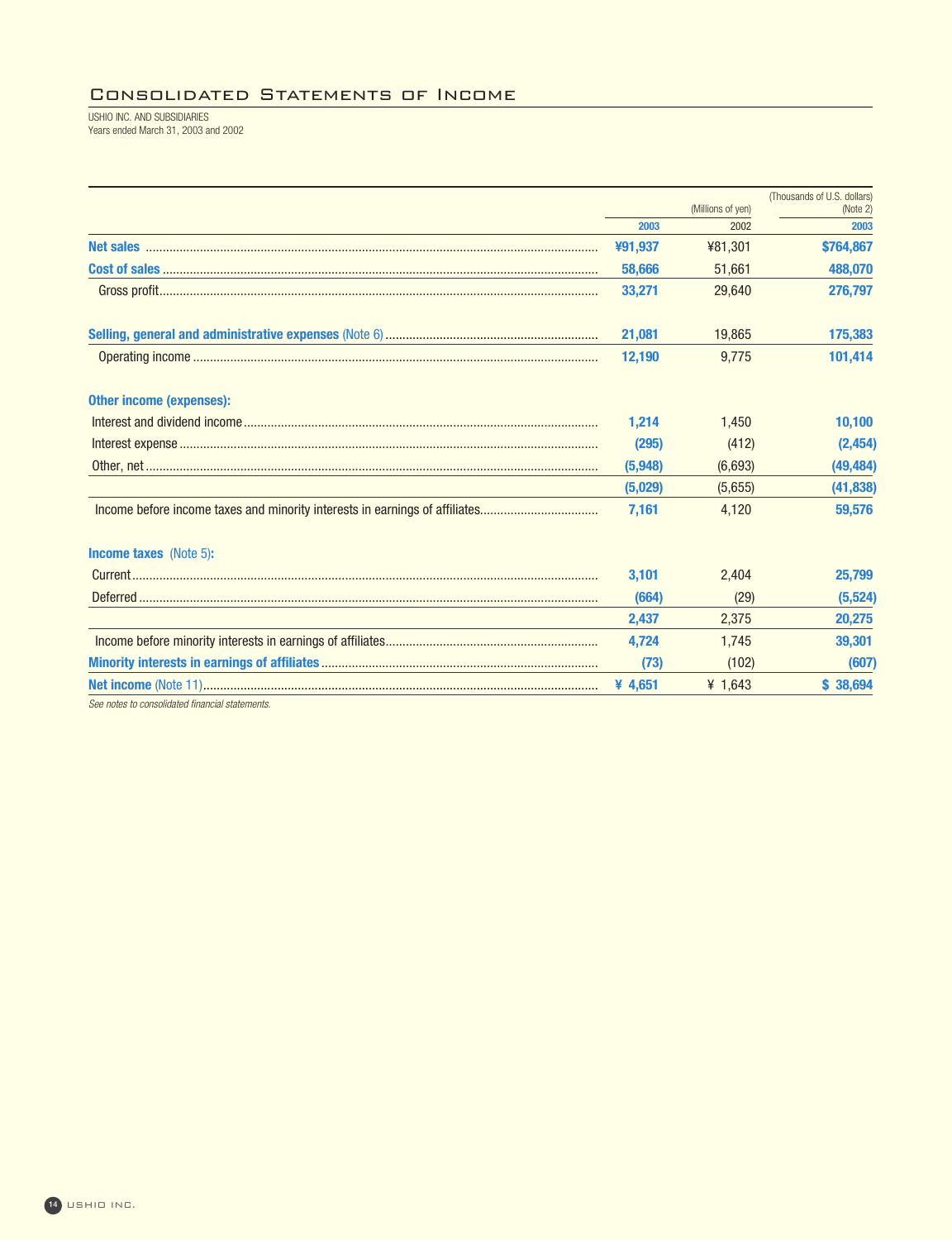## Consolidated Statements of Shareholders' Equity

USHIO INC. AND SUBSIDIARIES Years ended March 31, 2003 and 2002

|                                                    |             |                   | (Thousands of U.S. dollars) |
|----------------------------------------------------|-------------|-------------------|-----------------------------|
|                                                    |             | (Millions of yen) | (Note 2)                    |
|                                                    | 2003        | 2002              | 2003                        |
| <b>Common stock</b>                                |             |                   |                             |
| Balance at beginning of year                       |             |                   |                             |
|                                                    | ¥19,556     | ¥19,556           | \$162,696                   |
| Balance at end of year                             |             |                   |                             |
|                                                    | ¥19,556     | ¥19,556           | \$162,696                   |
| <b>Additional paid-in capital</b>                  |             |                   |                             |
|                                                    | ¥28,119     | ¥28,119           | \$233,935                   |
|                                                    | ¥28,119     | ¥28,119           | \$233,935                   |
| <b>Retained earnings (Note 11)</b>                 |             |                   |                             |
|                                                    | ¥46,116     | ¥46,635           | \$383,661                   |
| Add:                                               |             |                   |                             |
|                                                    | 4,651       | 1,643             | 38,694                      |
| Deduct:                                            |             |                   |                             |
|                                                    | (1,814)     | (2,095)           | (15,092)                    |
|                                                    | (56)        | (67)              | (466)                       |
|                                                    | ¥48,897     | ¥46,116           | \$406,797                   |
| <b>Unrealized holding gain on other securities</b> |             |                   |                             |
|                                                    | ¥13,007     | ¥                 | \$108,211                   |
|                                                    | (806)       | 13,007            | (6,705)                     |
|                                                    | ¥12,201     | ¥13,007           | \$101,506                   |
| <b>Translation adjustments</b>                     |             |                   |                             |
|                                                    | 84<br>¥     | ¥ $(1,047)$       | 699                         |
|                                                    | (1, 275)    | 1,131             | (10,607)                    |
|                                                    | $*(1, 191)$ | ¥<br>84           | \$ (9,908)                  |
| See notes to consolidated financial statements.    |             |                   |                             |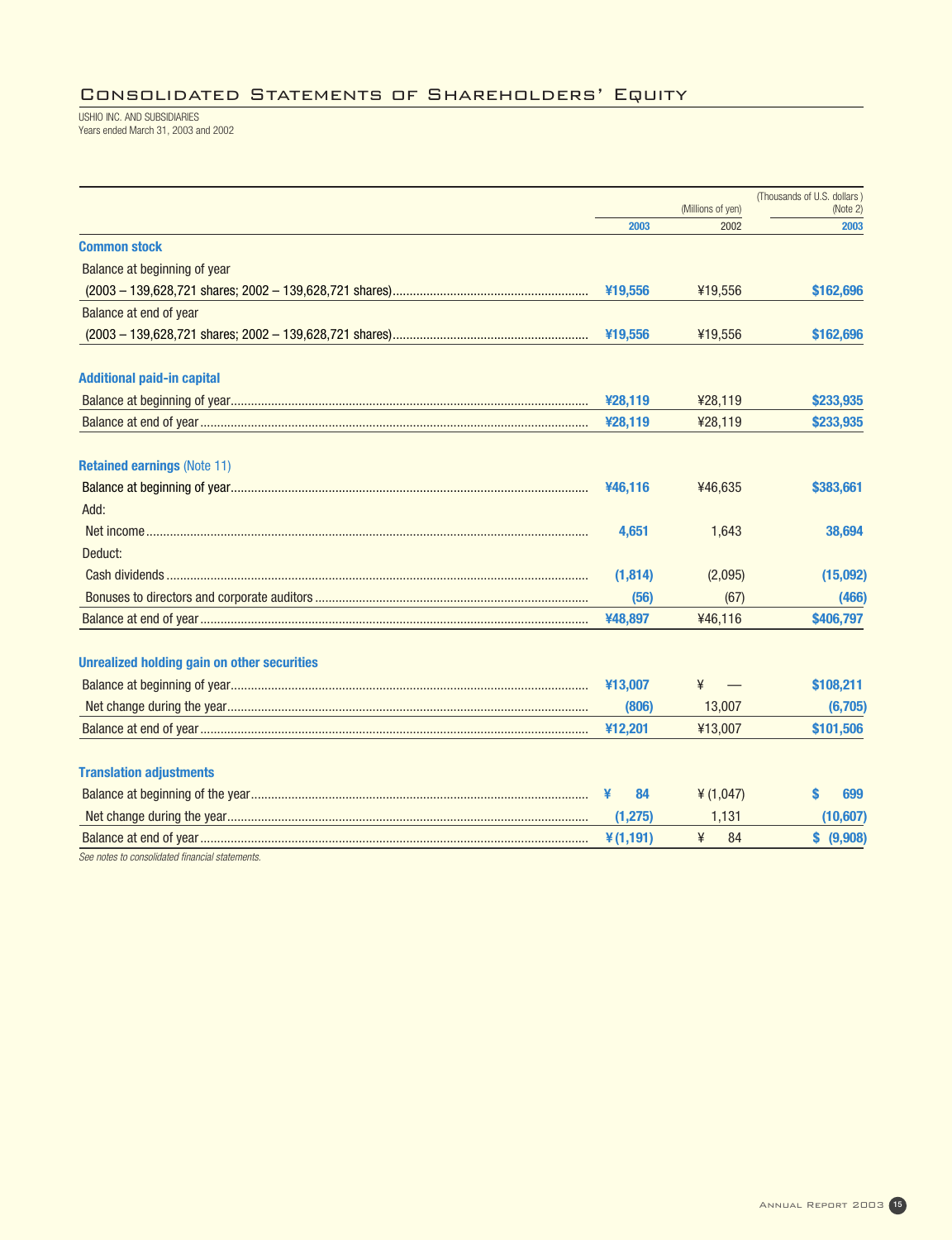## Consolidated Statements of Cash Flows

USHIO INC. AND SUBSIDIARIES Years ended March 31, 2003 and 2002

|                                                                             |           |                           | (Thousands of U.S. dollars) |
|-----------------------------------------------------------------------------|-----------|---------------------------|-----------------------------|
|                                                                             | 2003      | (Millions of yen)<br>2002 | (Note 2)<br>2003            |
| <b>Operating activities:</b>                                                |           |                           |                             |
| Income before income taxes and minority interests in earnings of affiliates | ¥ $7,161$ | ¥ 4,120                   | \$59,576                    |
|                                                                             | 2,889     | 2,813                     | 24,035                      |
|                                                                             | (1,214)   | (1, 450)                  | (10, 100)                   |
|                                                                             | 295       | 412                       | 2,454                       |
|                                                                             | 986       | 1,053                     | 8,203                       |
|                                                                             | 2,336     | 5,010                     | 19,434                      |
|                                                                             | (2,650)   | 5,785                     | (22, 047)                   |
|                                                                             | (66)      | (54)                      | (549)                       |
|                                                                             | 1,630     | (4, 952)                  | 13,561                      |
|                                                                             | 3,664     | (234)                     | 30,484                      |
|                                                                             | (56)      | (67)                      | (466)                       |
|                                                                             | 14,975    | 12,436                    | 124,585                     |
| Interest and dividends received …………………………………………………………………………………………          | 1,128     | 1,413                     | 9,384                       |
|                                                                             | (306)     | (440)                     | (2, 546)                    |
|                                                                             | (2, 403)  | (6, 104)                  | (19, 992)                   |
|                                                                             | 13,394    | 7,305                     | 111,431                     |
|                                                                             |           |                           |                             |
| <b>Investing activities:</b>                                                |           |                           |                             |
|                                                                             | (2,016)   | (338)                     | (16, 772)                   |
|                                                                             | 1,835     | 273                       | 15,266                      |
|                                                                             | (660)     | (1, 850)                  | (5, 491)                    |
|                                                                             | 1,126     | 1,277                     | 9,368                       |
|                                                                             | (2,913)   | (5, 118)                  | (24, 235)                   |
|                                                                             | 38        | 382                       | 316                         |
|                                                                             | (4, 352)  | (1, 170)                  | (36, 206)                   |
|                                                                             | 265       | 1,390                     | 2,205                       |
|                                                                             | (100)     | (560)                     | (832)                       |
|                                                                             | 39        | 69                        | 324                         |
|                                                                             | (1, 157)  | (1,785)                   | (9,626)                     |
|                                                                             | 1,306     | 505                       | 10,865                      |
|                                                                             | 65        | (571)                     | 541                         |
|                                                                             | (6, 524)  | (7, 496)                  | (54, 277)                   |
| <b>Financing activities:</b>                                                |           |                           |                             |
|                                                                             | 283       | 1,248                     | 2,354                       |
|                                                                             | 1,280     | 2,383                     | 10,649                      |
|                                                                             | (1,878)   | (3, 565)                  | (15, 624)                   |
|                                                                             | (1, 955)  |                           | (16, 264)                   |
|                                                                             | (32)      | (47)                      | (266)                       |
|                                                                             | (1, 815)  | (2,095)                   | (15, 100)                   |
|                                                                             |           | (36)                      |                             |
|                                                                             | (4, 117)  | (2, 112)                  | (34,251)                    |
|                                                                             | (471)     | 397                       | (3,918)                     |
|                                                                             | 2,282     | (1,906)                   | 18,985                      |
|                                                                             | 22,489    | 24,395                    | 187,097                     |
|                                                                             | ¥24,771   | ¥22,489                   | \$206,082                   |

See notes to consolidated financial statements.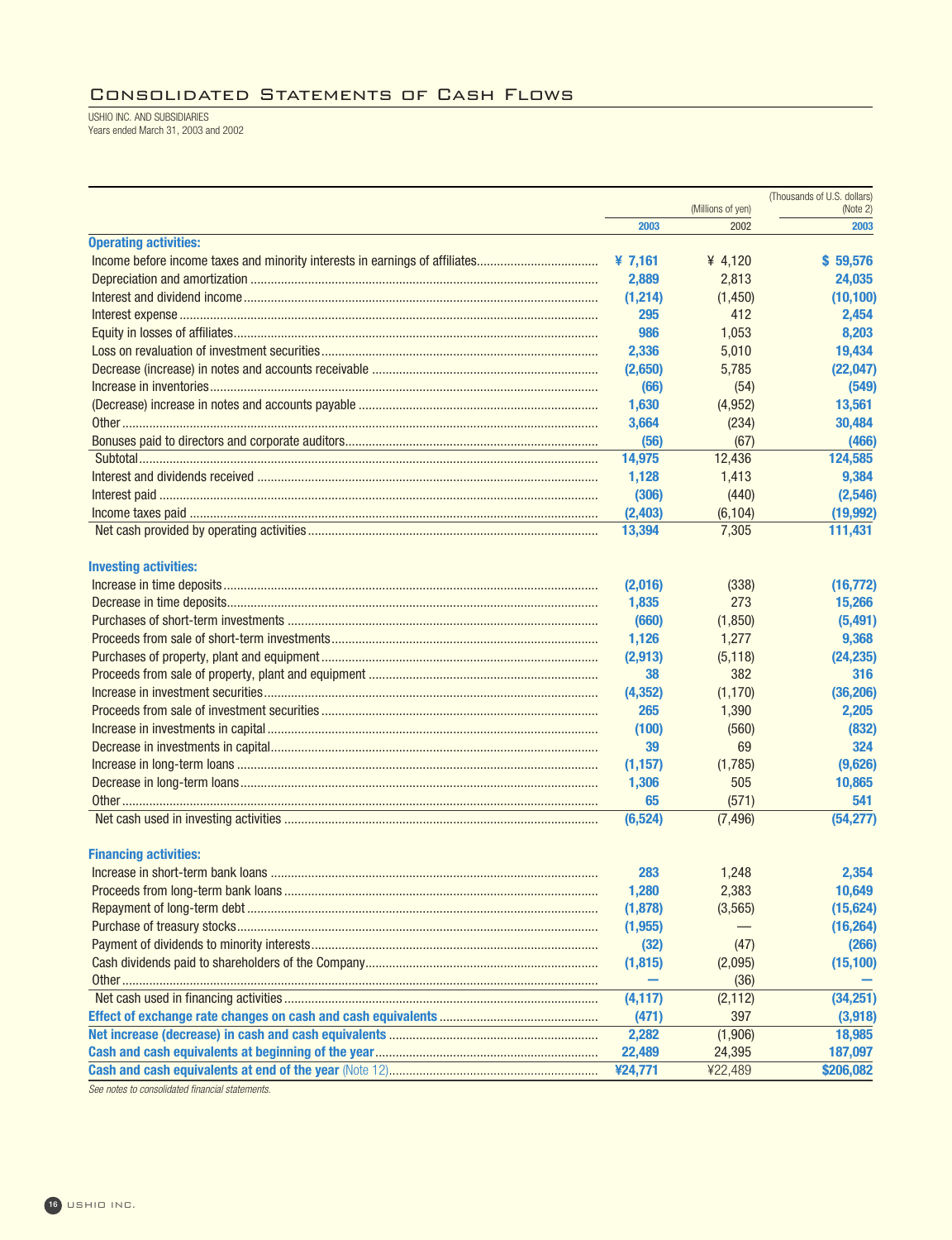## NOTES TO CONSOLIDATED FINANCIAL STATEMENTS

USHIO INC. AND SUBSIDIARIES March 31, 2003

**1. Summary of Significant Accounting Policies**

## **(a) Basis of presentation**

USHIO INC. (the "Company") and its domestic subsidiaries maintain their accounting records and prepare their financial statements in accordance with accounting principles and practices generally accepted and applied in Japan, and its foreign subsidiaries maintain their books of account in conformity with those of their countries of domicile.

The accompanying consolidated financial statements have been prepared from the financial statements filed with the Ministry of Finance as required by the Securities and Exchange Law of Japan. Accordingly, the consolidated financial position, results of operations and cash flows presented in the accompanying financial statements may differ in certain material respects from accounting principles and practices generally accepted in countries and jurisdictions other than Japan.

For the purposes of this document, certain reclassifications have been made to present the accompanying consolidated financial statements in a format which is familiar to readers outside Japan. In addition, certain reclassifications have been made to the prior year's consolidated financial statements to conform them to the current year's presentation.

## **(b) Principles of consolidation and accounting for investments in affiliates**

The accompanying consolidated financial statements include the accounts of the Company and all its subsidiaries over which substantial control is exerted through either majority ownership of voting stock and/or by other means. All significant intercompany balances and transactions have been eliminated in consolidation.

Certain subsidiaries changed their closing dates from December 31 and January 31 to March 31 and the accounting periods are 15 months and 14 months this year, respectively. The effect of these changes, however, was not material.

Investments in affiliates (companies over which the Company has the ability to exercise significant influence) are stated at cost plus equity in their undistributed earnings or losses. Consolidated net income includes the Company's equity in the current net income or loss of such companies, after the elimination of unrealized intercompany profits.

All assets and liabilities of the consolidated subsidiaries and affiliates are revalued on acquisition, if applicable, and the excess of cost over underlying net equity in assets at the date of acquisition is amortized over a period of five years on a straight-line basis if such excess is material, or charged or credited to income when incurred if immaterial.

## **(c) Foreign currency translation**

The revenue and expense accounts of the foreign subsidiaries are translated into yen at the average rates of exchange in effect during the year. The balance sheet accounts, except for the components of shareholders' equity, are translated into yen at the rates of exchange in effect at the balance sheet date. The components of shareholders' equity are translated at their historical exchange rates. The differences arising from translation when two exchange rates have been used are presented as translation adjustments, a component of shareholders' equity in the accompanying consolidated financial statements.

All monetary assets and liabilities of the Company and its domestic consolidated subsidiaries denominated in foreign currencies are translated at the current exchange rates in effect at each balance sheet date. Gains and losses resulting from the settlement of these items are credited or charged currently to income.

#### **(d) Cash equivalents**

All highly liquid investments, generally with a maturity of three months or less when purchased, which are readily convertible into known amounts of cash and are so near maturity that they represent only an insignificant risk of any change in value attributable to changes in interest rates, are considered cash equivalents.

## **(e) Short-term investments and investment securities**

Trading securities are carried at fair value and held-to-maturity securities are carried at amortized cost. Marketable securities classified as other securities are carried at fair value with changes in unrealized holding gain or loss, net of the applicable income taxes, included directly in shareholders' equity. Non-marketable securities classified as other securities are carried at cost. Cost of securities sold is determined by the moving-average method.

## **(f) Inventories**

Finished goods, merchandise and work in process of the Company and the subsidiaries are stated at cost or at the lower of cost or market based on the following methods:

|                                                    | Company                                                    | <b>Subsidiaries</b>                                                                       |
|----------------------------------------------------|------------------------------------------------------------|-------------------------------------------------------------------------------------------|
| Finished goods, merchandise and<br>work in process | Stated at cost determined by the<br>average method.        | Principally stated at the lower of cost or market,<br>cost determined by the FIFO method. |
| Raw materials                                      | Stated at cost determined by the<br>moving-average method. | Principally stated at the lower of cost or market.<br>cost determined by the FIFO method. |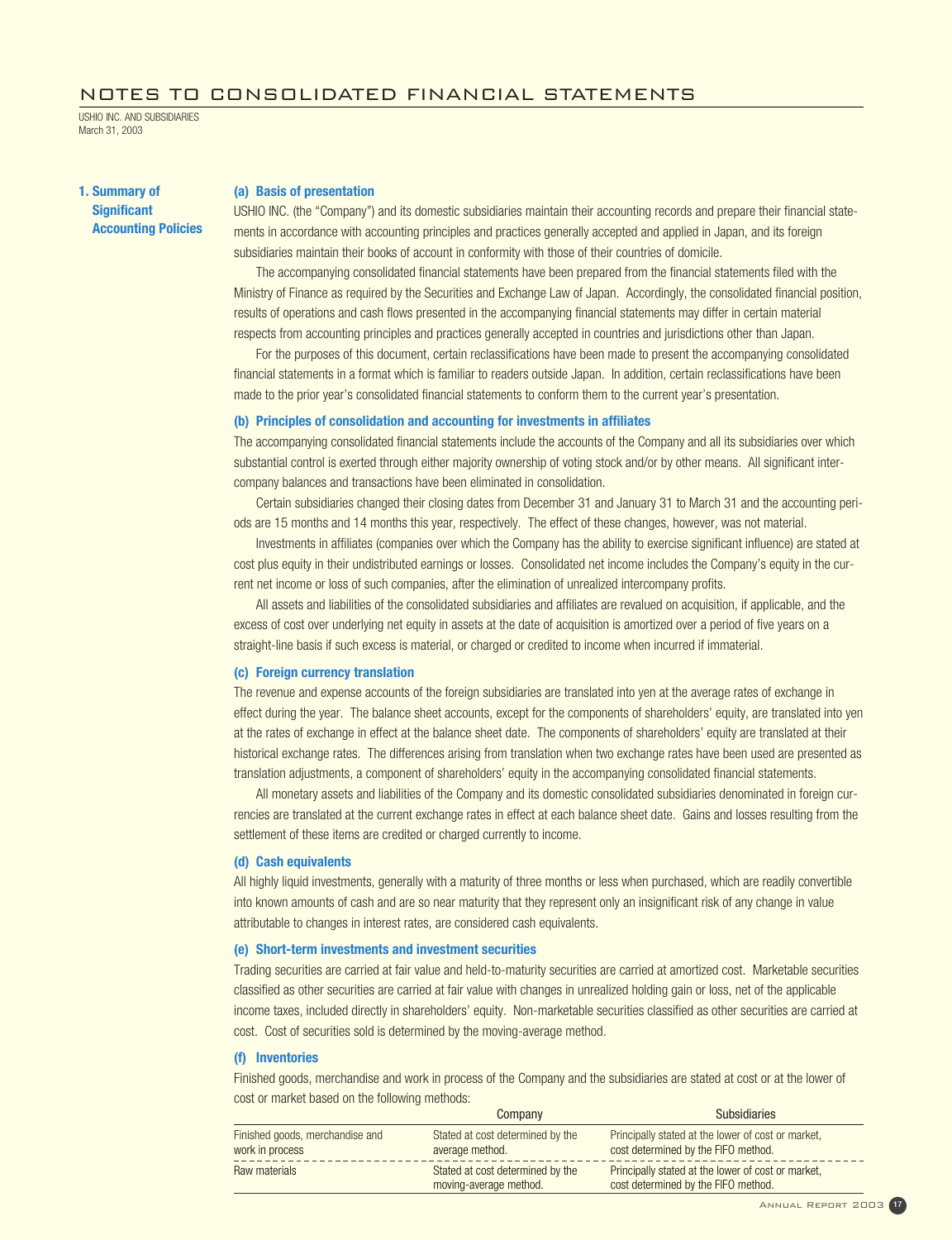## **(g) Depreciation and amortization**

Depreciation of property, plant and equipment of the Company and its domestic subsidiaries is mainly calculated by the declining-balance method based on the estimated useful lives of the respective assets. However, buildings (excluding leasehold improvements) acquired after April 1, 1998 by the Company and its domestic subsidiaries are depreciated by the straight-line method.

Property, plant and equipment of the foreign subsidiaries are depreciated mainly by the straight-line method over the estimated useful lives of the respective assets.

Intangible assets are amortized by the straight-line method.

Software development costs are amortized on a straight-line method over an estimated useful life of five years.

## **(h) Leases**

Except for finance lease agreements, under which the ownership of the leased assets is deemed to be transferred to the lessee, lease fees are charged to income when incurred.

## **(i) Research and development expenses**

Research and development expenses are charged to income when incurred.

## **(j) Allowance for doubtful accounts**

The allowance for doubtful accounts is provided at an amount sufficient to cover possible losses on the collection of receivables, and has been determined based on historical write-off experience plus an estimated amount for probable doubtful accounts after a review of the collectibility of individual receivables.

## **(k) Allowance for employees' bonuses**

The allowance for employees' bonuses represents a provision for the future payment of employees' bonuses. The allowance is provided at the amount which is expected to be paid.

## **(l) Retirement and severance benefits**

Accrued retirement benefits for employees have been provided mainly at an amount calculated based on the retirement benefit obligation and the fair value of the pension plan assets at the year-end. Actuarial gain and loss are amortized in the year following the year in which the gain or loss is recognized by the straight-line method over the average remaining years of service of the employees (15 years). Prior service cost is being amortized as incurred by the straight-line method over the average remaining years of service of the eligible employees (15 years).

The Company and certain of its subsidiaries provide for retirement allowances for directors and corporate auditors at the full amount which would be required to be paid if all directors and corporate auditors retired at the balance sheet date based on the Company and certain subsidiaries' internal regulations.

The Company and certain of its subsidiaries participate in a contributory defined benefit pension plan, which entitles employees of the Company and these subsidiaries upon retirement to either a lump-sum payment or pension annuity payments for life, or a combination of both, based on length of service, basic salary at the time of retirement and the number of years of participation in the plan.

## **(m) Derivative financial instruments**

The Company and certain consolidated subsidiaries have entered into primarily currency and interest related derivative transactions in order to manage certain risks arising from adverse fluctuations in foreign currency exchange rates and in interest rates. In accordance with the accounting standard for financial instruments, derivative financial instruments are carried at fair value with any changes in their unrealized gain or loss charged or credited to operations, except for those which meet the criteria for deferral hedge accounting under which unrealized gain or loss is deferred as an asset or a liability.

#### **(n) Deferred income taxes**

Deferred tax assets and liabilities have been recognized in the consolidated financial statements with respect to the differences between financial reporting and tax bases of the assets and liabilities, and were measured using the enacted tax rates and laws which will be in effect when the differences are expected to reverse.

## **(o) Appropriation of retained earnings**

Under the Commercial Code of Japan, the appropriation of retained earnings with respect to a given financial period is made by resolution of the shareholders at a general meeting held subsequent to the close of such financial period. The accounts for that period do not, therefore, reflect such appropriations. See Note 14.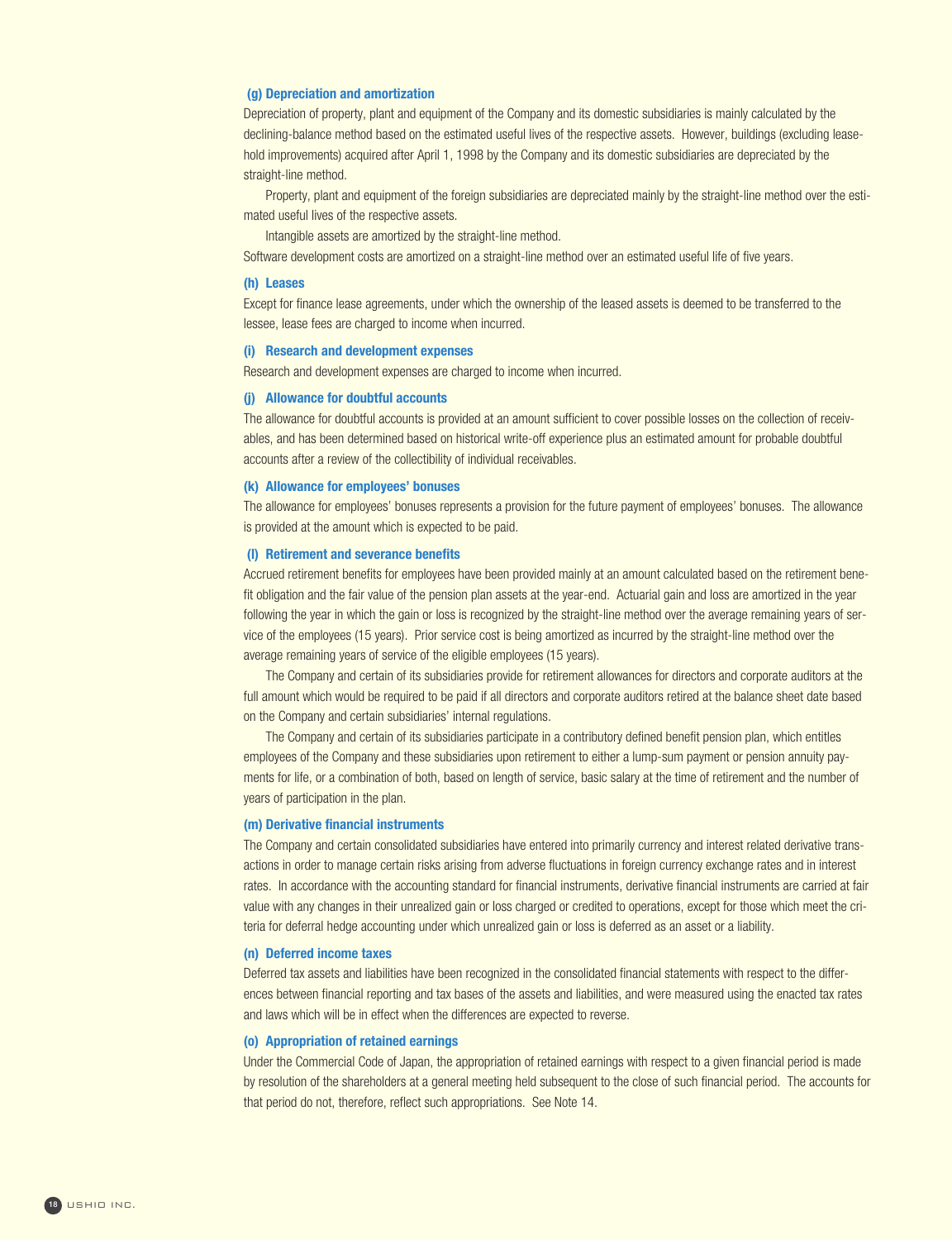2. U.S. Dollar Amounts For the convenience of the reader, the accompanying consolidated financial statements with respect to the year ended March 31, 2003 have been presented in U.S. dollars by translating all yen amounts at  $4120.20 = US$1.00$ , the exchange rate prevailing on March 31, 2003. This translation should not be construed as a representation that yen have been, could have been, or could in the future be, converted into U.S. dollars at the above or any other rate.

## **3. Short-Term Bank Loans and Long-Term Debt**

Short-term bank loans consisted mainly of unsecured and secured loans payable to banks at interest rates ranging from 0.53% to 9.00% and from 0.53% to 9.50% per annum at March 31, 2003 and 2002, respectively.

Long-term debt at March 31, 2003 and 2002 consisted of the following:

|               |        |                   | (Thousands of |
|---------------|--------|-------------------|---------------|
|               |        | (Millions of yen) | U.S. dollars) |
|               | 2003   | 2002              | 2003          |
| USHIO INC.:   |        |                   |               |
|               |        | 43.200            | \$24.459      |
| Subsidiaries: |        |                   |               |
|               | 1.123  | 1.473             | 9,343         |
|               | 4.063  | 4.673             | 33,802        |
|               | 139    | 1.835             | 1.156         |
|               | ¥3.924 | ¥2.838            | \$32,646      |

The assets pledged as collateral for debt at March 31, 2003 were as follows:

| (Millions of yen) |       | (Thousands of<br>U.S. dollars) |
|-------------------|-------|--------------------------------|
|                   | 56    | 466                            |
|                   | 111   | 923                            |
|                   | 28    | 233                            |
|                   | ¥ 195 | .622                           |

The related debt for which the above assets were pledged as collateral at March 31, 2003 is summarized as follows:

|                   |           | (Thousands of |
|-------------------|-----------|---------------|
| (Millions of yen) |           | U.S. dollars) |
|                   | - 65      | 541           |
|                   |           | 133           |
|                   |           | 75            |
|                   | <b>90</b> | 749           |

The aggregate annual maturities of long-term debt subsequent to March 31, 2003 are summarized as follows:

| Years ending March 31, | (Millions of yen) | Thousands of<br>U.S. dollars) |
|------------------------|-------------------|-------------------------------|
| 2004                   | ¥ 139             | \$1,156                       |
| 2005.                  | 3,106             | 25,840                        |
| 2006.                  | 466               | 3,877                         |
|                        | 102               | 849                           |
|                        | 250               | 080.                          |
|                        | ¥4.063            |                               |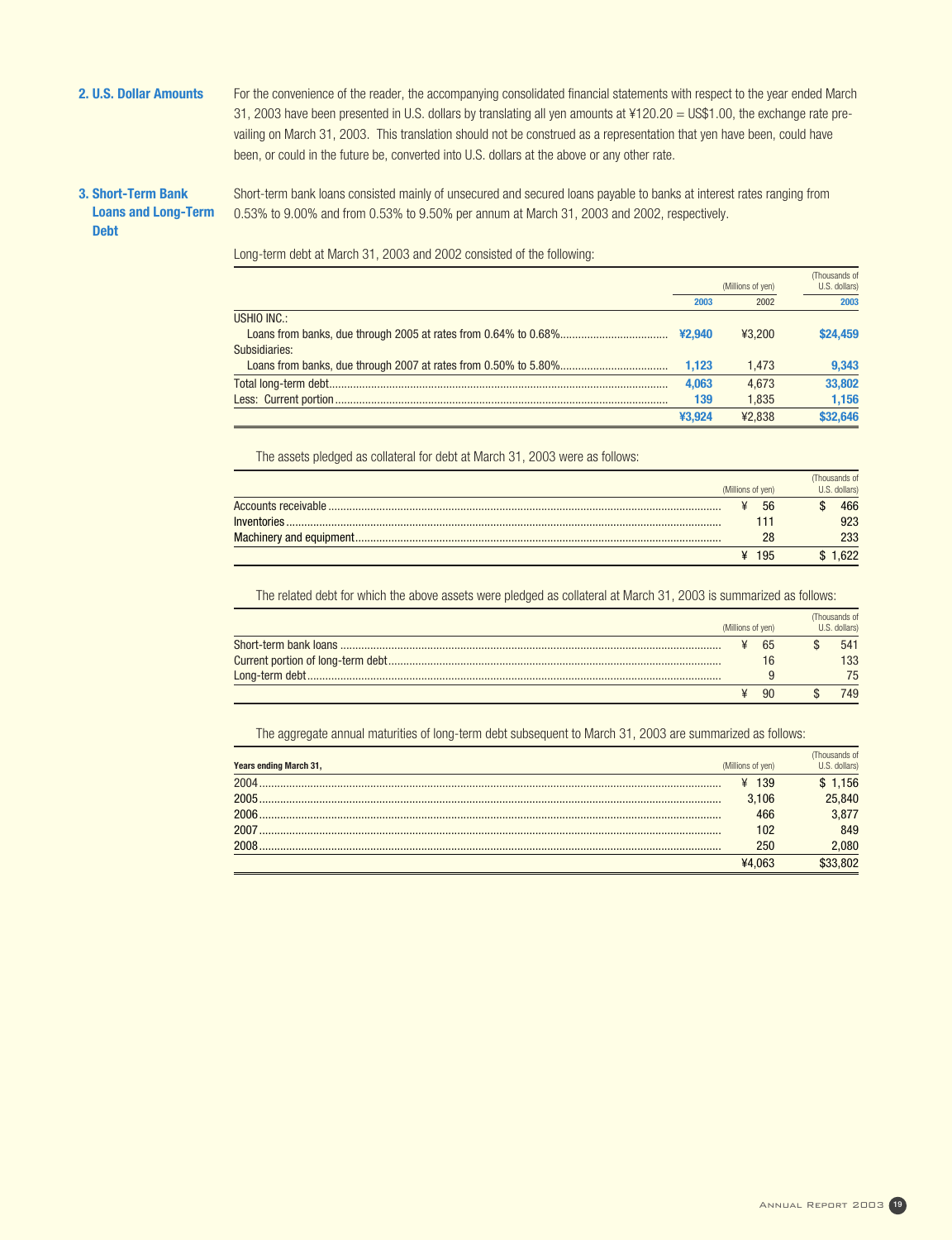## **4. Treasury Stock, Legal Reserve and Additional Paid-in Capital**

Effective the year ended March 31, 2003, the Company and consolidated subsidiaries adopted a new accounting standard for treasury stock and reversal of legal reserves (Accounting Standard No. 1 announced by the Accounting Standard Board of Japan; "ASBJ"), which took effect on April 1, 2002.

Under the new rules, the net gain or loss on disposal of treasury stock are accounted for as capital transactions, while, until the year ended March 31, 2002, such gain or loss had been included in the calculation of net income. The new standard also addresses the accounting for the reversal of legal reserves and prohibits transfers between retained earnings (either appropriated or not) and additional paid-in capital. However, there was not significant impact on net income for the current year resulting from this adoption.

**5. Income Taxes** Income taxes applicable to the Company and certain of its domestic subsidiaries comprised of corporation tax, inhabitants' taxes and enterprise tax which, in the aggregate, resulted in a statutory tax rate of approximately 42.1% for 2003 and 2002. Income taxes of the foreign consolidated subsidiaries are based generally on the tax rates applicable in their countries of incorporation.

> The significant components of deferred tax assets and liabilities as of March 31, 2003 and 2002 are summarized as follows:

|                                                                                    |           | (Millions of yen) | (Thousands of<br>U.S. dollars) |  |
|------------------------------------------------------------------------------------|-----------|-------------------|--------------------------------|--|
|                                                                                    | 2003      | 2002              | 2003                           |  |
| Deferred tax assets:                                                               |           |                   |                                |  |
|                                                                                    | 225       | ¥<br>123          | 1.872                          |  |
|                                                                                    | 631       | 499               | 5.250                          |  |
|                                                                                    | 1.283     | 1.231             | 10.673                         |  |
| Allowance and accrual for retirement benefits for directors and corporate auditors | 660       | 604               | 5.491                          |  |
|                                                                                    | 611       | 817               | 5.083                          |  |
|                                                                                    | 1.977     | 1,532             | 16,447                         |  |
|                                                                                    | 5.387     | 4.806             | 44.816                         |  |
| Deferred tax liabilities:                                                          |           |                   |                                |  |
|                                                                                    | (8,360)   | (9,557)           | (69,551)                       |  |
|                                                                                    |           | (30)              |                                |  |
|                                                                                    | (533)     | (551)             | (4, 434)                       |  |
|                                                                                    | (238)     | (47)              | (1,980)                        |  |
|                                                                                    | (9, 131)  | (10, 185)         | (75, 965)                      |  |
|                                                                                    | ¥ (3.744) | ¥ $(5.379)$       | \$ (31, 149)                   |  |

A reconciliation between the statutory tax rate and the effective tax rate as a percentage of income before income taxes for the years ended March 31, 2003 and 2002 is summarized as follows:

| <b>Reconciliation</b><br>5.8<br>(4.7)<br>34.0% | 2003 | 2002  |
|------------------------------------------------|------|-------|
|                                                |      | 42.1% |
|                                                |      |       |
|                                                |      | 10.8  |
|                                                |      | 2.9   |
|                                                |      | (3.6) |
|                                                |      | 4.5   |
|                                                |      | (7.3) |
|                                                |      | 8.2   |
|                                                |      | 57.6% |

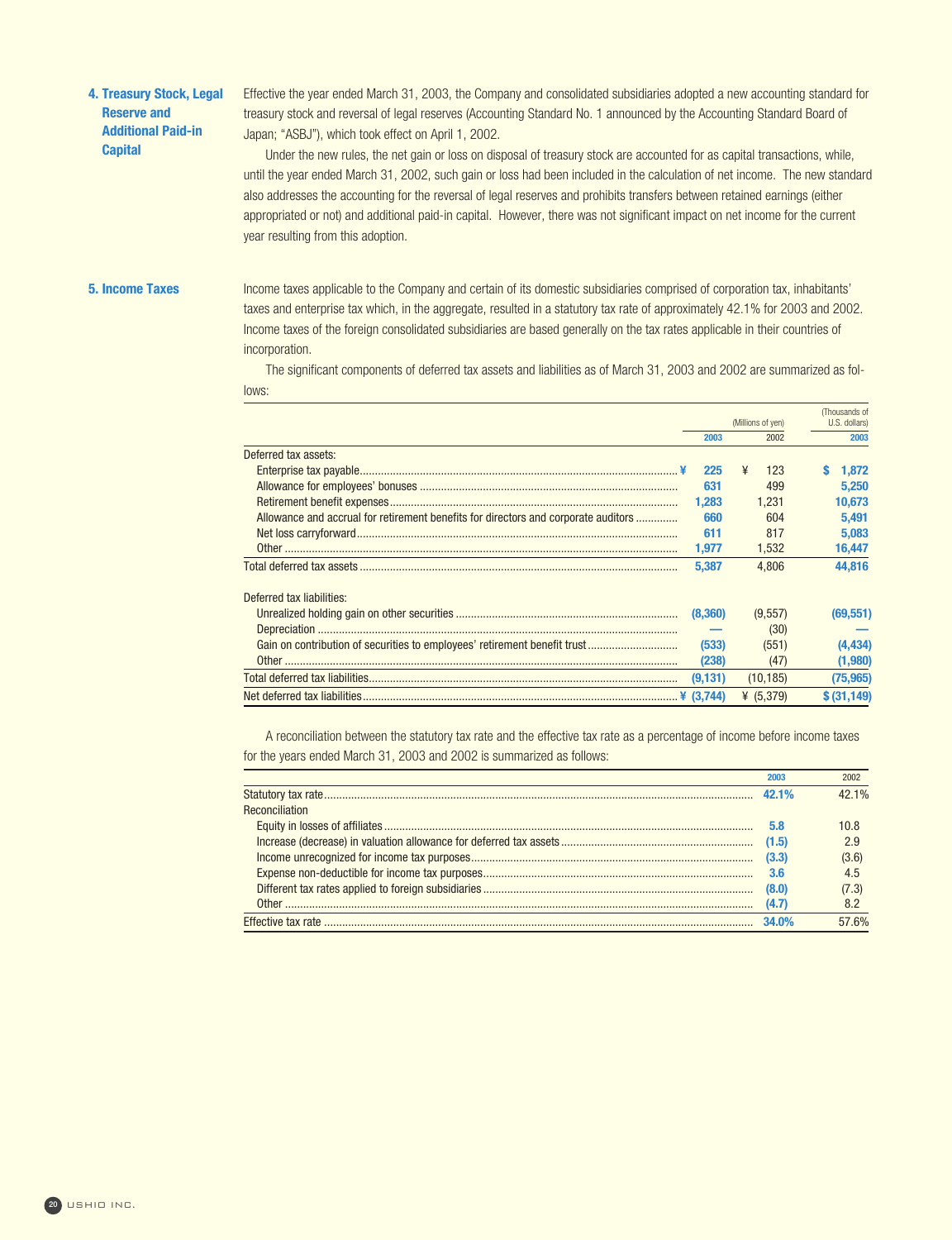## **6. Research and Development Expenses**

Research and development expenses charged to income for the years ended March 31, 2003 and 2002 were as follows:

|        | (Millions of yen) | (Thousands of<br>U.S. dollars) |
|--------|-------------------|--------------------------------|
| 2003   | 2002              | 2003                           |
| ¥3,355 | ¥3,557            | 7,912                          |

**7. Leases** The following pro forma amounts represent the acquisition costs, accumulated depreciation and net book value of the leased assets as of March 31, 2003 and 2002, which would have been reflected in the consolidated balance sheets if lease accounting had been applied to finance leases currently accounted for as operating leases.

|                |     |                           |   |                          |                             | (Millions of yen) |
|----------------|-----|---------------------------|---|--------------------------|-----------------------------|-------------------|
|                |     |                           |   | Other                    |                             |                   |
| March 31, 2003 |     | Machinery<br>and vehicles |   | (tools and<br>equipment) |                             | Total             |
|                |     |                           |   |                          |                             |                   |
|                |     | 97                        | ¥ | 471                      | ¥                           | 568               |
|                |     | 50                        |   | 209                      |                             | 259               |
|                |     | 47                        | ¥ | 262                      | ¥                           | 309               |
|                |     |                           |   |                          | (Thousands of U.S. dollars) |                   |
|                | s   | 807                       |   | \$3,918                  |                             | \$4.725           |
|                |     | 416                       |   | 1.739                    |                             | 2,155             |
|                | \$. | 391                       |   | \$2,179                  |                             | \$2,570           |
|                |     |                           |   |                          |                             | (Millions of yen) |
|                |     | Machinery                 |   | Other<br>(tools and      |                             |                   |
| March 31, 2002 |     | and vehicles              |   | equipment)               |                             | Total             |
|                | ¥   | 99                        | ¥ | 624                      | ¥                           | 723               |
|                |     | 60                        |   | 298                      |                             | 358               |
|                | ¥   | 39                        | ¥ | 326                      | ¥                           | 365               |

Lease expenses relating to finance leases accounted for as operating leases for the years ended March 31, 2003 and 2002 were ¥150 (\$1,248 thousand) million and ¥164 million, respectively. The following pro forma amounts represent interest expense and depreciation for the years ended March 31, 2003 and 2002, which would have been reflected in the statements of income if lease accounting had been applied to finance leases currently accounted for as operating leases.

|                      |      |                   | (Thousands of) |
|----------------------|------|-------------------|----------------|
|                      |      | (Millions of yen) | U.S. dollars)  |
| Years ended March 31 | 2003 | 2002              | 2003           |
|                      |      |                   |                |
| Depreciation         | Бſ   | 164               | .248           |

Future minimum lease payments (including the interest portion thereon) subsequent to March 31, 2003 for finance leases accounted for as operating leases, except for lease agreements which stipulate the transfer of ownership of the leased property to the Company and its subsidiaries, are summarized as follows:

|       | (Millions of yen) | (Thousands of<br>U.S. dollars) |
|-------|-------------------|--------------------------------|
|       | ¥ 121             | 1.006                          |
|       | 188               | .564                           |
| Total | $¥$ 309           | 2.570                          |

The amount of future minimum lease payments is less than the threshold indicated by the accounting board of the Japanese Institute of Certified Public Accountants, accordingly, acquisition costs of the leased assets and future minimum lease payments include interests thereon. The inclusion of interest is insignificant.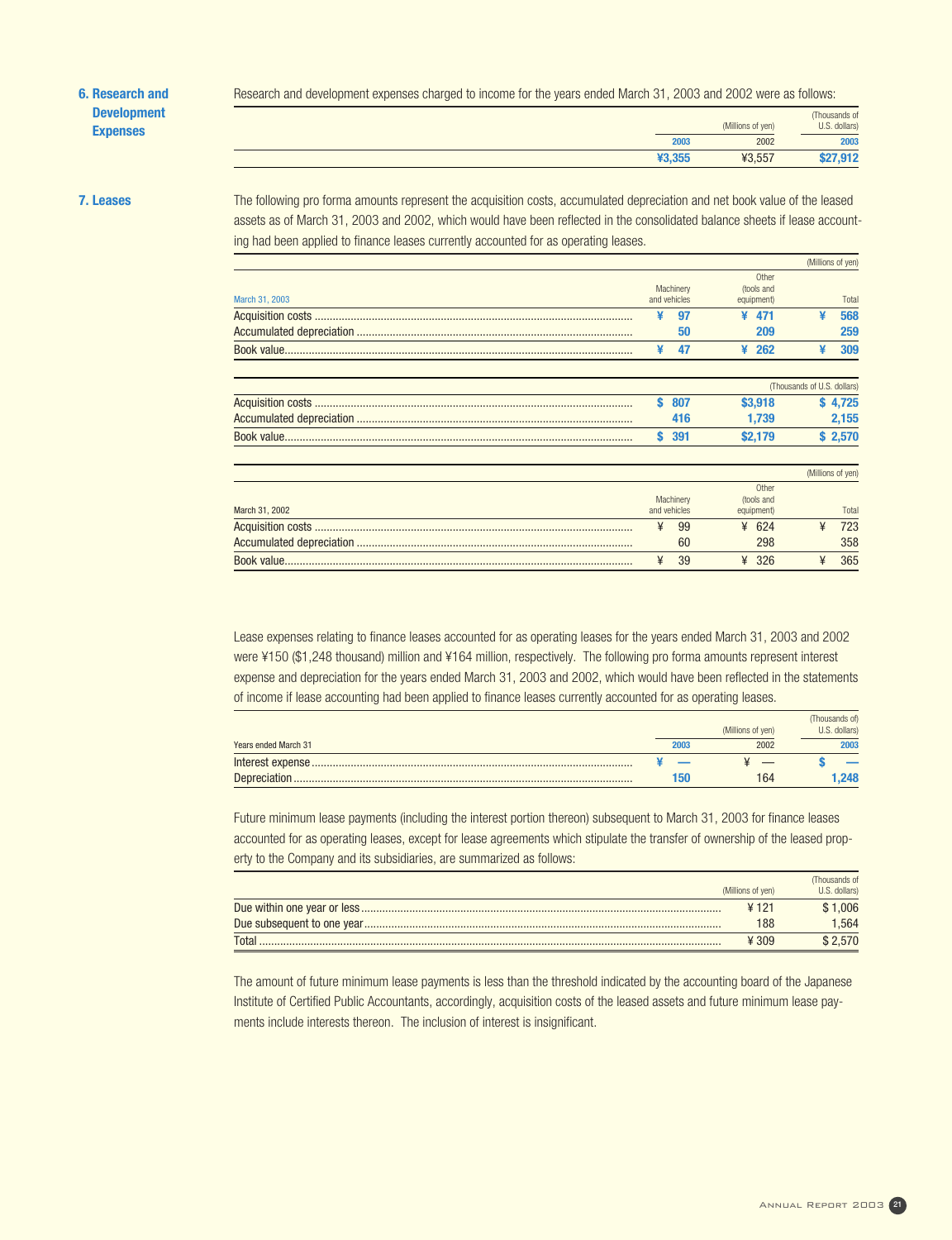## **8. Short-Term**

**Investments and Investment Securities**

Information regarding securities classified as trading securities, held-to-maturity securities and other securities as of March 31, 2003 and 2002 is as follows:

1. Trading securities

|                      |                | (Millions of yen) |                | (Thousands of U.S. dollars) |  |  |
|----------------------|----------------|-------------------|----------------|-----------------------------|--|--|
| As of March, 31 2003 | Carrying value | Loss              | Carrying value | Loss                        |  |  |
|                      | 394<br>¥       | ¥ $(96)$          | \$3,278        | \$(799)                     |  |  |
|                      |                |                   |                |                             |  |  |
|                      |                | (Millions of yen) |                |                             |  |  |
| As of March 31, 2002 | Carrying value | Loss              |                |                             |  |  |

¥ 556 ¥(218)

2. Marketable held-to-maturity debt securities

|                                       | (Millions of yen) |      |                                                |                   |                         | (Thousands of U.S. dollars) |  |
|---------------------------------------|-------------------|------|------------------------------------------------|-------------------|-------------------------|-----------------------------|--|
| As of March, 31 2003                  | Carrying<br>value |      | Estimated Unrealized<br>fair value gain (loss) | Carrying<br>value | Estimated<br>fair value | Unrealized<br>gain (loss)   |  |
|                                       |                   |      |                                                |                   |                         |                             |  |
| Securities whose estimated fair value |                   |      |                                                |                   |                         |                             |  |
| exceeds their carrying value:         |                   |      |                                                |                   |                         |                             |  |
|                                       |                   |      |                                                |                   |                         |                             |  |
|                                       | 374               | 375  |                                                | 3.111             | 3.120                   | 9                           |  |
|                                       |                   |      |                                                |                   |                         |                             |  |
| Subtotal.                             | 374               | 375  |                                                | 3.111             | 3,120                   | 9                           |  |
|                                       |                   |      |                                                |                   |                         |                             |  |
| Securities whose carrying value       |                   |      |                                                |                   |                         |                             |  |
| exceeds their estimated fair value:   |                   |      |                                                |                   |                         |                             |  |
|                                       |                   |      |                                                |                   |                         |                             |  |
|                                       | 129               | 128  | (1)                                            | 1.073             | 1.064                   | $\left(9\right)$            |  |
|                                       |                   |      |                                                |                   |                         |                             |  |
| Subtotal                              | 129               | 128  | (1)                                            | 1.073             | 1.064                   | $\left(9\right)$            |  |
| Total                                 | ¥503              | ¥503 | ¥ O                                            | \$4.184           | \$4.184                 | \$0                         |  |

|                                                                        | (Millions of yen) |            |                         |     |                           |                |
|------------------------------------------------------------------------|-------------------|------------|-------------------------|-----|---------------------------|----------------|
| As of March, 31 2002                                                   | Carrying<br>value |            | Estimated<br>fair value |     | Unrealized<br>gain (loss) |                |
| Securities whose estimated fair value<br>exceeds their carrying value: |                   |            |                         |     |                           |                |
|                                                                        | ¥                 | $1 \times$ |                         |     | ¥                         | $\Omega$       |
|                                                                        |                   | 200        |                         | 202 |                           | 2              |
|                                                                        |                   |            |                         |     |                           |                |
|                                                                        |                   | 201        |                         | 203 |                           | $\mathfrak{p}$ |
| Securities whose carrying value<br>exceeds their estimated fair value: |                   |            |                         |     |                           |                |
|                                                                        |                   |            |                         |     |                           |                |
|                                                                        |                   | 114        |                         | 109 |                           | (5)            |
|                                                                        |                   |            |                         |     |                           |                |
|                                                                        |                   | 114        |                         | 109 |                           | (5)            |
|                                                                        |                   | 315        | ¥                       | 312 |                           | (3)            |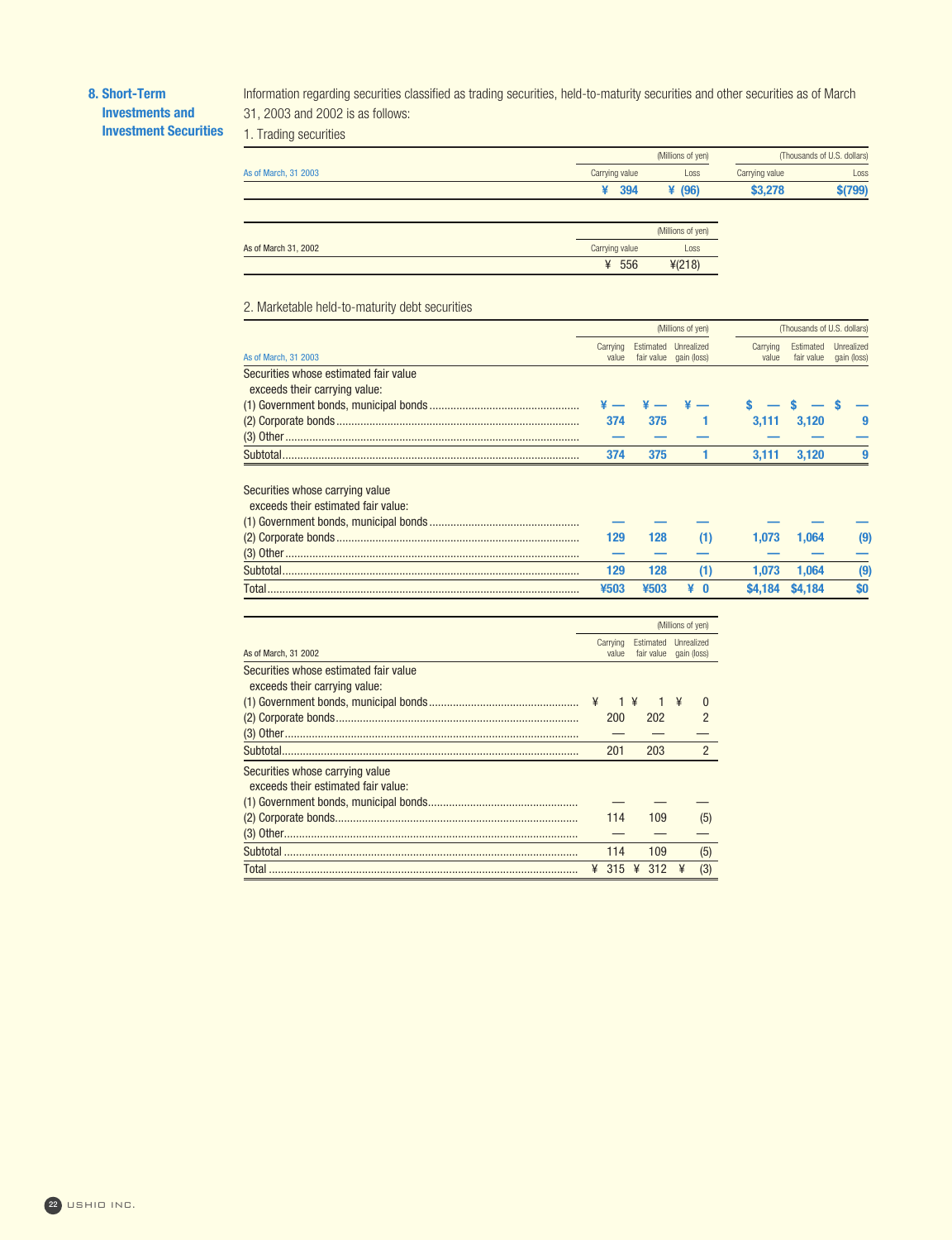## 3. Marketable other securities

|                                                                    |                     |                   | (Millions of yen)         |                     |                   | (Thousands of U.S. dollars) |
|--------------------------------------------------------------------|---------------------|-------------------|---------------------------|---------------------|-------------------|-----------------------------|
| As of March 31, 2003                                               | Acquisition<br>cost | Carrying<br>value | Unrealized<br>gain (loss) | Acquisition<br>cost | Carrying<br>value | Unrealized<br>gain (loss)   |
| Securities whose carrying value<br>exceeds their acquisition cost: |                     |                   |                           |                     |                   |                             |
|                                                                    |                     | ¥24,443           | ¥19,091                   | \$44,526            | \$203,353         | \$158,827                   |
| (2) Bonds                                                          |                     |                   |                           |                     |                   |                             |
| Government bonds, municipal bonds                                  | 4.287               | 5,639             | 1,352                     | 35,665              | 46,913            | 11,248                      |
|                                                                    | 3,371               | 3,930             | 559                       | 28,045              | 32,696            | 4,651                       |
|                                                                    |                     |                   |                           |                     |                   |                             |
|                                                                    |                     |                   |                           |                     |                   |                             |
|                                                                    | 13,010              | 34,012            | 21,002                    | 108,236             | 282,962           | 174,726                     |
| Securities whose acquisition cost<br>exceeds their carrying value: |                     |                   |                           |                     |                   |                             |
|                                                                    | 4,258               | 3,695             | (563)                     | 35,425              | 30,741            | (4,684)                     |
| (2) Bonds                                                          |                     |                   |                           |                     |                   |                             |
| Government bonds, municipal bonds                                  |                     |                   |                           |                     |                   |                             |
|                                                                    | 1,690               | 1,682             | (8)                       | 14,060              | 13,993            | (67)                        |
|                                                                    | 104                 | 104               |                           | 865                 | 865               |                             |
|                                                                    | 962                 | 899               | (63)                      | 8,003               | 7,479             | (524)                       |
|                                                                    | 7,014               | 6,380             | (634)                     | 58,353              | 53,078            | (5,275)                     |
|                                                                    | ¥20.024             | ¥40,392           | ¥20,368                   | \$166,589           | \$336,040         | \$169,451                   |

4. Other securities sold during the years ended March 31, 2003 and 2002

|                     |        | (Millions of yen) | (Thousands of<br>U.S. dollars) |
|---------------------|--------|-------------------|--------------------------------|
|                     | 2003   | 2002              | 2003                           |
| Sale of securities. | ¥7.948 | ¥20.714           | 666.123                        |
| Gain on sale        |        | 278               | 749                            |
|                     | 60     |                   | 499                            |

## 5. Non-marketable securities

|                       |       | (Millions of yen) | (Thousands of<br>U.S. dollars) |
|-----------------------|-------|-------------------|--------------------------------|
|                       | 2003  | 2002              | 2003                           |
|                       |       | Carrying value    | Carrying value                 |
|                       |       | 315               |                                |
| (2) Other securities: |       |                   |                                |
|                       | 1.026 | 1.204             | 8.536                          |
|                       |       | 1.091             |                                |
|                       | 5.421 | 1.887             | 45,100                         |
|                       | 2.000 | 2.000             | 16.639                         |

6. The redemption schedule for securities with maturity dates classified as other securities and held-to-maturity securities as of March 2003 is as follows:

|                                                       | (Millions of yen) |            |            |          |            | (Thousands of U.S. dollars) |
|-------------------------------------------------------|-------------------|------------|------------|----------|------------|-----------------------------|
|                                                       |                   | Due after  | Due after  |          | Due after  | Due after                   |
|                                                       | Due               | one year   | five years | Due      | one year   | five years                  |
|                                                       | within            | through    | through    | within   | through    | through                     |
|                                                       | one year          | five years | ten years  | one year | five years | ten years                   |
| 1. Bonds.                                             |                   |            |            |          |            |                             |
| (1) Government bonds, municipal bonds. $\angle$ 1,202 |                   | ¥ $4.026$  |            | \$10,000 | \$33,494   |                             |
|                                                       | 1.574             | 2,429      | 420        | 13.095   | 20,208     | 3,494                       |
|                                                       |                   |            |            |          |            |                             |
|                                                       |                   |            |            |          |            |                             |
|                                                       | ¥ 2.776           | ¥ 6.455    | 420<br>¥   | \$23,095 | \$53.702   | 3.494                       |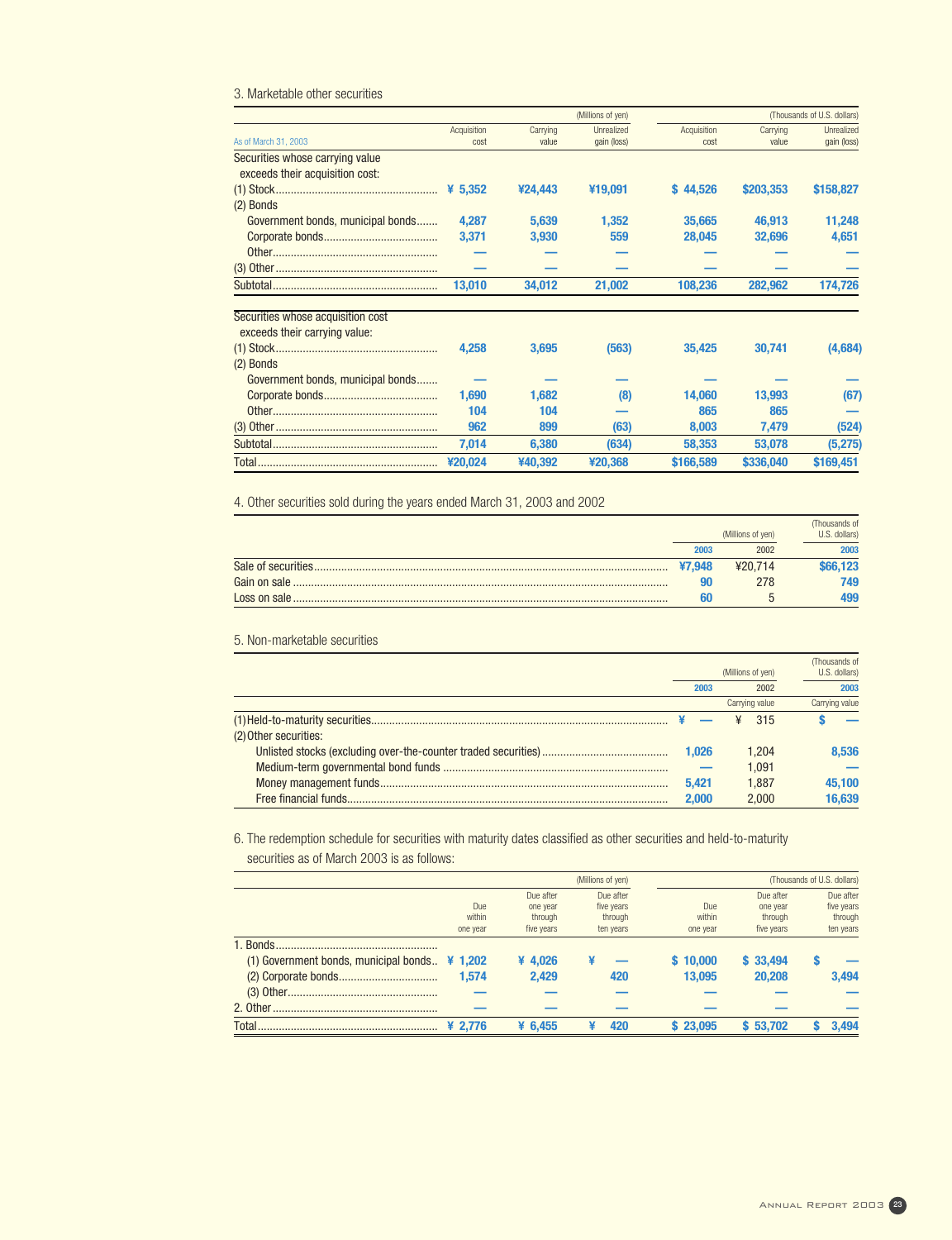Summarized below are the notional amounts and the estimated fair value of the derivative instruments outstanding at March 31, 2003, and 2002:

(Currency-related transactions)

L.

|                                    |                    |            | (Millions of yen)                |                    | (Thousands of U.S. dollars) |                           |
|------------------------------------|--------------------|------------|----------------------------------|--------------------|-----------------------------|---------------------------|
| As of March 31, 2003               | Notional<br>amount | Fair value | <b>Unrealized</b><br>gain (loss) | Notional<br>amount | Fair value                  | Unrealized<br>gain (loss) |
| <b>Bi-Lateral Transaction:</b>     |                    |            |                                  |                    |                             |                           |
| Forward foreign exchange contracts |                    |            |                                  |                    |                             |                           |
|                                    | ¥349               | ¥348       | ¥1                               | \$2.903            | \$2,895                     | S 8                       |
|                                    | 247                | 255        | (8)                              | 2,055              | 2.121                       | (66)                      |
| Total                              | ¥596               | ¥603       | ¥(7)                             | \$4.958            | \$5,016                     | $$$ (58)                  |

|                                    |                    |            | (Millions of yen)         |
|------------------------------------|--------------------|------------|---------------------------|
| As of March 31, 2002               | Notional<br>amount | Fair value | Unrealized<br>gain (loss) |
| <b>Bi-Lateral Transaction:</b>     |                    |            |                           |
| Forward foreign exchange contracts |                    |            |                           |
|                                    | ¥1.299             | ¥1.296     | $\angle(3)$               |
|                                    | 19                 | 19         |                           |
|                                    | ¥1.318             | ¥1,315     | $\angle(3)$               |
|                                    |                    |            |                           |

## **10. Retirement Benefits Plans**

The Company and certain of its consolidated subsidiaries have defined benefit plans such as welfare pension fund plans and lump-sum payment plans, covering substantially all employees who are entitled to annuity or lump-sum payments, the amounts of which are determined by reference to their basic rates of pay, length of service, and the conditions under which termination occurs. The Company has established an employees' retirement benefit trust.

The following table sets forth the funded and accrued status of the plans, and the amounts recognized in the consolidated balance sheets as of March 31, 2003 and 2002 for the Company's and the consolidated subsidiaries' defined benefit plans:

|                                                                                  |                   |       |           | (Thousands of |
|----------------------------------------------------------------------------------|-------------------|-------|-----------|---------------|
|                                                                                  | (Millions of yen) |       |           | U.S. dollars) |
|                                                                                  |                   | 2003  | 2002      | 2003          |
|                                                                                  |                   |       | ¥(11,062) | \$(102, 895)  |
| (2) Plan assets at fair value (including the trust fund for retirement benefits) | 7.520             |       | 8.540     | 62.562        |
|                                                                                  | (4,848)           |       | (2,522)   | (40, 333)     |
|                                                                                  | 4.839             |       | 2.822     | 40.258        |
|                                                                                  |                   | (625) | (671)     | (5,200)       |
|                                                                                  |                   | (634) | (371)     | (5,275)       |
|                                                                                  |                   |       |           |               |

Notes: 1. The government-sponsored portion of the benefits under the welfare pension plans is included in the amounts presented in the above table. 2. Certain consolidated subsidiaries have adopted a simplified method for computing their retirement benefit obligation.

The components of retirement benefit expenses for the years ended March 31, 2003 and 2002 are outlined as follows:

|                             |  |                   | (Thousands of |          |
|-----------------------------|--|-------------------|---------------|----------|
|                             |  | (Millions of yen) | U.S. dollars) |          |
| 2003                        |  | 2002              |               | 2003     |
| <b>765</b> <sup>1,2</sup> ¥ |  | 612*1.2           |               | 6.364    |
| 323                         |  | 332               |               | 2.687    |
| (256)                       |  | (213)             |               | (2, 130) |
| 190                         |  | 32                |               | 1.581    |
| (45)                        |  | (18)              |               | (374)    |
|                             |  | 745               |               | .128     |

Notes: 1. The employees' portion of the contributions to the welfare pension plans has been excluded.<br>2. The retirement benefit expenses of the consolidated subsidiaries which adopted the simplified method have been includ

The assumptions used in accounting for the retirement benefit obligation were as follows:

| (As of March 31) | 2003               | 2002 |  |
|------------------|--------------------|------|--|
|                  | 3.0%               | 3.0% |  |
|                  | 4.5%               | 4.0% |  |
|                  | Unit credit method |      |  |
|                  |                    |      |  |
|                  |                    |      |  |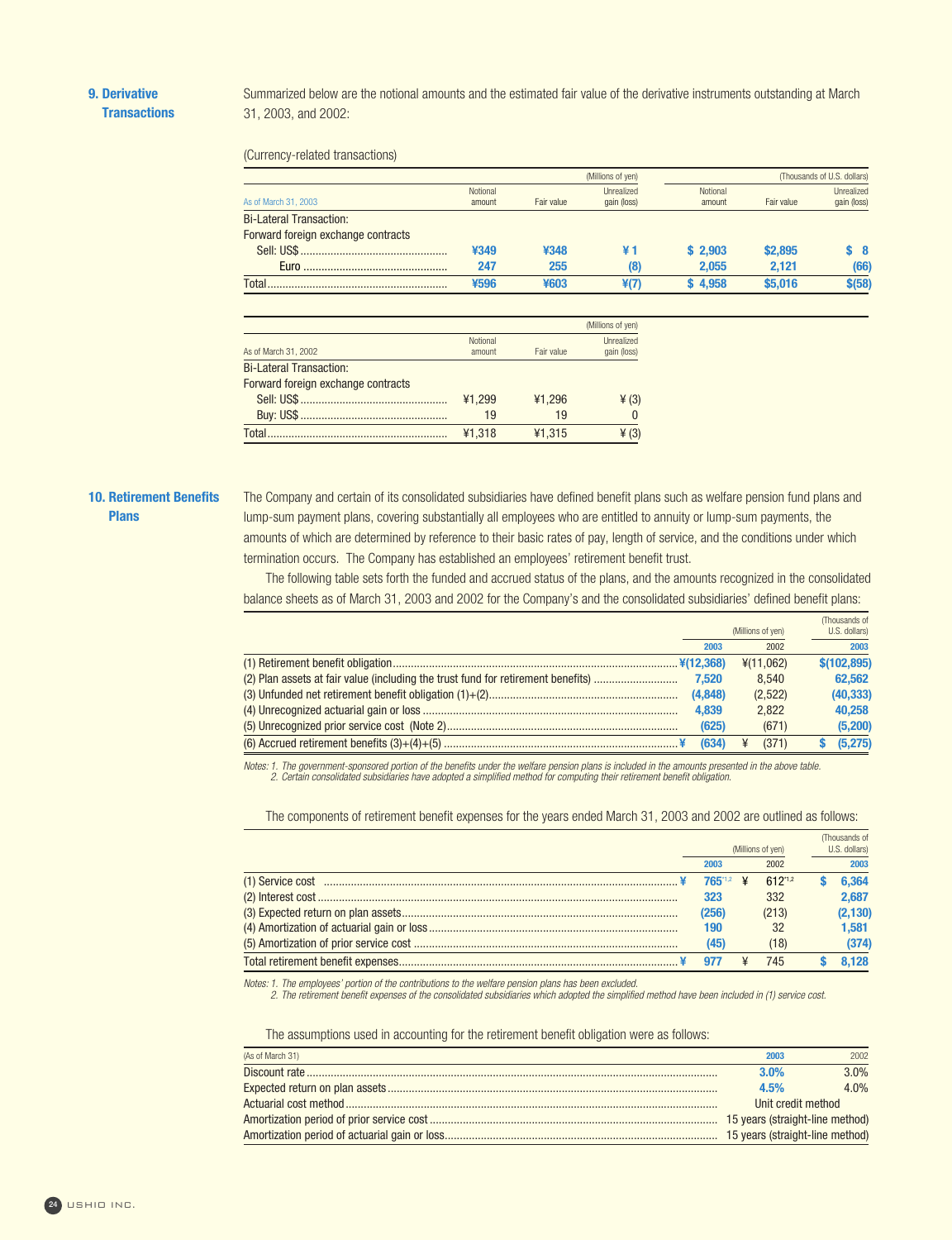**11. Amounts Per Share** Amounts per share of net income and net assets, as presented below, are based on the weighted-average number of shares of common stock outstanding during each year and the number of shares outstanding at each balance sheet date, respectively.

|                       |                     | (Yen)  | dollars) |
|-----------------------|---------------------|--------|----------|
| Years ended March 31. | 2003                | 2002   | 2003     |
|                       | 33.14 $\frac{1}{2}$ | 11.77  | 0.28     |
| Net assets            | 764.94              | 765.32 | 6.36     |

Per share amounts assuming full dilution have not been presented because no common stock equivalents remained outstanding as of March 31, 2003 and 2002.

Effective the year ended March 31, 2003, the Company and its consolidated subsidiaries have adopted a new accounting standard for earnings per share (Accounting Standard No. 2 announced by the ASBJ) and an accounting implementation guidance on a revised accounting standard for earnings per share (Accounting Standard Implementation Guidance No. 4 issued by the ASBJ), which took effect on April 1, 2002. However, this new standard had no material impact on the amounts per share.

# **12. Supplementary Cash**

The following table represents a reconciliation of cash and cash equivalents as of March 31, 2003 and 2002:

**Flow Information**

|        |                   | (Thousands of |
|--------|-------------------|---------------|
|        | (Millions of yen) | U.S. dollars) |
| 2003   | 2002              | 2003          |
|        | ¥12.253           | \$148,910     |
|        | (458)             | (5, 133)      |
| 11.107 | 12.513            | 92,404        |
|        | (1.819)           | (30,099)      |
|        | ¥22.489           | \$206,082     |

## **13. Segment Information**

The business and geographical segment information and overseas sales for the Company and its subsidiaries for the years ended March 31, 2003 and 2002 are outlined as follows:

## **Business segments**

|              |                                                     |                                        |                         | (Millions of yen)                   |
|--------------|-----------------------------------------------------|----------------------------------------|-------------------------|-------------------------------------|
| Light source | <b>Machinery for</b><br>industrial uses             |                                        | Eliminations<br>or      |                                     |
|              |                                                     |                                        |                         | Consolidated                        |
|              |                                                     |                                        |                         |                                     |
|              |                                                     |                                        |                         |                                     |
|              |                                                     |                                        |                         | ¥<br>91,937                         |
|              |                                                     |                                        |                         |                                     |
|              | 3,740                                               | 91,957                                 | (20)                    | 91,937                              |
| 76,066       | 3,701                                               | 79,767                                 | (20)                    | 79,747                              |
| ¥ 12,151     | ¥<br>39                                             | ¥ 12,190                               | ¥<br>-                  | ¥<br>12,190                         |
|              |                                                     |                                        |                         |                                     |
|              |                                                     |                                        |                         |                                     |
| ¥103,416     | ¥7,167                                              | ¥110,583                               | ¥ 38,807                | 149,390                             |
| 2,829        | 60                                                  | 2.889                                  |                         | 2,889                               |
| 2,252        | 440                                                 | 2,692                                  |                         | 2,692                               |
|              |                                                     |                                        |                         | (Thousands of U.S. dollars)         |
|              |                                                     |                                        |                         |                                     |
| \$733,835    | \$31,032                                            | \$764,867                              | s                       | 764,867<br>s                        |
| 82           | 83                                                  | 165                                    | (165)                   |                                     |
| 733.917      | 31,115                                              | 765.032                                | (165)                   | 764.867                             |
| 632,827      | 30,791                                              | 663,618                                | (165)                   | 663,453                             |
| \$101,090    | Ś<br>324                                            | \$101,414                              | Ś                       | 101,414<br>S                        |
|              |                                                     |                                        |                         |                                     |
|              |                                                     |                                        |                         |                                     |
| \$860,366    | \$59,626                                            | \$919,992                              | \$322,853               | \$1,242,845                         |
| 23,536       | 499                                                 | 24,035                                 |                         | 24,035                              |
| 18,735       | 3,661                                               | 22,396                                 |                         | 22,396                              |
|              | application<br>products<br>¥ 88.207<br>10<br>88,217 | and other<br>business<br>¥ 3.730<br>10 | Total<br>¥ 91,937<br>20 | unallocated<br>amounts<br>¥<br>(20) |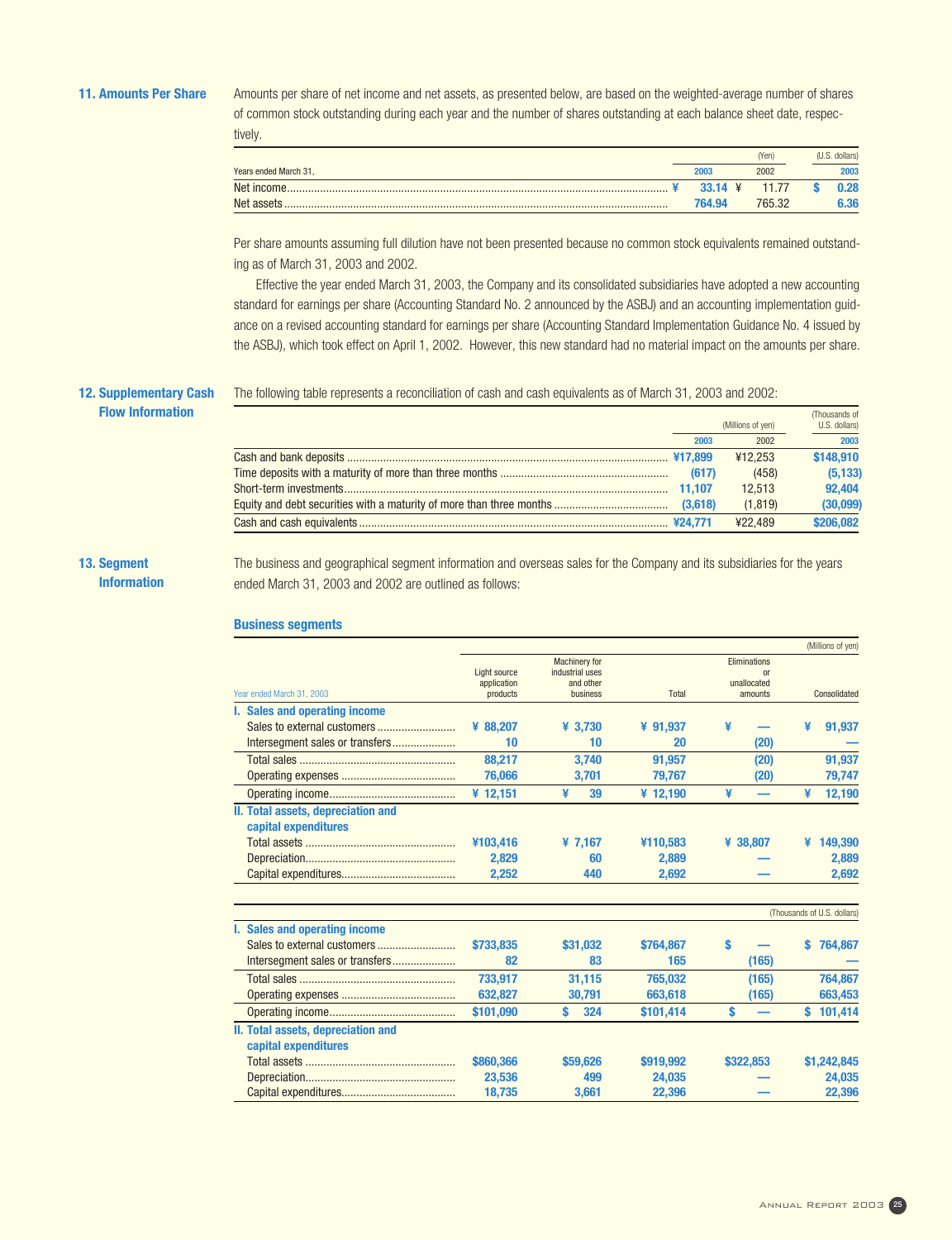|                                    |              |                      |            |               | (Millions of yen) |
|------------------------------------|--------------|----------------------|------------|---------------|-------------------|
|                                    |              | <b>Machinery for</b> |            | Eliminations  |                   |
|                                    | Light source | industrial uses      |            | <sub>or</sub> |                   |
|                                    | application  | and other            |            | unallocated   |                   |
| Year ended March 31, 2002          | products     | business             | Total      | amounts       | Consolidated      |
| I. Sales and operating income      |              |                      |            |               |                   |
|                                    | ¥ 77.701     | ¥3.600               | ¥ 81.301   | ¥             | ¥ 81.301          |
|                                    | 6            | 12                   | 18         | (18)          |                   |
|                                    | 77.707       | 3.612                | 81.319     | (18)          | 81,301            |
|                                    | 67,884       | 3,660                | 71,544     | (18)          | 71,526            |
|                                    | 9.823<br>¥   | ¥<br>(48)            | 9.775<br>¥ | ¥             | 9.775<br>¥        |
| II. Total assets, depreciation and |              |                      |            |               |                   |
| capital expenditures               |              |                      |            |               |                   |
|                                    | ¥101.658     | 47.214               | ¥108.872   | ¥40.797       | ¥149.669          |
|                                    | 2.750        | 66                   | 2.816      |               | 2.816             |
|                                    | 4.640        | 197                  | 4.837      |               | 4.837             |

Notes: a) Basis of segmentation

(1) Business segments are divided into categories based on the usage of each product in the market.<br>(2) Major products in each business segment:<br>Light source application products—

halogen lamps, xenon lamps, high-pressure mercuric lamps, projection lamps for movie theaters and peripheral equipment, UV curing systems,<br>and various other exposure systems<br>Machinery for industrial uses and other business

## **Geographical segments**

|                               |              |           |            |              |                | (Millions of yen) |
|-------------------------------|--------------|-----------|------------|--------------|----------------|-------------------|
|                               |              |           |            |              | Eliminations   |                   |
|                               | <b>North</b> |           |            |              | or unallocated |                   |
|                               |              |           |            |              |                | Consolidated      |
| I. Sales and operating income |              |           |            |              |                |                   |
|                               |              |           |            |              |                |                   |
| ¥47,368                       | ¥ 24,965     | ¥ 5,857   | ¥ 13.747   | ¥<br>91.937  | ¥              | 91,937<br>¥       |
|                               |              |           |            |              |                |                   |
| 12,307                        | 479          | 713       | 1.457      | 14,956       | (14,956)       |                   |
| 59.675                        | 25,444       | 6.570     | 15.204     | 106,893      | (14,956)       | 91,937            |
| 49.452                        | 25,294       | 6,289     | 13,360     | 94,395       | (14, 648)      | 79,747            |
| ¥ 10.223                      | 150<br>¥     | 281<br>¥  | 1.844<br>¥ | 12.498<br>¥  | (308)<br>¥     | 12,190<br>¥       |
| ¥ 86.621                      | ¥ 18.354     | ¥ $9.401$ | ¥ 11.709   | 126.085<br>¥ | 23.305<br>¥    | 149.390<br>¥      |
|                               | Japan        | America   | Europe     | Asia         | <b>Total</b>   | amounts           |

|                               |           |             |          |           |              |            | (Thousands of U.S. dollars) |
|-------------------------------|-----------|-------------|----------|-----------|--------------|------------|-----------------------------|
| I. Sales and operating income |           |             |          |           |              |            |                             |
| Sales to external             |           |             |          |           |              |            |                             |
| customers                     | \$394,076 | \$207,696   | \$48,727 | \$114,368 | 764.867<br>S | S          | 764.867                     |
| Intersegment sales            |           |             |          |           |              |            |                             |
| or transfers                  | 102.388   | 3.985       | 5.932    | 12.121    | 124.426      | (124, 426) |                             |
|                               | 496.464   | 211.681     | 54.659   | 126.489   | 889,293      | (124.426)  | 764.867                     |
| Operating expenses            | 411.414   | 210,433     | 52,321   | 111.148   | 785,316      | (121, 863) | 663,453                     |
| Operating income              | \$85,050  | 1.248<br>S. | \$2.338  | \$15.341  | 103.977<br>S | (2,563)    | 101.414<br>S                |
| <b>II. Total assets</b>       | \$720,640 | \$152,696   | \$78.211 | \$97.413  | \$1,048,960  | \$193.885  | \$1.242.845                 |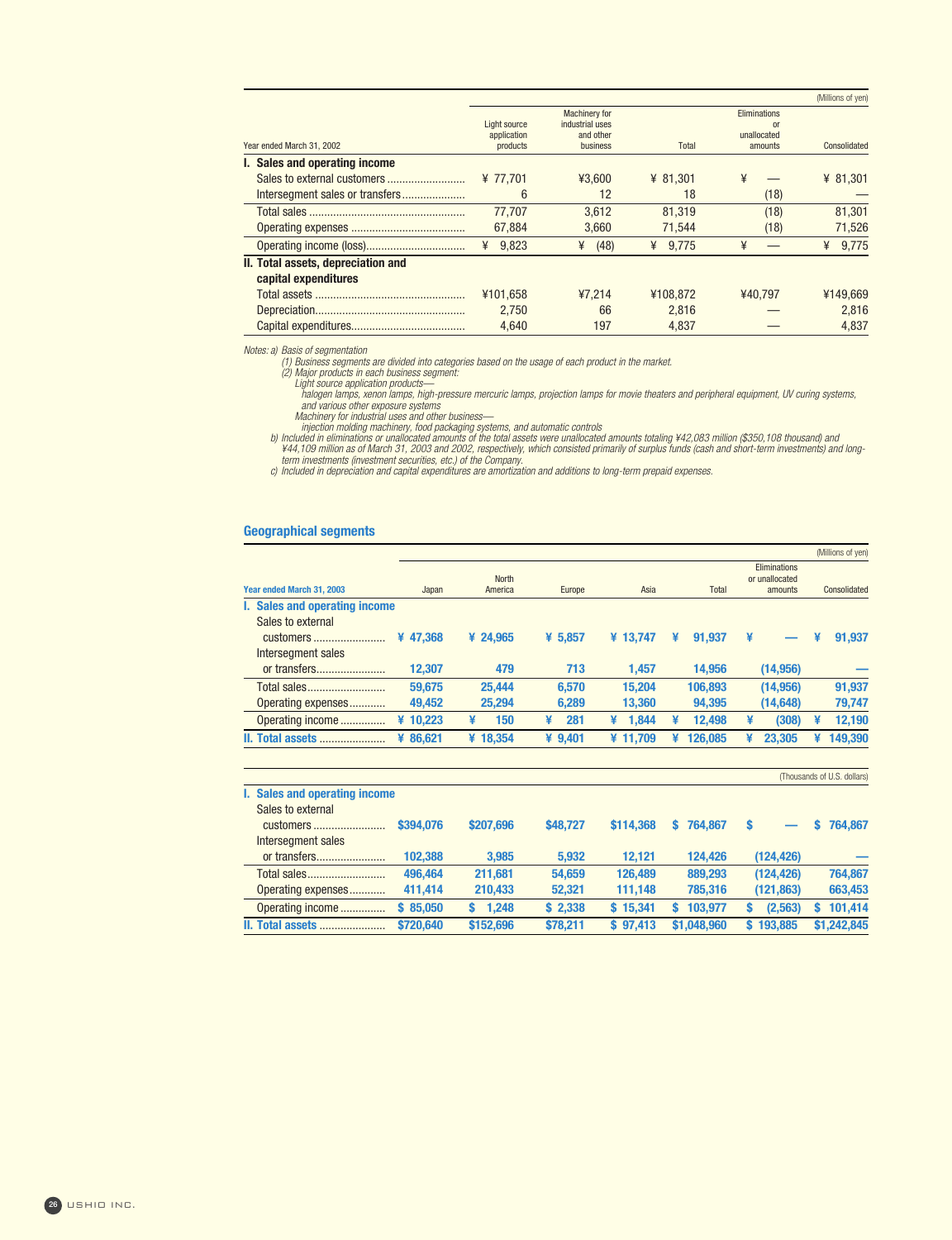|                               |         |              |          |        |            |                | (Millions of yen) |
|-------------------------------|---------|--------------|----------|--------|------------|----------------|-------------------|
|                               |         |              |          |        |            | Eliminations   |                   |
|                               |         | <b>North</b> |          |        |            | or unallocated |                   |
| Year ended March 31, 2002     | Japan   | America      | Europe   | Asia   | Total      | amounts        | Consolidated      |
| I. Sales and operating income |         |              |          |        |            |                |                   |
| Sales to external             |         |              |          |        |            |                |                   |
| customers                     | ¥45.695 | ¥21.011      | ¥5.620   | ¥8.975 | ¥ 81.301   | ¥              | ¥ $81,301$        |
| Intersegment sales            |         |              |          |        |            |                |                   |
| or transfers                  | 10.373  | 418          | 477      | 1.034  | 12,302     | (12, 302)      |                   |
| Total sales                   | 56,068  | 21.429       | 6,097    | 10.009 | 93,603     | (12, 302)      | 81,301            |
| Operating expenses            | 47.274  | 21,671       | 5,767    | 8.776  | 83.488     | (11, 962)      | 71,526            |
| Operating income (loss)       | ¥ 8.794 | (242)<br>¥   | 330<br>¥ | ¥1.233 | ¥ $10.115$ | (340)<br>¥     | 9,775<br>¥        |
| II. Total assets              | ¥85.609 | ¥19.652      | ¥8.880   | ¥9.729 | ¥123.870   | ¥25.799        | ¥149.669          |

Notes: a) Geographical segments are divided into categories based on their geographical proximity.

b) Major nations or regions included in each geographical segment:<br>(1) North America—U.S.A., Canada<br>(2) Europe—Netherlands, Germany, England, France<br>(3) Asia—Hong Kong, Taiwan, Korea, Philippines, Singapore<br>() Included in

term investments (investment securities, etc.) of the Company.

#### **Overseas sales**

|                                                |                         |           |            |                | <i><b>INTITURIS OF VELLE</b></i> |
|------------------------------------------------|-------------------------|-----------|------------|----------------|----------------------------------|
| Year ended March 31, 2003                      | <b>North</b><br>America | Europe    | Asia       | Other<br>areas | Total                            |
| III. Overseas sales                            |                         |           |            |                |                                  |
|                                                | ¥ $19,980$              | ¥ 7,583   | ¥ $16,495$ | ¥ $1,289$      | ¥ 45,347                         |
|                                                |                         |           |            |                | ¥ 91,937                         |
| Overseas sales as a percentage of consolidated |                         |           |            |                |                                  |
|                                                | 21.7%                   | 8.3%      | 17.9%      | 1.4%           | 49.3%                            |
|                                                |                         |           |            |                | (Thousands of U.S. dollars)      |
| III. Overseas sales                            |                         |           |            |                |                                  |
|                                                | \$166,223               | \$63,086  | \$137,230  | \$10,724       | \$377,263                        |
|                                                |                         |           |            |                | \$764,867                        |
| Overseas sales as a percentage of consolidated |                         |           |            |                |                                  |
|                                                | 21.7%                   | 8.3%      | 17.9%      | 1.4%           | 49.3%                            |
|                                                |                         |           |            |                | (Millions of yen)                |
|                                                | <b>North</b>            |           |            | Other          |                                  |
| Year ended March 31, 2002                      | America                 | Europe    | Asia       | areas          | Total                            |
| III. Overseas sales                            |                         |           |            |                |                                  |
|                                                | ¥ $16.148$              | ¥ $6.894$ | ¥ $11.676$ | ¥ 2.045        | ¥ 36,763                         |
|                                                |                         |           |            |                | ¥ $81,301$                       |
| Overseas sales as a percentage of consolidated |                         |           |            |                |                                  |
|                                                | 19.9%                   | 8.5%      | 14.4%      | 2.5%           | 45.2%                            |

Notes: a) Geographical areas are divided into categories based on their geographical proximity.

b) Major nations or regions included in each geographical area: (1) North America—U.S.A., Canada

(2) Europe—Netherlands, Germany, England, France (3) Asia—Hong Kong, Taiwan, Korea, Philippines, Singapore (4) Other areas—Argentina, Brazil

c) Overseas sales are sales of the Company and its subsidiaries.

**14. Subsequent Events** (1) The following appropriations of retained earnings of the Company, which have not been reflected in the consolidated financial statements for the year ended March 31, 2003, were approved at a shareholders' meeting held on June 26, 2003:

| (Millions of ven) | (Thousands of<br>U.S. dollars) |
|-------------------|--------------------------------|
| 41.793            | \$14,917                       |
| 40                | 333                            |
| ¥1.833            | \$15,250                       |

(2) On the same date, the shareholders approved a stock repurchase program under which the Company may repurchase up to 5 million shares of its common stock up to a maximum of ¥10,000 million (\$83,195 thousand).

(Millions of yen)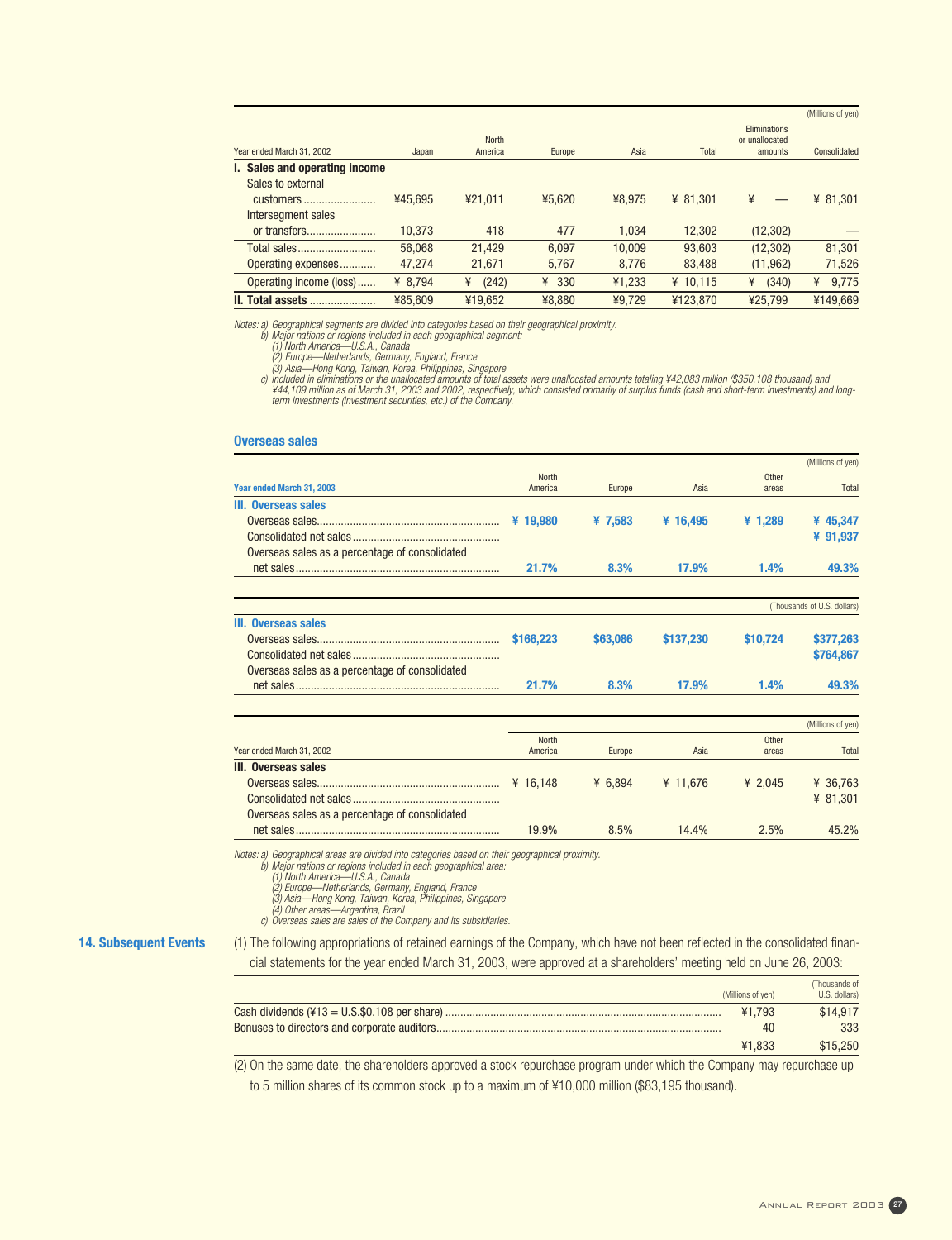The Board of Directors USHIO INC.

Shin Nihon & Co.

Certified Public Accountants Hibiya Kolozai Bidg.<br>2-2-3, Uchisaiwai-cho,<br>Chigoda-ku, Tokyo 100-0011<br>C.P.D. Box 1196, Tokyo 100-8641 Phone 03 3503-1100<br>Fax: 03 3503-1197

We have audited the accompanying consolidated balance sheets of USHIO INC. and consolidated subsidiaries as of March 31, 2003 and 2002, and the related consolidated statements of income, shareholders' equity, and cash flows for the years then ended, all expressed in yen. These financial statements are the responsibility of the Company's management. Our responsibility is to independently express an opinion on these financial statements based on our audits.

We conducted our audits in accordance with auditing standards, procedures and practices generally accepted and applied in Japan. Those standards, procedures and practices require that we plan and perform the audit to obtain reasonable assurance about whether the financial statements are free of material misstatement. An audit includes examining, on a test basis, evidence supporting the amounts and disclosures in the financial statements. An audit also includes assessing the accounting principles used and significant estimates made by management, as well as evaluating the overall financial statement presentation. We believe that our audits provide a reasonable basis for our opinion.

In our opinion, the financial statements referred to above present fairly, in all material respects, the consolidated financial position of USHIO INC. and consolidated subsidiaries at March 31, 2003 and 2002, and the consolidated results of their operations and their cash flows for the years then ended in conformity with accounting principles and practices generally accepted in Japan.

The U.S. dollar amounts in the accompanying consolidated financial statements with respect to the year ended March 31, 2003 are presented solely for convenience. Our examination also included the translation of yen amounts into U.S. dollar amounts and, in our opinion, such translation has been made on the basis described in Note 2 to the consolidated financial statements.

June 26, 2003

Shin Nihon & Co.

See Note 1 to the consolidated financial statements which explains the basis of preparation of the consolidated financial statements of USHIO INC. and consolidated subsidiaries under Japanese accounting principles and practices.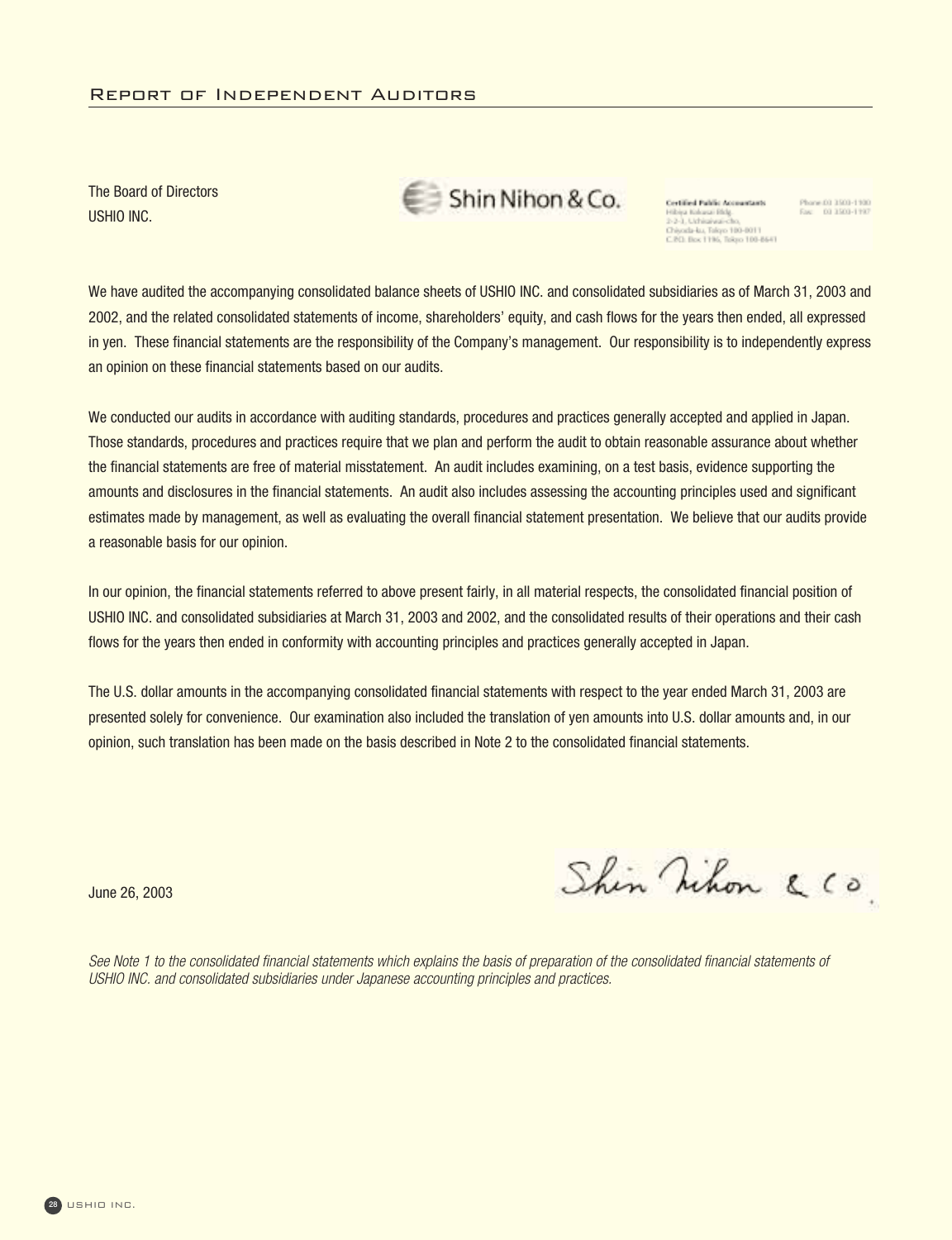## DOMESTIC GROUP COMPANIES

USHIO INC. AND SUBSIDIARIES As of June 26, 2003

## **Domestic Group Companies**

## **USHIO LIGHTING, INC.**

Business activities: Manufacture of halogen lamps, metal-halide lamps, metal-halide lamp units, light units for fiber lights, and infrared lamps (for monitor cameras) 860-22, Saiji, Fukusaki-cho, Kanzaki-gun, Hyogo 679-2215 TEL: (0790) 22-6371 FAX: (0790) 22-6502

## **GIGAPHOTON, INC.**

Business activities: Development, manufacture, and sale of excimer laser products for semiconductor photolithography 400, Yokokurashinden, Oyama-shi, Tochigi 323-8558 TEL: (0285) 28-8410 FAX: (0285) 28-8439

## **JAPAN USHIO U-TECH, INC.**

Business activities: Sale of image processing systems, lighting systems, fish-luring lamps, lights for marine craft, factory automation systems, food wrapping systems, and other products Izumikan Sanban-cho Bldg., 3-8, Sanban-cho, Chiyoda-ku, Tokyo 102-0075 TEL: (03) 3288-8411 FAX: (03) 3288-8400

## **XEBEX, INC.**

Business activities: Sale of movie theater projection and sound systems, peripheral equipment, and other products Izumikan Sanban-cho Bldg., 3-8, Sanban-cho, Chiyoda-ku, Tokyo 102-0075 TEL: (03) 3234-9100 FAX: (03) 3234-9700

## **TSUKUBA USHIO ELECTRIC, INC.**

Business activities: Manufacture and sale of xenon flash lamps 5-2-1, Tokodai, Tsukuba, Ibaraki 300-2635 TEL: (0298) 47-5111 FAX: (0298) 47-5051

## **GUNMA USHIO ELECTRIC, INC.**

Business activities: Manufacture and sale of office equipment, medical equipment, and fitness industry equipment 262 Kondo-cho, Tatebayashi, Gunma 374-8521 TEL: (0276) 73-4611 FAX: (0276) 74-7471

## **USHIO SPAX, INC.**

Business activities: Manufacture and sale of lighting equipment and optical equipment, and room lighting design 1-20-19 Horikiri Katsushika-ku, Tokyo 124-0006 TEL: (03) 5672-7711 FAX: (03) 5672-7734

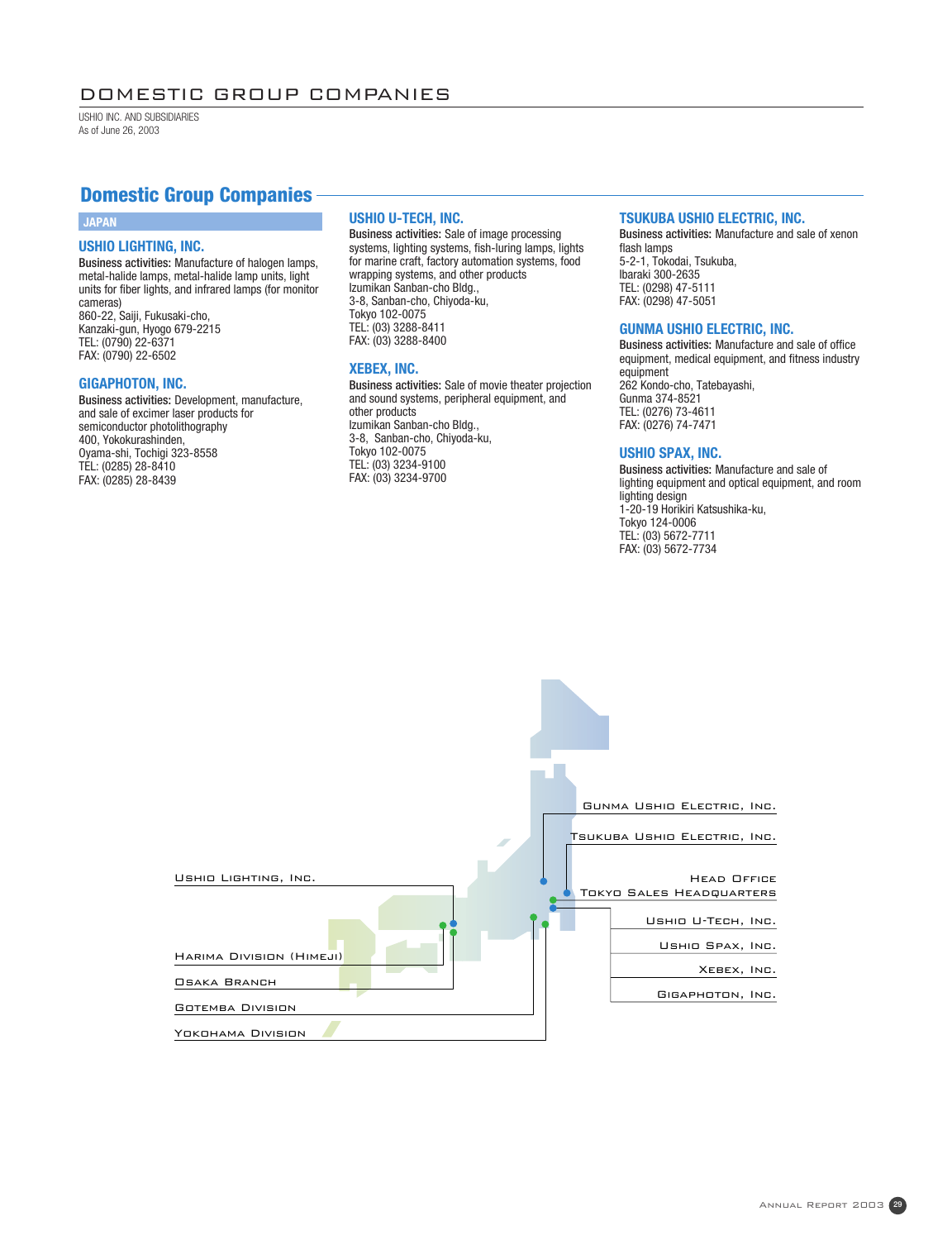## OVERSEAS NETWORK

USHIO INC. AND SUBSIDIARIES As of June 26, 2003

## **Overseas Sales Bases**

## **NORTH AMERICA**

#### **USHIO AMERICA, INC.**

Business activities: Sale of halogen lamps and superhigh-pressure mercury lamps; manufacture and sale of metal-halide lamps 5440 Cerritos Avenue, Cypress, CA 90630, U.S.A. TEL: (714) 236-8600 FAX: (714) 229-3180

## •SOUTHWESTERN REGIONAL OFFICE

6839 North Trailway Circle, Parker, CO 80134, U.S.A. TEL: (303) 805-8535 FAX: (800) 776-3641

## •CENTRAL REGIONAL OFFICE

14795 West 101st Avenue, Suite B Dyer, IN 46311, U.S.A TEL: (708) 849-4200 FAX: (708) 849-4269

#### •EASTERN DIVISION BRANCH OFFICE

16-00 Route 208 South Fair Lown, NJ 07410, U.S.A TEL: (201) 703-3920 FAX: (201) 703-3924

## •SOUTHEASTERN REGIONAL OFFICE

3530 Ashford Dunwoody Road, Suite 211, Atlanta, GA 30319, U.S.A. TEL: (404) 252-2600 FAX: (404) 256-1333

## **CHRISTIE DIGITAL SYSTEMS USA, INC.**

Business activities: Manufacture and sale of movie theater projection systems and light source related equipment 10550 Camden Drive, Cypress, CA 90630, U.S.A. TEL: (714) 236-8610 FAX: (714) 503-3385

#### •ASIA OFFICE

102F Pasir Panjang Road, #07-07 Citilink Warehouse Complex, Singapore 118530 TEL: 270-4188 FAX: 270-4388

## **EUROPE**

## **USHIO EUROPE B.V.**

Business activities: Sale of halogen lamps, superhighpressure mercury lamps, xenon short-arc lamps, and systems and other products Sky Park, Breguetlaan 16-18, 1438BC Oude Meer, The Netherlands TEL: (020) 446 93 33 FAX: (020) 446 03 60

## **USHIO DEUTSCHLAND GmbH**

Business activities: Sale of halogen lamps, superhighpressure mercury lamps, xenon short-arc lamps, and other products Lonchhamer Straße 13, 82152 Martinsried, Germany TEL: (089) 89 96 04 0 FAX: (089) 89 96 04 19

## **USHIO U.K., LTD.**

Business activities: Sale of halogen lamps, superhighpressure mercury lamps, xenon short-arc lamps, and other products Rowan House, Quarrywood Court, Livingston West Lothian, EH54 6AX United Kingdom TEL: 01506 (432) 686 FAX: 01506 (434) 038

## **USHIO FRANCE S.A.R.L.**

Business activities: Sale of halogen lamps, superhighpressure mercury lamps, xenon short-arc lamps, and other products Z.I. du Vert Galant-Allée St. Simon B.P. 7043-St. Ouen L'Aumone 95051, Cergy Pontoise Cedex, France TEL: (1) 34 64 94 94 FAX: (1) 34 64 44 97



Sales Base (Local Subsidiary)

Sales Base (Local Subsidiary/Representative Office)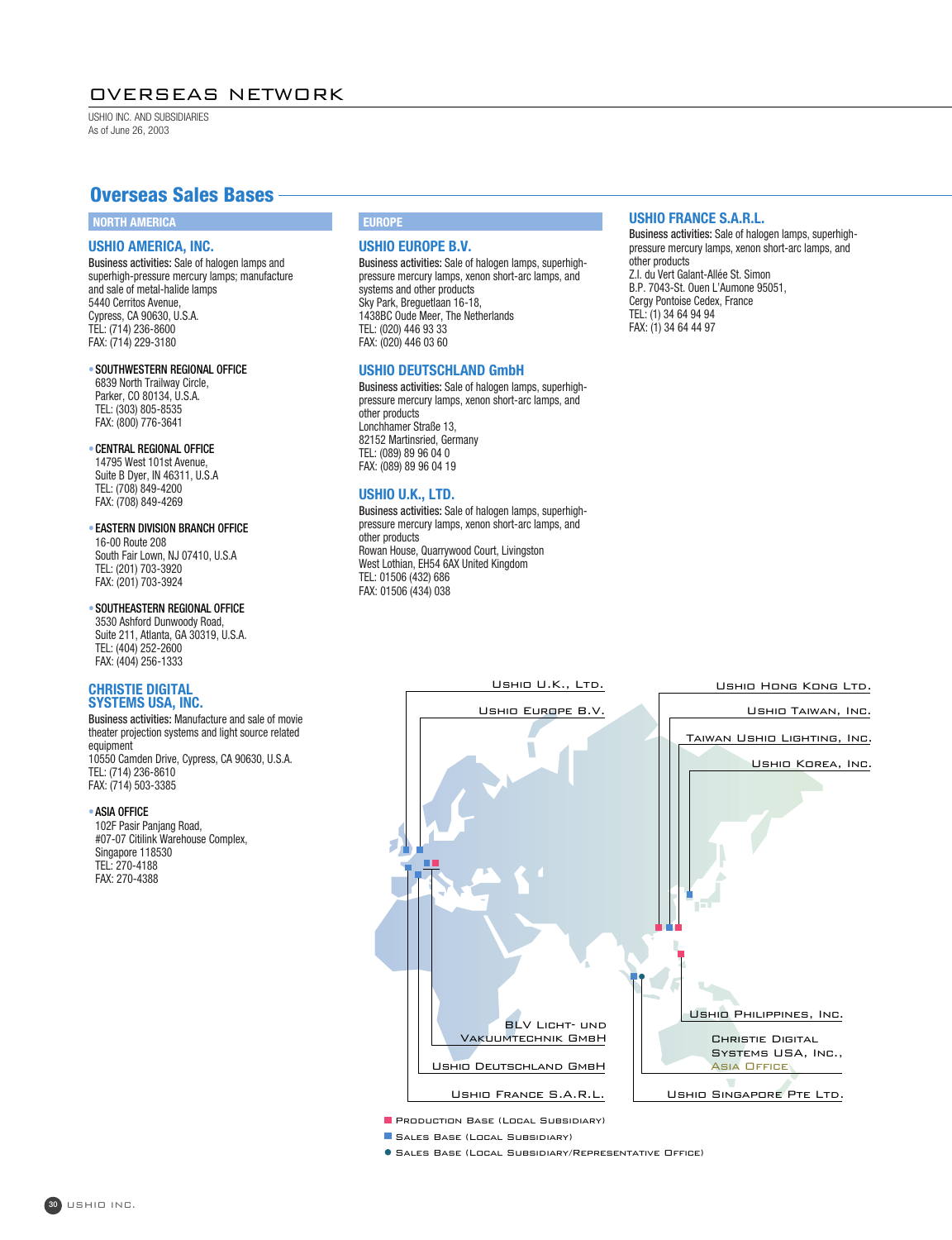## **ASIA**

## **USHIO SINGAPORE PTE LTD.**

Business activities: Sale of halogen lamps, superhighpressure mercury lamps, xenon short-arc lamps, and other products Dynasty Industrial Bild., No. 1 Jalan Kilang #05-01, Singapore 159402 TEL: 6274-5311 FAX: 6274-5300

### **USHIO TAIWAN, INC.**

Business activities: Sale of halogen lamps, superhighpressure mercury lamps, xenon short-arc lamps, and other products No. 31 Sec. 1 Chung-Shiaw E. Road, Taipei, Taiwan, R.O.C. TEL: (2) 2322-4103 FAX: (2) 2394-4140

## **USHIO KOREA, INC.**

Business activities: Sale of halogen lamps, superhighpressure mercury lamps, xenon short-arc lamps, and other products 14F Dukheung Bldg., 1328-10, Seocho-Dong, Seocho-ku, Seoul, Korea TEL: 02 587 1115 FAX: 02 587 1118

#### Ushio Canada, Inc.



## **Overseas Production Bases**

**NORTH AMERICA**

## **CHRISTIE DIGITAL SYSTEMS CANADA, INC.**

Business activities: Sale of projectors and other products 809 Wellington Street, North Kitchener, Ontario, N2G 4Y7, Canada TEL: (519) 744-8005 FAX: (519) 744-3136

## **USHIO OREGON, INC.**

Business activities: Manufacture of halogen lamps and lamp units for OA equipment 2050 East Mountainview Drive, Newberg, OR 97132, U.S.A. TEL: (503) 538-6515 FAX: (503) 538-8450

## **EUROPE**

## **BLV LICHT- UND VAKUUMTECHNIK GmbH**

Business activities: Manufacture and sale of halogen lamps, metal-halide lamps, and other products Münchner Straße 10D 85643 Steinhöring, Germany TEL: (080) 94 90 60 FAX: (080) 94 90 61 11

## **ASIA**

## **USHIO PHILIPPINES, INC.**

Business activities: Manufacture of halogen lamps for illumination and OA equipment, and other products First Cavite Industrial Estate, Barangay Langkaan, Dasmarinas, Cavite, Philippines TEL: (046) 402-1422 FAX: (046) 402-1421

## **USHIO HONG KONG LTD.**

Business activities: Manufacture of halogen lamps and lamp units for OA equipment Suites 2209-11, 22/F, Tower6, The Gateway, 9 Canton Road, Tsim Sha Tsui, Kowloon, Hong Kong TEL: 2756-7880 FAX: 2798-9861

## •YUEN LONG PLANT

29-31, Wang Lok Street, Yuen Long Industrial Estate, Yuen Long, New Territories, Hong Kong SAR TEL: 2478-0090 FAX: 2476-6701

#### •PAN YU PLANT

Kou Shui Heng, Pan Yu District, Guangdong, The People's Republic of China 511450 TEL: 20-34569158 FAX: 20-34568626

## **TAIWAN USHIO LIGHTING, INC.**

Business activities: Manufacture of halogen lamps for illumination, and other products No. 82, Taiho Road, Taiho-Li, Chupei, Taiwan, R.O.C. TEL: (35) 51-3207 FAX: (35) 51-4523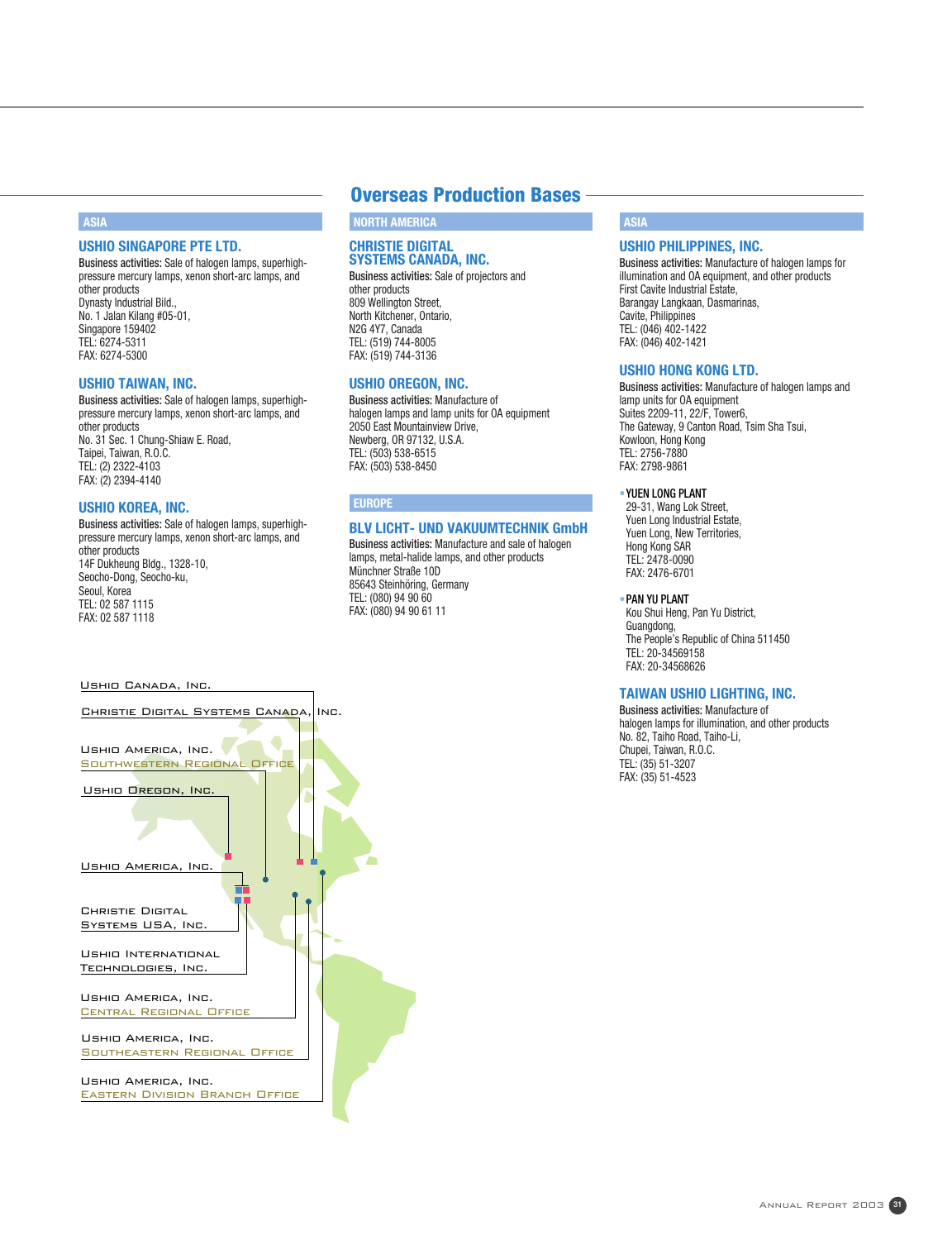## HISTORY

|                                                                            | <b>November</b>  | 1916    |                                                                                         |
|----------------------------------------------------------------------------|------------------|---------|-----------------------------------------------------------------------------------------|
| Established as Himeji Light Bulb Co.                                       |                  | 1932    | <b>December</b>                                                                         |
|                                                                            | <b>November</b>  | 1952    | Name changed to Japan Light Bulb Co.                                                    |
| Name changed to Ushio Industry, Ltd.                                       |                  | 1964    | <b>March</b>                                                                            |
|                                                                            | <b>May</b>       | 1967    | Ushio Inc. established with capital of ¥12.5 million                                    |
| Established sales base in the U.S.A.                                       |                  | 1968    | <b>September</b>                                                                        |
| (USHIO AMERICA, INC.)                                                      |                  |         | Yokohama R&D Division opened                                                            |
|                                                                            | <b>May</b>       | 1970    |                                                                                         |
| Listed on the Second Section of the Tokyo Stock                            |                  |         |                                                                                         |
| Exchange (TSE); capital increased to ¥400 million                          |                  |         |                                                                                         |
|                                                                            | <b>May</b>       |         |                                                                                         |
| Established Harima Plant (Harima Division)                                 |                  | 1971    | August                                                                                  |
|                                                                            | April            | 1974    | Moved head office to Asahi Tokai Building in Tokyo's Otemachi                           |
| Listed on the Second Section of the Osaka Securities                       |                  |         | business district                                                                       |
| Exchange (OSE); capital increased to ¥902 million                          |                  | 1980    | <b>September</b>                                                                        |
|                                                                            | April            | 1981    | Listed on the first sections of the TSE and OSE;                                        |
| Established engineering division with sales functions                      |                  |         | capital increased to ¥1,540 million                                                     |
| (USHIO U-TECH, INC.)                                                       |                  | 1983    | June                                                                                    |
|                                                                            | September        | 1984    | Established new halogen lamp manufacturing plant (HYOGO                                 |
| Established equipment assembly plant                                       |                  |         | USHIO ELECTRIC, INC.)                                                                   |
| (GUNMA USHIO, INC.)                                                        |                  | 1985    | <b>February</b>                                                                         |
|                                                                            |                  |         | Established Southeast Asian sales base                                                  |
|                                                                            |                  |         | (Singapore Liaison Office)                                                              |
|                                                                            |                  |         | April                                                                                   |
|                                                                            | <b>September</b> | 1986    | Established sales base in Europe                                                        |
| Established equipment assembly base in Hong Kong<br>(USHIO HONG KONG LTD.) |                  |         | (USHIO EUROPE B.V.)<br>April                                                            |
|                                                                            |                  | 1987    | Established lamp production plant in the U.S.A.                                         |
|                                                                            |                  |         | (USHIO OREGON, INC.)                                                                    |
|                                                                            | September        |         | July                                                                                    |
| Established flash lamp and rare-gas discharge lamp                         |                  | 1988    | Established lamp production plant in Taiwan                                             |
| plant in Japan (TSUKUBA USHIO, INC.)                                       |                  |         | (USHIO TAIWAN, INC.)                                                                    |
|                                                                            | <b>December</b>  |         | September                                                                               |
| Established sales base in France                                           |                  |         | Established lamp production plant in Europe                                             |
| (USHIO FRANCE S.A.R.L.)                                                    |                  |         | (USHIO EUROPE B.V.'s TILBURG PLANT)                                                     |
| Established Systems Division II (Gotemba)                                  |                  |         | June                                                                                    |
|                                                                            |                  | 1989    | Singapore Liaison Office upgraded to subsidiary                                         |
|                                                                            | July             |         | (USHIO SINGAPORE PTE LTD.)                                                              |
| Marine division spun off as separate company                               |                  | 1990    | <b>April</b>                                                                            |
| (USHIO MARINE, INC.)                                                       |                  | 1991    | Reestablished Tilburg Plant as subsidiary                                               |
|                                                                            | <b>October</b>   |         | (USHIO EUROPE (TILBURG) B.V.)                                                           |
| Acquired BLV LICHT- UND VACUUMTECHNIK GmbH                                 |                  |         | <b>December</b>                                                                         |
| of Germany                                                                 |                  |         | Established lamp production plant in Hong Kong                                          |
|                                                                            | April            | 1992    | (USHIO HONG KONG LTD., Yuen Long Plant)                                                 |
| Established xenon lamp production                                          |                  |         |                                                                                         |
| and sales base in the U.S.A. (CHRISTIE, INC.)                              |                  | 1996    | February                                                                                |
|                                                                            | June             |         | Established lamp production plant in the Philippines                                    |
| Established sales base in Germany                                          |                  |         | (USHIO PHILIPPINES, INC.)                                                               |
| (USHIO DEUTSCHLAND GmbH)                                                   |                  |         | March                                                                                   |
|                                                                            | <b>October</b>   |         | Established sales base in the Republic of Korea                                         |
| Established general lighting production company                            |                  |         | (USHIO KOREA, INC.)                                                                     |
| (USHIO LIGHTING, INC.)                                                     |                  |         |                                                                                         |
|                                                                            | <b>April</b>     | 1997    |                                                                                         |
| Established sales base in the U.K. (USHIO U.K., LTD.)                      |                  | 1999    | <b>November</b>                                                                         |
|                                                                            | July             |         | Established CHRISTIE DIGITAL SYSTEMS, INC.,                                             |
| Established comprehensive Group R&D center in Japan                        |                  |         | after the acquisition of the Visual Equipment Division of<br>ELECTROHOME LTD. of Canada |
| (USHIO RESEARCH INSTITUTE OF TECHNOLOGY INC.)                              |                  |         |                                                                                         |
|                                                                            | August           |         |                                                                                         |
| Established a joint venture for excimer-laser business                     |                  | $-2000$ |                                                                                         |
| with KOMATSU LTD. (GIGAPHOTON, INC.)                                       |                  |         |                                                                                         |
|                                                                            |                  |         |                                                                                         |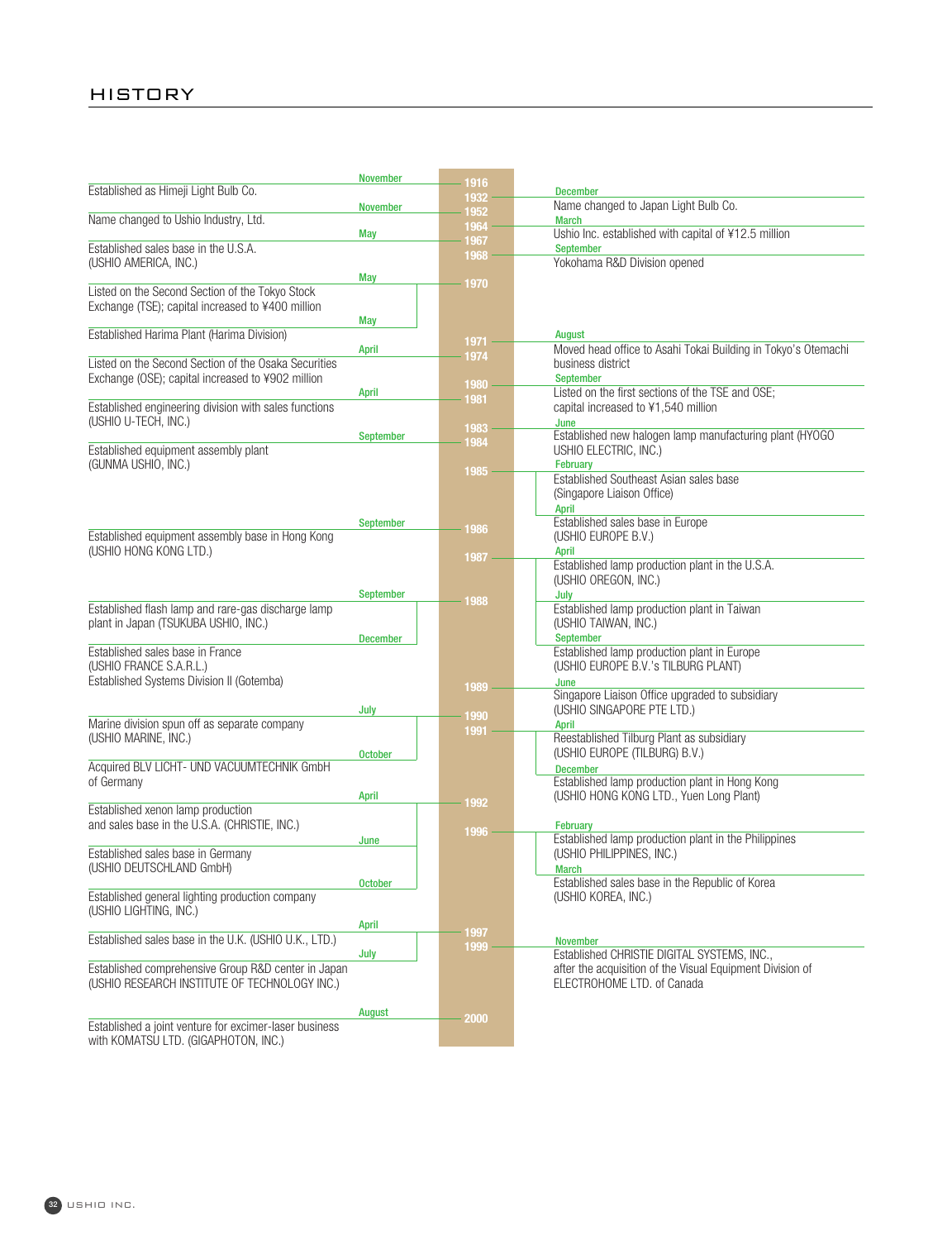## INVESTOR INFORMATION

As of March 31, 2003

## **Board of Directors**

(As of June 26, 2003)

## Chairman and Ushio Group Representative Jiro Ushio

President and Chief Executive Officer Akihiro Tanaka

#### Directors and Corporate Executive Vice Presidents

Tadashi Shibuichi Katsunori Kakimi

## Directors and Corporate

Senior Vice Presidents Tomio Nakanishi Manabu Goto Shiro Sugata Hiromitsu Matsuno

## Corporate Auditors

Takahisa Mimura Masashi Hayakawa Toshihisa Saito Shinji Sekiguchi

## **Established**

March 1964

**Paid-in Capital**

¥19,556,326,316

## STOCK DATA

## **Common Stock**

Authorized: 300,000,000 shares Issued: 139,628,721 shares

## **Number of Shareholders**

13,177

Tokyo Stock Exchange, First Section **Stock Listing**

Shin Nihon & Co. **Independent Accountants**

The Chuo-Mitsui Trust & Banking Co., Ltd. **Transfer Agent**

## **Divisions**

(As of June 26, 2003)

## Head Office

Asahi Tokai Building, 6-1, Otemachi 2-chome, Chiyoda-ku, Tokyo 100-0004 TEL: (03) 3242-1811 FAX: (03) 3245-0589

### Harima Division

1194, Sazuchi, Bessho-cho, Himeji, Hyogo 671-0224 TEL: (0792) 52-4381 FAX: (0792) 53-6262

## Yokohama Division

6409, Moto-Ishikawa-cho, Aoba-ku, Yokohama, Kanagawa 225-0004 TEL: (045) 901-2571 FAX: (045) 901-1004

## Gotemba Division

1-90, Komakado, Gotemba, Shizuoka 412-0038 TEL: (0550) 87-3000 FAX: (0550) 87-3200

## Tokyo Sales Headquarters

Asahi Tokai Building, 6-1, Otemachi 2-chome, Chiyoda-ku, Tokyo 100-0004 TEL: (03) 3242-5611 FAX: (03) 3242-2700

## System Company Sales Division

Hazuki Building, 14-6, Utsukushigaoka 5-chome, Aoba-ku, Yokohama, Kanagawa 225-0002 TEL: (045) 901-2572 FAX: (045) 901-0883

### Osaka Branch

Shin-Osaka Mori Building, 13-9, Nishi-Nakajima 5-chome, Yodogawa-ku, Osaka 532-0011 TEL: (06) 6306-5711 FAX: (06) 6306-5718

Further information may be obtained by contacting the Corporate Communications Department: TEL: +81-3-3242-1815 FAX: +81-3-3242-0695